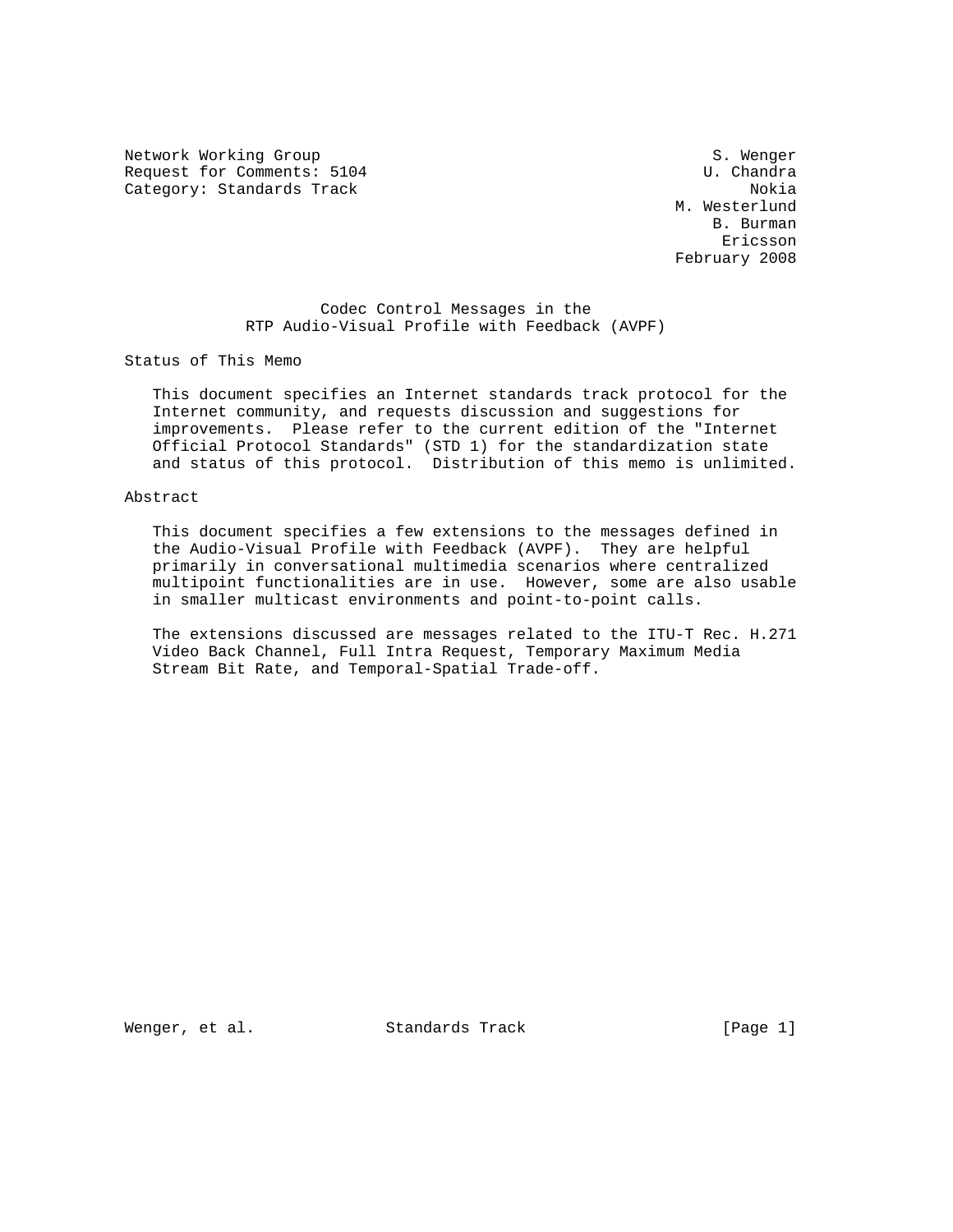# Table of Contents

|  |  | 3.5.1. Full Intra Request Command 12                 |
|--|--|------------------------------------------------------|
|  |  | 3.5.1.1. Reliability 13                              |
|  |  | 3.5.2. Temporal-Spatial Trade-off Request and        |
|  |  |                                                      |
|  |  | 3.5.2.1. Point-to-Point 15                           |
|  |  | 3.5.2.2. Point-to-Multipoint Using                   |
|  |  | Multicast or Translators 15                          |
|  |  | 3.5.2.3. Point-to-Multipoint Using RTP Mixer 15      |
|  |  | 3.5.2.4. Reliability 16                              |
|  |  | 3.5.3. H.271 Video Back Channel Message 16           |
|  |  | 3.5.3.1. Reliability 19                              |
|  |  | 3.5.4. Temporary Maximum Media Stream Bit Rate       |
|  |  | Request and Notification 19                          |
|  |  | 3.5.4.1. Behavior for Media Receivers Using TMMBR 21 |
|  |  | 3.5.4.2. Algorithm for Establishing Current          |
|  |  | Limitations 23                                       |
|  |  | 3.5.4.3. Use of TMMBR in a Mixer-Based               |
|  |  | Multipoint Operation 29                              |
|  |  | 3.5.4.4. Use of TMMBR in Point-to-Multipoint Using   |
|  |  | Multicast or Translators 30                          |
|  |  | 3.5.4.5. Use of TMMBR in Point-to-Point Operation 31 |
|  |  | 3.5.4.6. Reliability 31                              |
|  |  | 4. RTCP Receiver Report Extensions 32                |
|  |  | 4.1. Design Principles of the Extension Mechanism 32 |
|  |  | 4.2. Transport Layer Feedback Messages 33            |
|  |  | 4.2.1. Temporary Maximum Media Stream Bit Rate       |
|  |  |                                                      |
|  |  |                                                      |
|  |  | 4.2.1.1. Message Format 34                           |
|  |  | 4.2.1.2. Semantics 35                                |
|  |  | 4.2.1.3. Timing Rules 39                             |
|  |  | 4.2.1.4. Handling in Translators and Mixers 39       |
|  |  | 4.2.2. Temporary Maximum Media Stream Bit Rate       |
|  |  | Notification (TMMBN) 39                              |
|  |  | 4.2.2.1. Message Format 39                           |

Wenger, et al. Standards Track [Page 2]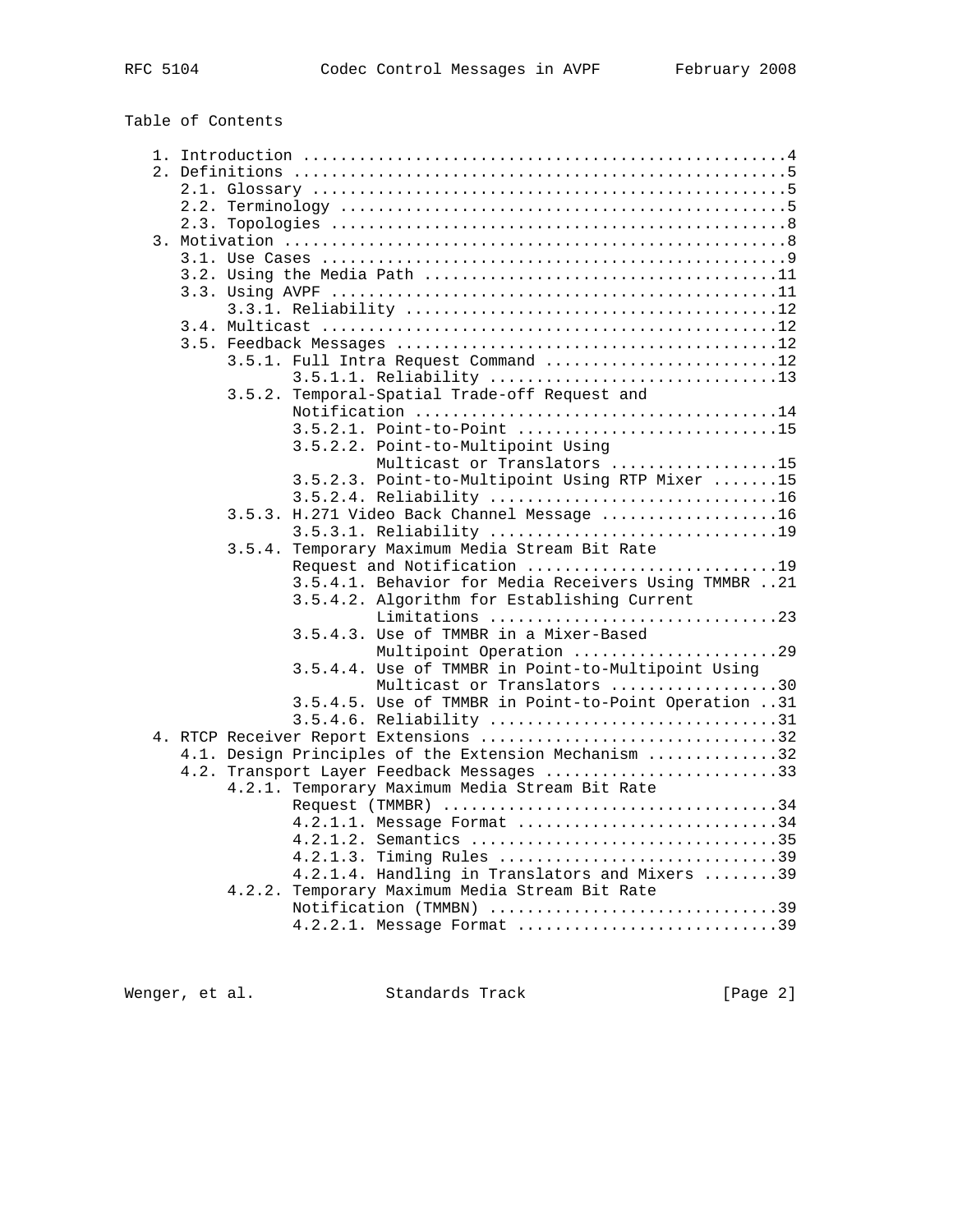| Timing Rules 41<br>4.2.2.3.<br>4.2.2.4. Handling by Translators and Mixers 41<br>4.3. Payload-Specific Feedback Messages 41<br>4.3.1. Full Intra Request (FIR) 42<br>4.3.1.1. Message Format 42<br>4.3.1.3.<br>Timing Rules 44<br>4.3.1.4. Handling of FIR Message in Mixers and |
|----------------------------------------------------------------------------------------------------------------------------------------------------------------------------------------------------------------------------------------------------------------------------------|
| Translators 44<br>4.3.2. Temporal-Spatial Trade-off Request (TSTR) 45<br>4.3.2.1. Message Format 46<br>4.3.2.2.<br>Semantics 46<br>4.3.2.3. Timing Rules 47                                                                                                                      |
| 4.3.2.4. Handling of Message in Mixers and<br>Translators 47<br>4.3.3. Temporal-Spatial Trade-off Notification (TSTN) 48<br>4.3.3.1. Message Format 48                                                                                                                           |
| Timing Rules 49<br>4.3.3.3.<br>4.3.3.4. Handling of TSTN in Mixers and<br>Translators 49                                                                                                                                                                                         |
| 4.3.4. H.271 Video Back Channel Message (VBCM) 50<br>4.3.4.1. Message Format 50<br>4.3.4.2. Semantics 51<br>4.3.4.3. Timing Rules 52<br>4.3.4.4. Handling of Message in Mixers or                                                                                                |
| Translators 52                                                                                                                                                                                                                                                                   |
| 7.1. Extension of the rtcp-fb Attribute 54                                                                                                                                                                                                                                       |
|                                                                                                                                                                                                                                                                                  |

Wenger, et al. Standards Track [Page 3]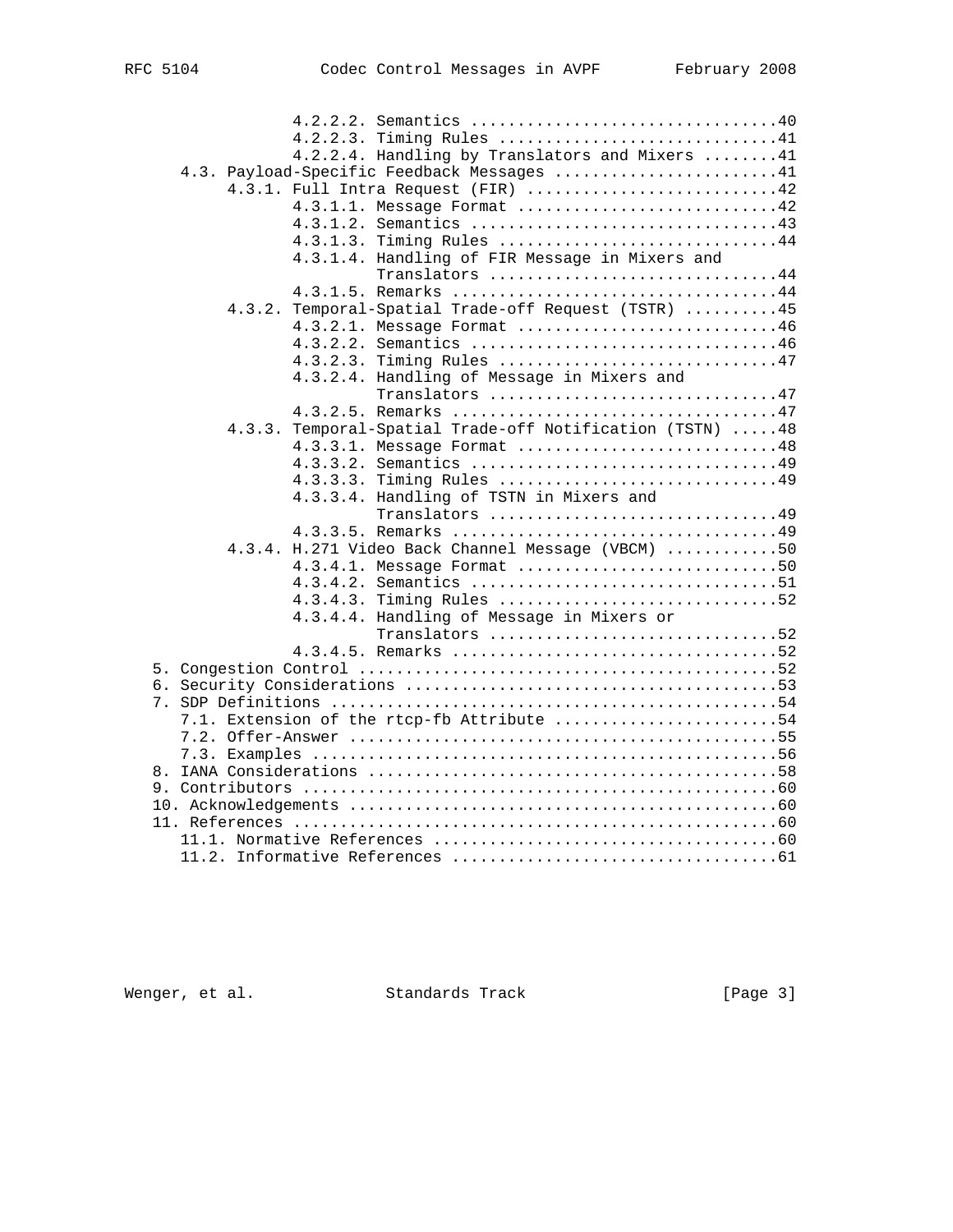# 1. Introduction

 When the Audio-Visual Profile with Feedback (AVPF) [RFC4585] was developed, the main emphasis lay in the efficient support of point to-point and small multipoint scenarios without centralized multipoint control. However, in practice, many small multipoint conferences operate utilizing devices known as Multipoint Control Units (MCUs). Long-standing experience of the conversational video conferencing industry suggests that there is a need for a few additional feedback messages, to support centralized multipoint conferencing efficiently. Some of the messages have applications beyond centralized multipoint, and this is indicated in the description of the message. This is especially true for the message intended to carry ITU-T Rec. H.271 [H.271] bit strings for Video Back Channel messages.

 In Real-time Transport Protocol (RTP) [RFC3550] terminology, MCUs comprise mixers and translators. Most MCUs also include signaling support. During the development of this memo, it was noticed that there is considerable confusion in the community related to the use of terms such as mixer, translator, and MCU. In response to these concerns, a number of topologies have been identified that are of practical relevance to the industry, but are not documented in sufficient detail in [RFC3550]. These topologies are documented in [RFC5117], and understanding this memo requires previous or parallel study of [RFC5117].

 Some of the messages defined here are forward only, in that they do not require an explicit notification to the message emitter that they have been received and/or indicating the message receiver's actions. Other messages require a response, leading to a two-way communication model that one could view as useful for control purposes. However, it is not the intention of this memo to open up RTP Control Protocol (RTCP) to a generalized control protocol. All mentioned messages have relatively strict real-time constraints, in the sense that their value diminishes with increased delay. This makes the use of more traditional control protocol means, such as Session Initiation Protocol (SIP) [RFC3261], undesirable when used for the same purpose. That is why this solution is recommended instead of "XML Schema for Media Control" [XML-MC], which uses SIP Info to transfer XML messages with similar semantics to what are defined in this memo. Furthermore, all messages are of a very simple format that can be easily processed by an RTP/RTCP sender/receiver. Finally, and most importantly, all messages relate only to the RTP stream with which they are associated, and not to any other property of a communication system. In particular, none of them relate to the properties of the access links traversed by the session.

Wenger, et al. Standards Track [Page 4]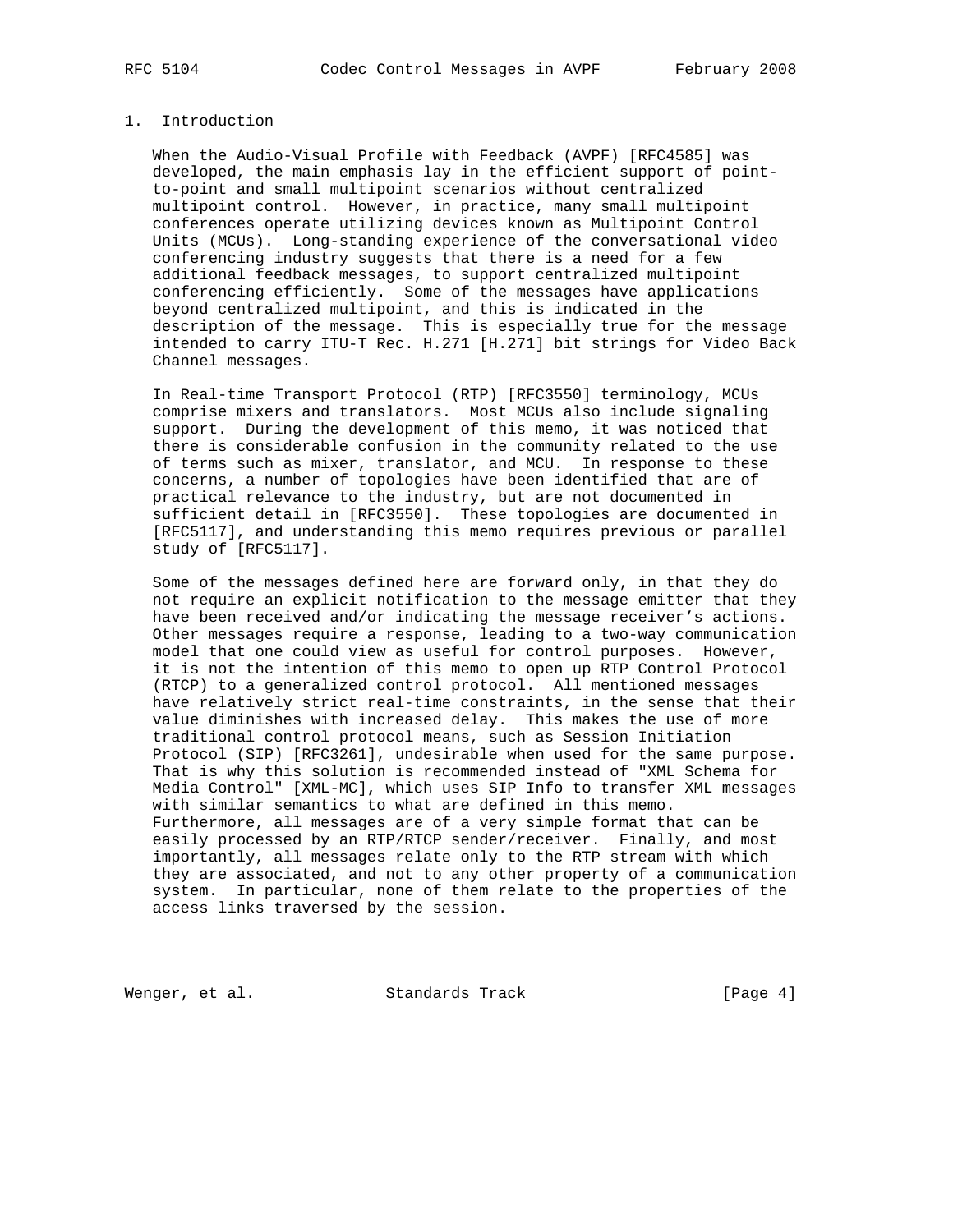- 2. Definitions
- 2.1. Glossary

| AIMD  | - Additive Increase Multiplicative Decrease            |
|-------|--------------------------------------------------------|
| AVPF  | - The extended RTP profile for RTCP-based feedback     |
| FCI   | - Feedback Control Information [RFC4585]               |
| FEC   | - Forward Error Correction                             |
| FIR   | - Full Intra Request                                   |
| MCU   | - Multipoint Control Unit                              |
| MPEG  | - Moving Picture Experts Group                         |
| PLI   | - Picture Loss Indication                              |
| PR    | - Packet rate                                          |
| OP    | - Ouantizer Parameter                                  |
| RTT   | - Round trip time                                      |
| SSRC  | - Synchronization Source                               |
| TMMBN | - Temporary Maximum Media Stream Bit Rate Notification |
| TMMBR | - Temporary Maximum Media Stream Bit Rate Request      |
| TSTN  | - Temporal-Spatial Trade-off Notification              |
| TSTR  | - Temporal-Spatial Trade-off Request                   |
| VBCM  | - Video Back Channel Message                           |
|       |                                                        |

# 2.2. Terminology

 The key words "MUST", "MUST NOT", "REQUIRED", "SHALL", "SHALL NOT", "SHOULD", "SHOULD NOT", "RECOMMENDED", "MAY", and "OPTIONAL" in this document are to be interpreted as described in RFC 2119 [RFC2119].

#### Message:

 An RTCP feedback message [RFC4585] defined by this specification, of one of the following types:

 Request: Message that requires acknowledgement

Command:

Message that forces the receiver to an action

 Indication: Message that reports a situation

 Notification: Message that provides a notification that an event has occurred. Notifications are commonly generated in response to a Request.

 Note that, with the exception of "Notification", this terminology is in alignment with ITU-T Rec. H.245 [H245].

Wenger, et al. Standards Track [Page 5]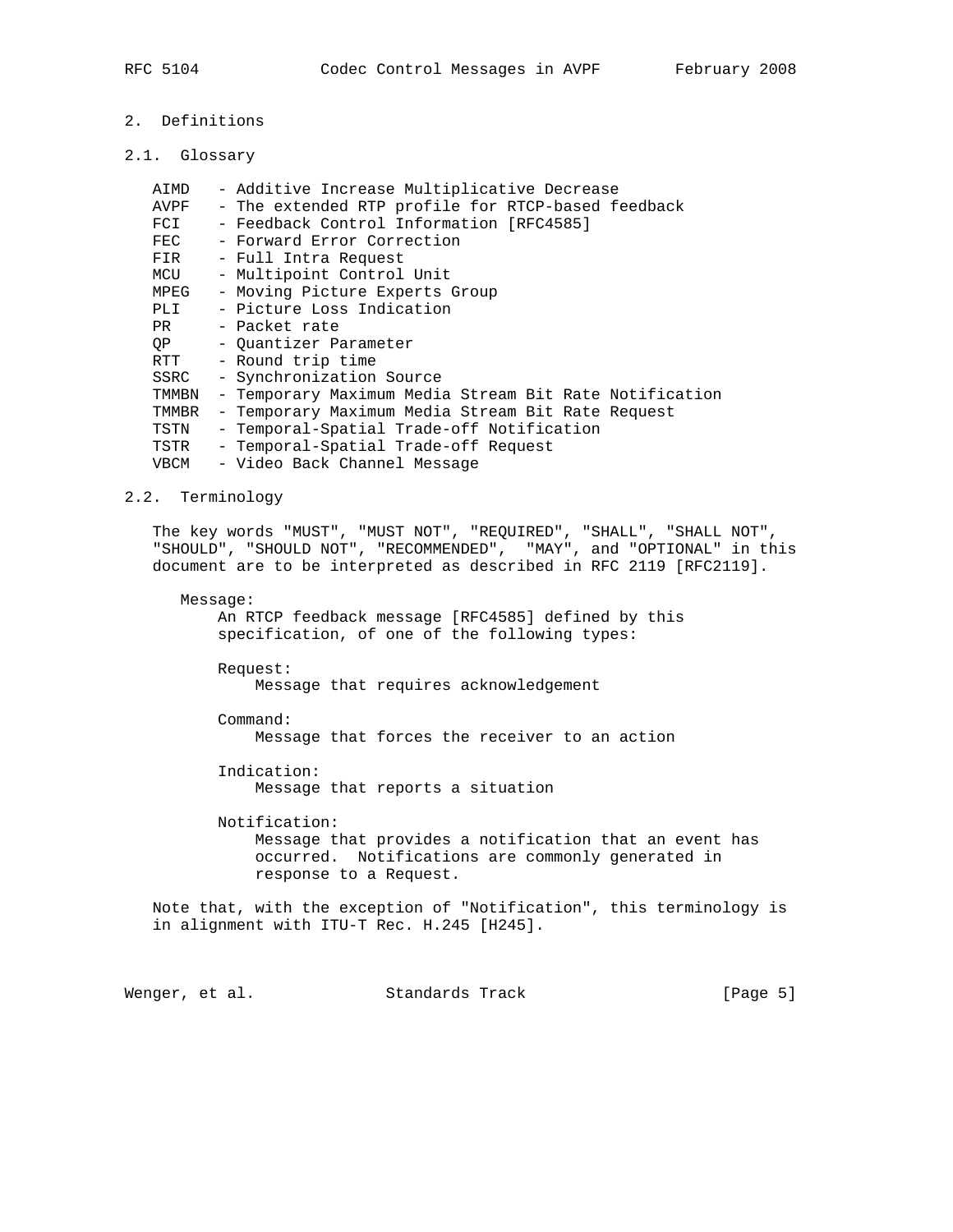# Decoder Refresh Point:

 A bit string, packetized in one or more RTP packets, that completely resets the decoder to a known state.

 Examples for "hard" decoder refresh points are Intra pictures in H.261, H.263, MPEG-1, MPEG-2, and MPEG-4 part 2, and Instantaneous Decoder Refresh (IDR) pictures in H.264. "Gradual" decoder refresh points may also be used; see for example [AVC]. While both "hard" and "gradual" decoder refresh points are acceptable in the scope of this specification, in most cases the user experience will benefit from using a "hard" decoder refresh point.

 A decoder refresh point also contains all header information above the picture layer (or equivalent, depending on the video compression standard) that is conveyed in-band. In H.264, for example, a decoder refresh point contains parameter set Network Adaptation Layer (NAL) units that generate parameter sets necessary for the decoding of the following slice/data partition NAL units (and that are not conveyed out of band).

# Decoding:

The operation of reconstructing the media stream.

#### Rendering:

 The operation of presenting (parts of) the reconstructed media stream to the user.

### Stream thinning:

 The operation of removing some of the packets from a media stream. Stream thinning, preferably, is media-aware, implying that media packets are removed in the order of increasing relevance to the reproductive quality. However, even when employing media-aware stream thinning, most media streams quickly lose quality when subjected to increasing levels of thinning. Media-unaware stream thinning leads to even worse quality degradation. In contrast to transcoding, stream thinning is typically seen as a computationally lightweight operation.

#### Media:

 Often used (sometimes in conjunction with terms like bit rate, stream, sender, etc.) to identify the content of the forward RTP packet stream (carrying the codec data), to which the codec control message applies.

Wenger, et al. Standards Track [Page 6]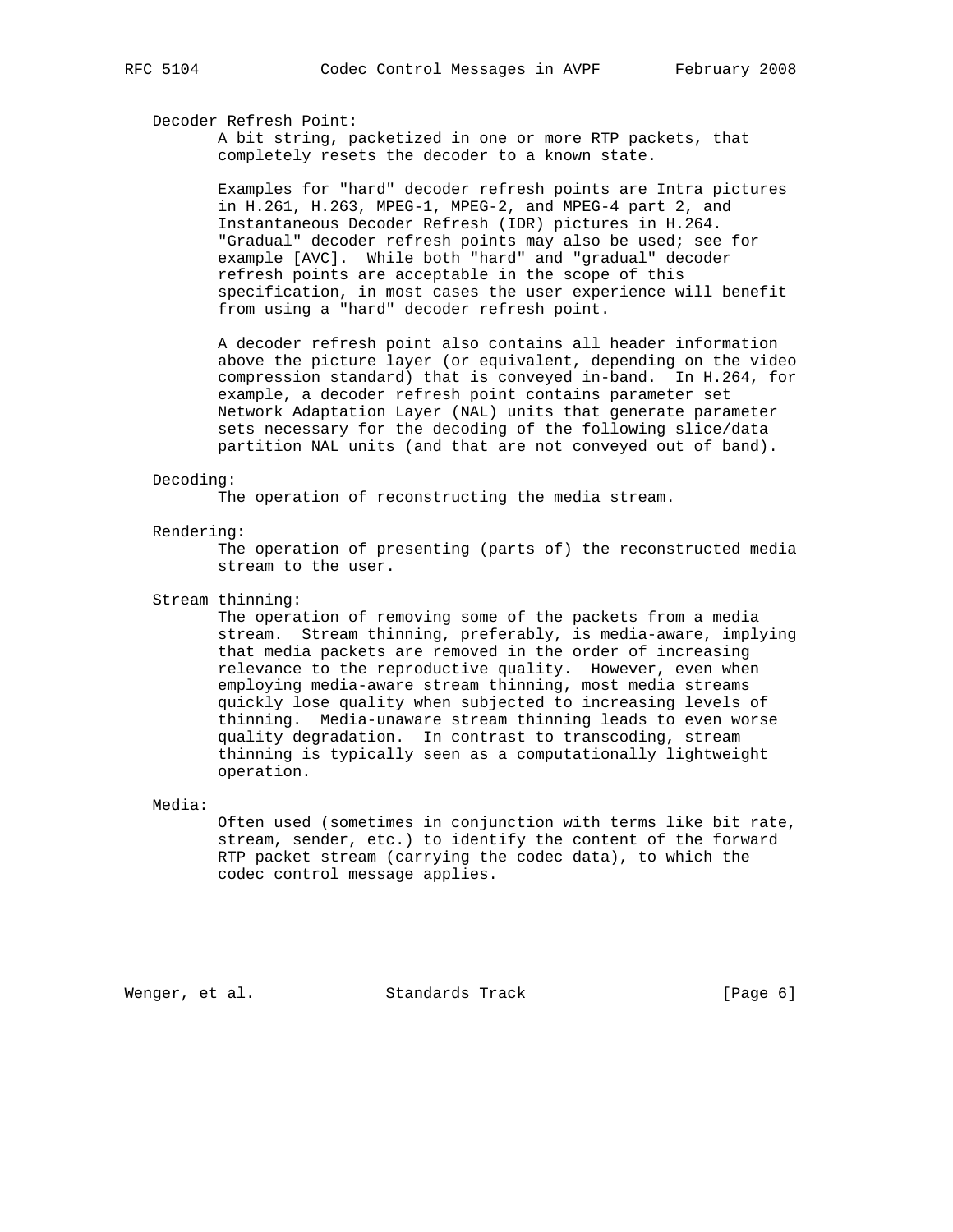## Media Stream:

 The stream of RTP packets labeled with a single Synchronization Source (SSRC) carrying the media (and also in some cases repair information such as retransmission or Forward Error Correction (FEC) information).

Total media bit rate:

 The total bits per second transferred in a media stream, measured at an observer-selected protocol layer and averaged over a reasonable timescale, the length of which depends on the application. In general, a media sender and a media receiver will observe different total media bit rates for the same stream, first because they may have selected different reference protocol layers, and second, because of changes in per-packet overhead along the transmission path. The goal with bit rate averaging is to be able to ignore any burstiness on very short timescales (e.g., below 100 ms) introduced by scheduling or link layer packetization effects.

Maximum total media bit rate:

 The upper limit on total media bit rate for a given media stream at a particular receiver and for its selected protocol layer. Note that this value cannot be measured on the received media stream. Instead, it needs to be calculated or determined through other means, such as quality of service (QoS) negotiations or local resource limitations. Also note that this value is an average (on a timescale that is reasonable for the application) and that it may be different from the instantaneous bit rate seen by packets in the media stream.

Overhead:

 All protocol header information required to convey a packet with media data from sender to receiver, from the application layer down to a pre-defined protocol level (for example, down to, and including, the IP header). Overhead may include, for example, IP, UDP, and RTP headers, any layer 2 headers, any Contributing Sources (CSRCs), RTP padding, and RTP header extensions. Overhead excludes any RTP payload headers and the payload itself.

Net media bit rate:

 The bit rate carried by a media stream, net of overhead. That is, the bits per second accounted for by encoded media, any applicable payload headers, and any directly associated meta payload information placed in the RTP packet. A typical example of the latter is redundancy data provided by the use of RFC 2198 [RFC2198]. Note that, unlike the total media bit

Wenger, et al. Standards Track (Page 7)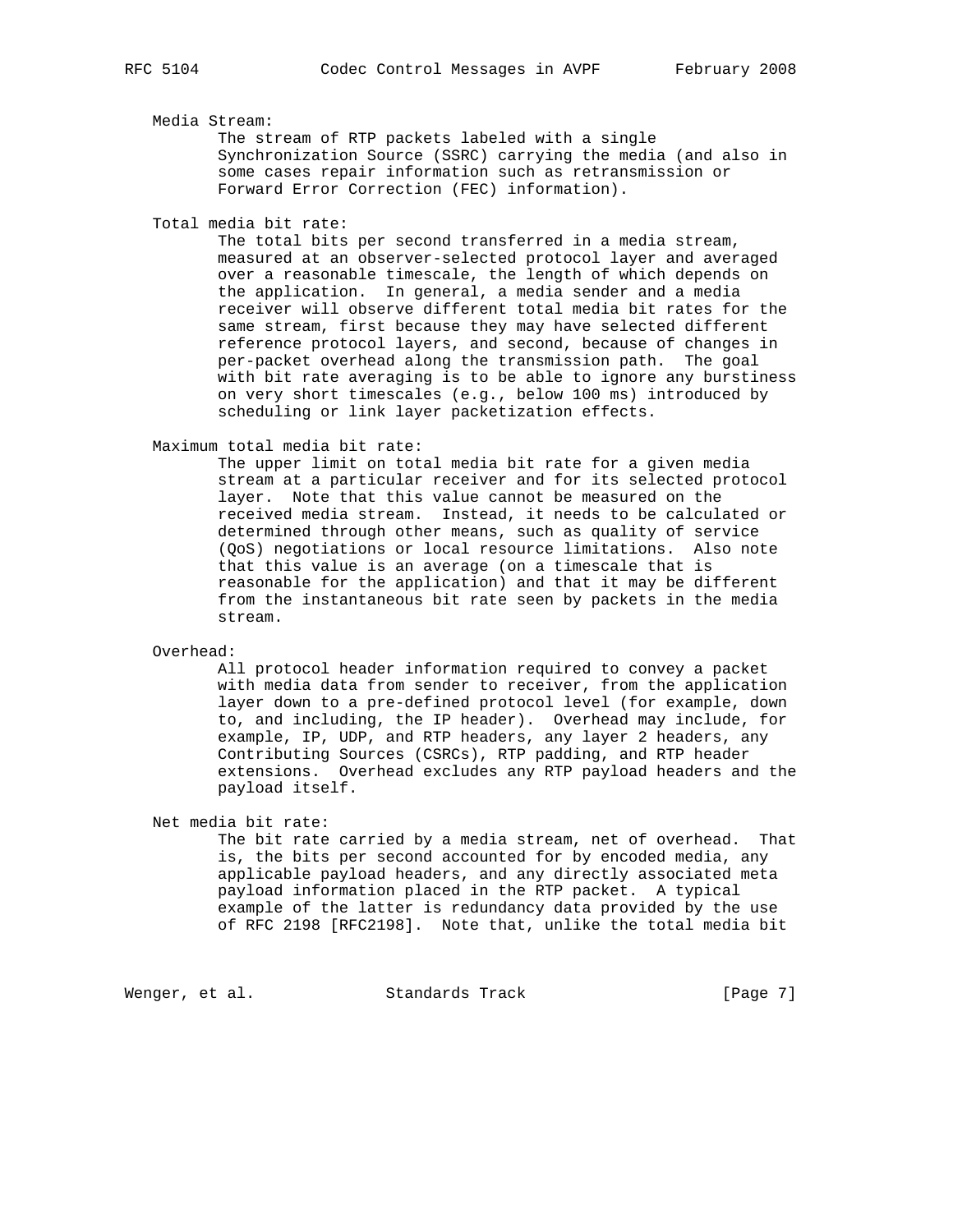rate, the net media bit rate will have the same value at the media sender and at the media receiver unless any mixing or translating of the media has occurred.

 For a given observer, the total media bit rate for a media stream is equal to the sum of the net media bit rate and the per-packet overhead as defined above multiplied by the packet rate.

Feasible region:

 The set of all combinations of packet rate and net media bit rate that do not exceed the restrictions in maximum media bit rate placed on a given media sender by the Temporary Maximum Media Stream Bit Rate Request (TMMBR) messages it has received. The feasible region will change as new TMMBR messages are received.

#### Bounding set:

 The set of TMMBR tuples, selected from all those received at a given media sender, that define the feasible region for that media sender. The media sender uses an algorithm such as that in section 3.5.4.2 to determine or iteratively approximate the current bounding set, and reports that set back to the media receivers in a Temporary Maximum Media Stream Bit Rate Notification (TMMBN) message.

# 2.3. Topologies

 Please refer to [RFC5117] for an in-depth discussion. The topologies referred to throughout this memo are labeled (consistently with [RFC5117]) as follows:

|                                              |  | Topo-Point-to-Point Point-to-point communication     |
|----------------------------------------------|--|------------------------------------------------------|
| Topo-Multicast Multicast communication       |  |                                                      |
| Topo-Translator Translator based             |  |                                                      |
| Topo-Mixer Mixer based                       |  |                                                      |
| Topo-RTP-switch-MCU RTP stream switching MCU |  |                                                      |
|                                              |  | Topo-RTCP-terminating-MCU Mixer but terminating RTCP |
|                                              |  |                                                      |

#### 3. Motivation

 This section discusses the motivation and usage of the different video and media control messages. The video control messages have been under discussion for a long time, and a requirement document was drawn up [Basso]. That document has expired; however, we quote relevant sections of it to provide motivation and requirements.

Wenger, et al. Standards Track (Page 8)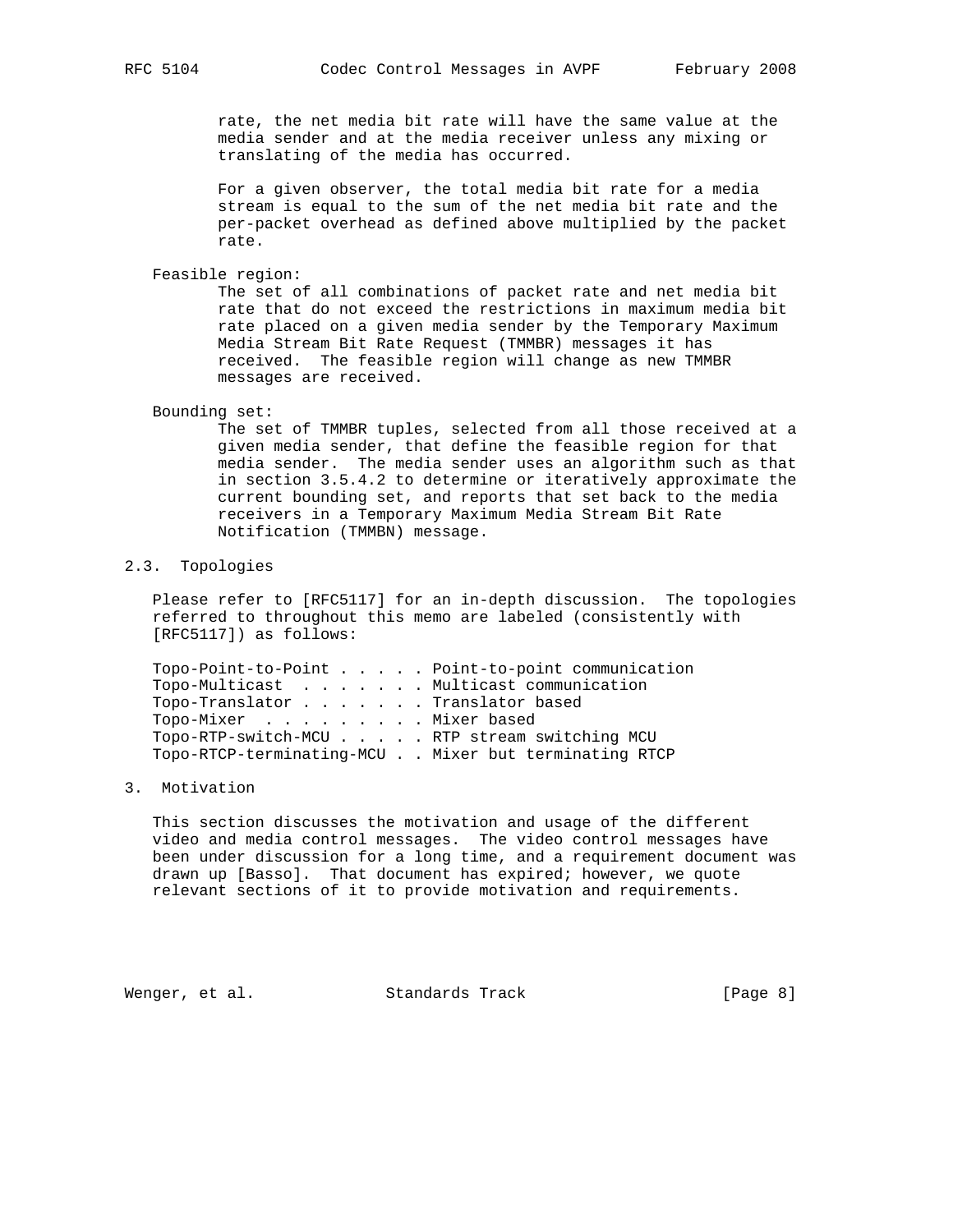# 3.1. Use Cases

 There are a number of possible usages for the proposed feedback messages. Let us begin by looking through the use cases Basso et al. [Basso] proposed. Some of the use cases have been reformulated and comments have been added.

- 1. An RTP video mixer composes multiple encoded video sources into a single encoded video stream. Each time a video source is added, the RTP mixer needs to request a decoder refresh point from the video source, so as to start an uncorrupted prediction chain on the spatial area of the mixed picture occupied by the data from the new video source.
- 2. An RTP video mixer receives multiple encoded RTP video streams from conference participants, and dynamically selects one of the streams to be included in its output RTP stream. At the time of a bit stream change (determined through means such as voice activation or the user interface), the mixer requests a decoder refresh point from the remote source, in order to avoid using unrelated content as reference data for inter picture prediction. After requesting the decoder refresh point, the video mixer stops the delivery of the current RTP stream and monitors the RTP stream from the new source until it detects data belonging to the decoder refresh point. At that time, the RTP mixer starts forwarding the newly selected stream to the receiver(s).
- 3. An application needs to signal to the remote encoder that the desired trade-off between temporal and spatial resolution has changed. For example, one user may prefer a higher frame rate and a lower spatial quality, and another user may prefer the opposite. This choice is also highly content dependent. Many current video conferencing systems offer in the user interface a mechanism to make this selection, usually in the form of a slider. The mechanism is helpful in point-to-point, centralized multipoint and non-centralized multipoint uses.
- 4. Use case 4 of the Basso document applies only to Picture Loss Indication (PLI) as defined in AVPF [RFC4585] and is not reproduced here.
- 5. Use case 5 of the Basso document relates to a mechanism known as "freeze picture request". Sending freeze picture requests over a non-reliable forward RTCP channel has been identified as problematic. Therefore, no freeze picture request has been included in this memo, and the use case discussion is not reproduced here.

Wenger, et al. Standards Track [Page 9]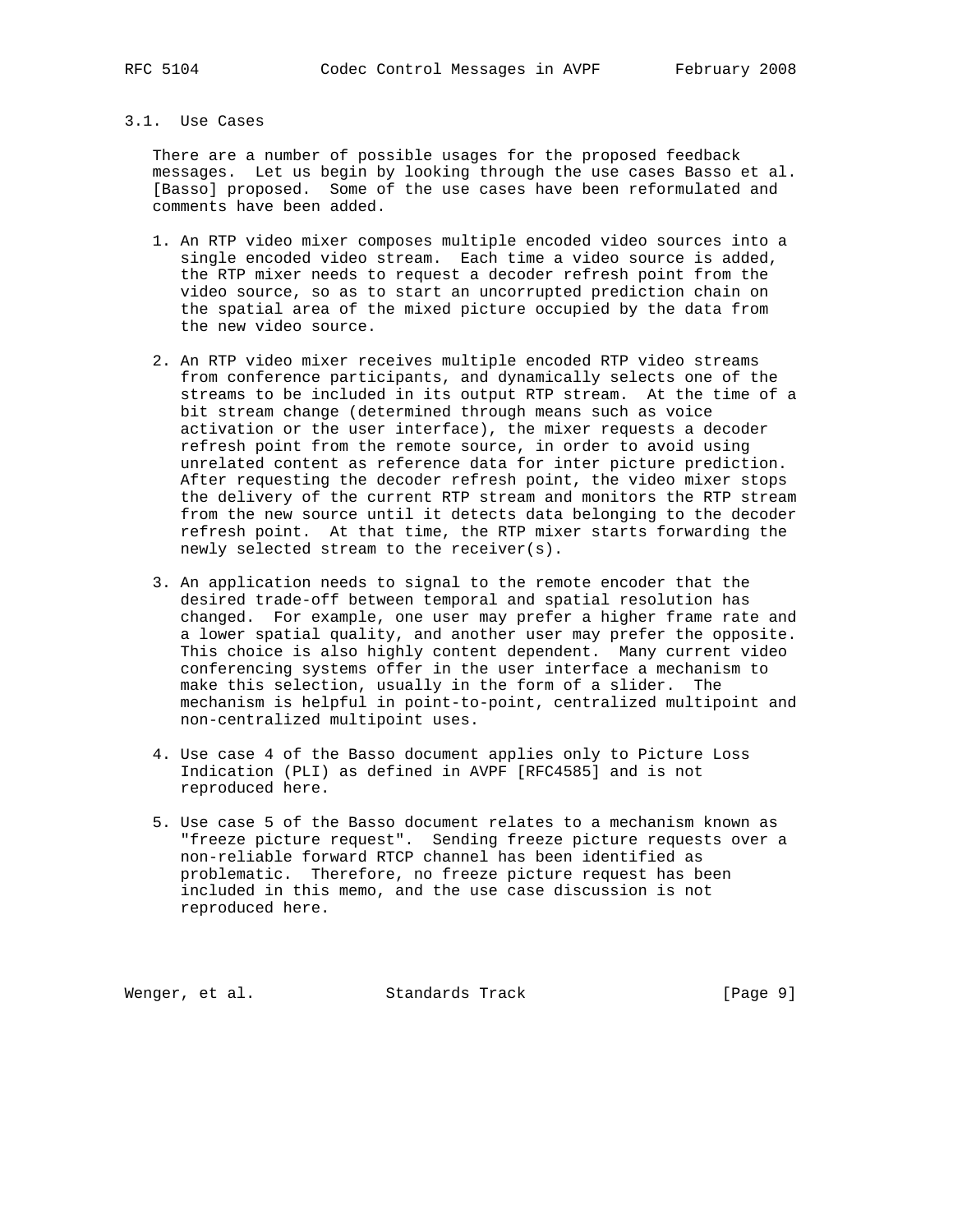6. A video mixer dynamically selects one of the received video streams to be sent out to participants and tries to provide the highest bit rate possible to all participants, while minimizing stream trans-rating. One way of achieving this is to set up sessions with endpoints using the maximum bit rate accepted by each endpoint, and accepted by the call admission method used by the mixer. By means of commands that reduce the maximum media stream bit rate below what has been negotiated during session set up, the mixer can reduce the maximum bit rate sent by endpoints to the lowest of all the accepted bit rates. As the lowest accepted bit rate changes due to endpoints joining and leaving or due to network congestion, the mixer can adjust the limits at which endpoints can send their streams to match the new value. The mixer then requests a new maximum bit rate, which is equal to or less than the maximum bit rate negotiated at session setup for a specific media stream, and the remote endpoint can respond with the actual bit rate that it can support.

 The picture Basso, et al., draw up covers most applications we foresee. However, we would like to extend the list with two additional use cases:

 7. Currently deployed congestion control algorithms (AIMD and TCP Friendly Rate Control (TFRC) [RFC3448]) probe for additional available capacity as long as there is something to send. With congestion control algorithms using packet loss as the indication for congestion, this probing generally results in reduced media quality (often to a point where the distortion is large enough to make the media unusable), due to packet loss and increased delay.

 In a number of deployment scenarios, especially cellular ones, the bottleneck link is often the last hop link. That cellular link also commonly has some type of QoS negotiation enabling the cellular device to learn the maximal bit rate available over this last hop. A media receiver behind this link can, in most (if not all) cases, calculate at least an upper bound for the bit rate available for each media stream it presently receives. How this is done is an implementation detail and not discussed herein. Indicating the maximum available bit rate to the transmitting party for the various media streams can be beneficial to prevent that party from probing for bandwidth for this stream in excess of a known hard limit. For cellular or other mobile devices, the known available bit rate for each stream (deduced from the link bit rate) can change quickly, due to handover to another transmission technology, QoS renegotiation due to congestion, etc. To enable minimal disruption of service, quick convergence is necessary, and therefore media path signaling is desirable.

Wenger, et al. Standards Track [Page 10]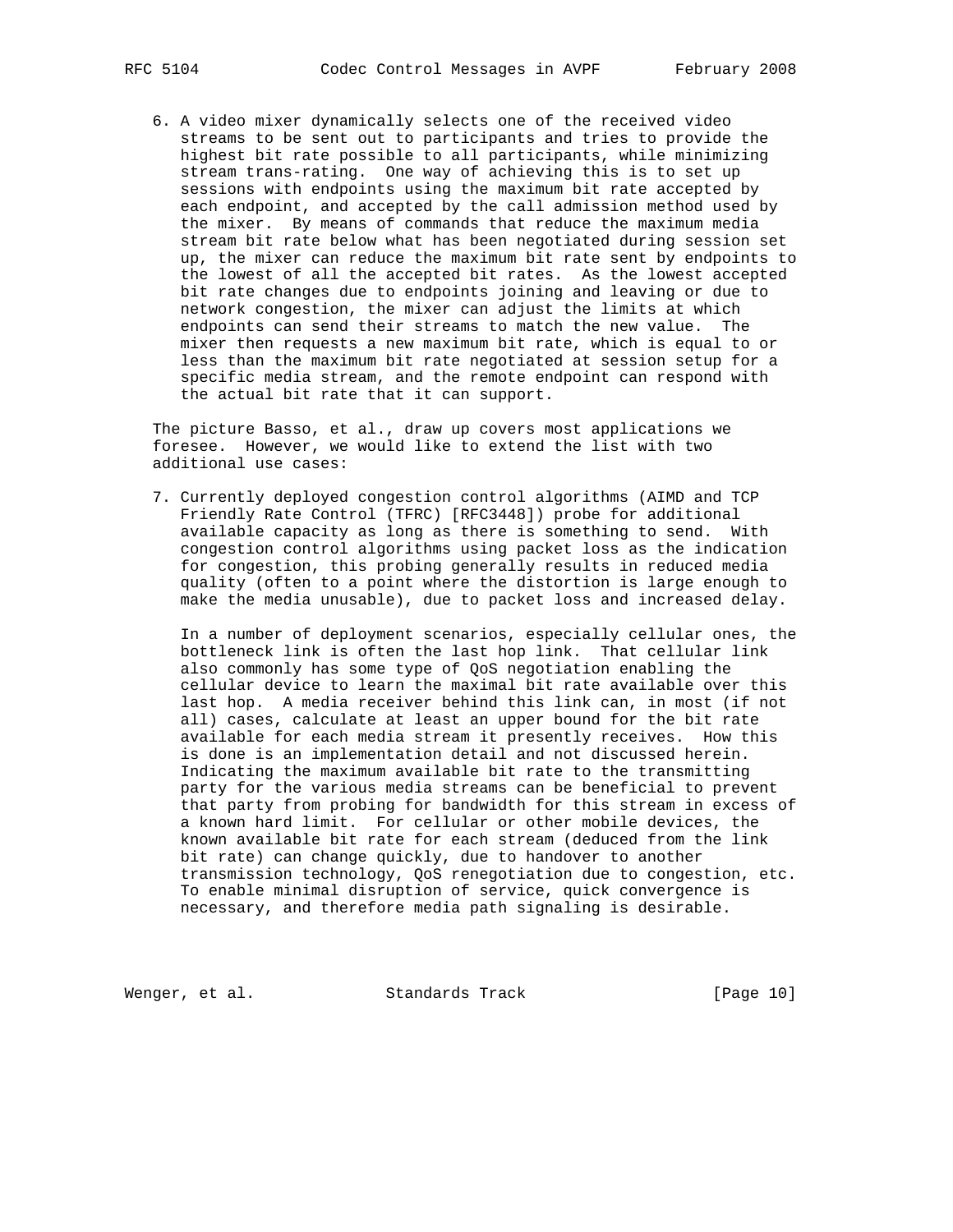- - 8. The use of reference picture selection (RPS) as an error resilience tool was introduced in 1997 as NEWPRED [NEWPRED], and is now widely deployed. When RPS is in use, simplistically put, the receiver can send a feedback message to the sender, indicating a reference picture that should be used for future prediction. ([NEWPRED] mentions other forms of feedback as well.) AVPF contains a mechanism for conveying such a message, but did not specify for which codec and according to which syntax the message should conform. Recently, the ITU-T finalized Rec. H.271, which (among other message types) also includes a feedback message. It is expected that this feedback message will fairly quickly enjoy wide support. Therefore, a mechanism to convey feedback messages according to H.271 appears to be desirable.

#### 3.2. Using the Media Path

 There are two reasons why we use the media path for the codec control messages.

 First, systems employing MCUs often separate the control and media processing parts. As these messages are intended for or generated by the media part rather than the signaling part of the MCU, having them on the media path avoids transmission across interfaces and unnecessary control traffic between signaling and processing. If the MCU is physically decomposed, the use of the media path avoids the need for media control protocol extensions (e.g., in media gateway control (MEGACO) [RFC3525]).

 Secondly, the signaling path quite commonly contains several signaling entities, e.g., SIP proxies and application servers. Avoiding going through signaling entities avoids delay for several reasons. Proxies have less stringent delay requirements than media processing, and due to their complex and more generic nature may result in significant processing delay. The topological locations of the signaling entities are also commonly not optimized for minimal delay, but rather towards other architectural goals. Thus, the signaling path can be significantly longer in both geographical and delay sense.

#### 3.3. Using AVPF

 The AVPF feedback message framework [RFC4585] provides the appropriate framework to implement the new messages. AVPF implements rules controlling the timing of feedback messages to avoid congestion through network flooding by RTCP traffic. We re-use these rules by referencing AVPF.

Wenger, et al. Standards Track [Page 11]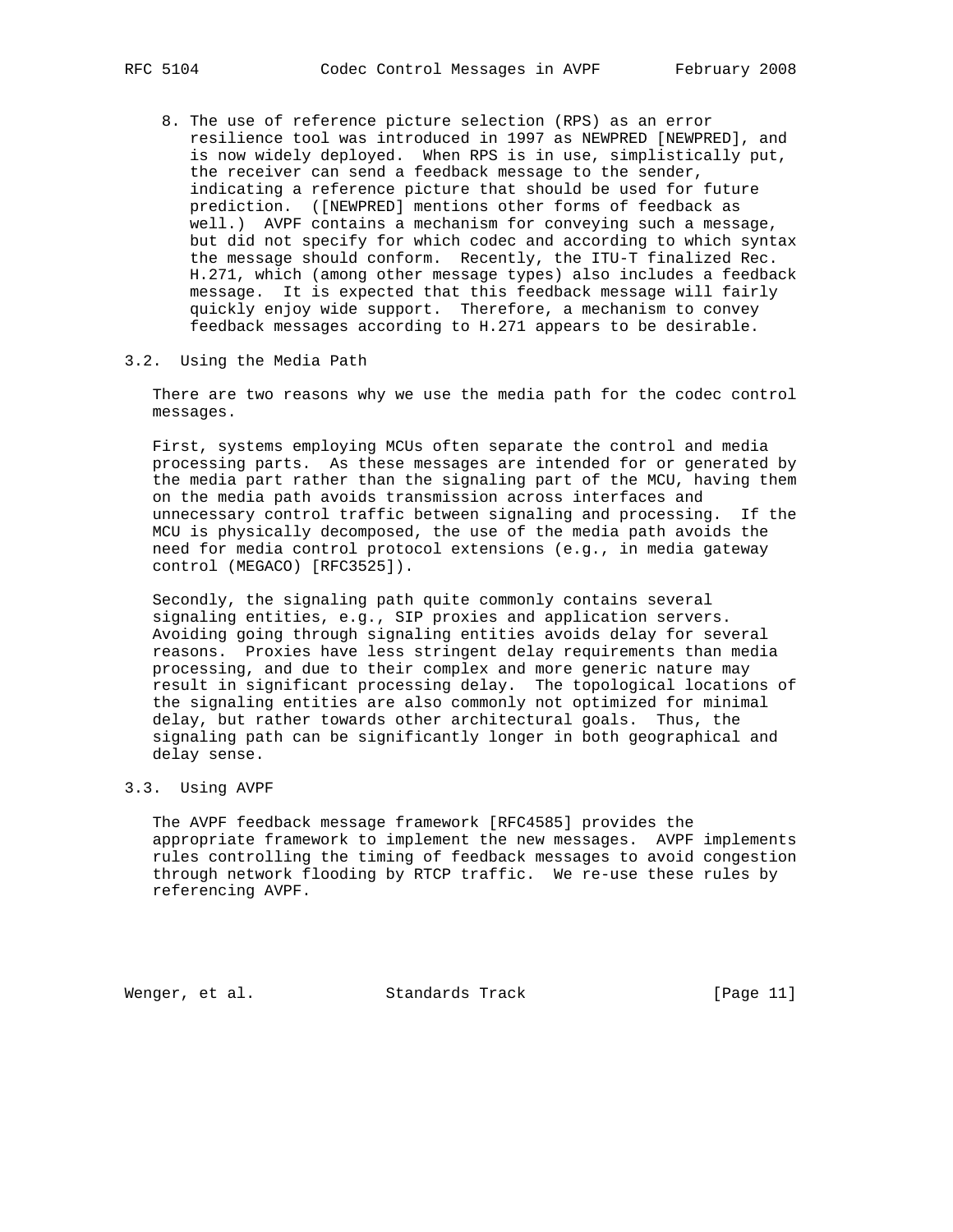The signaling setup for AVPF allows each individual type of function to be configured or negotiated on an RTP session basis.

# 3.3.1. Reliability

 The use of RTCP messages implies that each message transfer is unreliable, unless the lower layer transport provides reliability. The different messages proposed in this specification have different requirements in terms of reliability. However, in all cases, the reaction to an (occasional) loss of a feedback message is specified.

# 3.4. Multicast

 The codec control messages might be used with multicast. The RTCP timing rules specified in [RFC3550] and [RFC4585] ensure that the messages do not cause overload of the RTCP connection. The use of multicast may result in the reception of messages with inconsistent semantics. The reaction to inconsistencies depends on the message type, and is discussed for each message type separately.

#### 3.5. Feedback Messages

 This section describes the semantics of the different feedback messages and how they apply to the different use cases.

#### 3.5.1. Full Intra Request Command

 A Full Intra Request (FIR) Command, when received by the designated media sender, requires that the media sender sends a Decoder Refresh Point (see section 2.2) at the earliest opportunity. The evaluation of such an opportunity includes the current encoder coding strategy and the current available network resources.

 FIR is also known as an "instantaneous decoder refresh request", "fast video update request" or "video fast update request".

 Using a decoder refresh point implies refraining from using any picture sent prior to that point as a reference for the encoding process of any subsequent picture sent in the stream. For predictive media types that are not video, the analogue applies. For example, if in MPEG-4 systems scene updates are used, the decoder refresh point consists of the full representation of the scene and is not delta-coded relative to previous updates.

Wenger, et al. Standards Track [Page 12]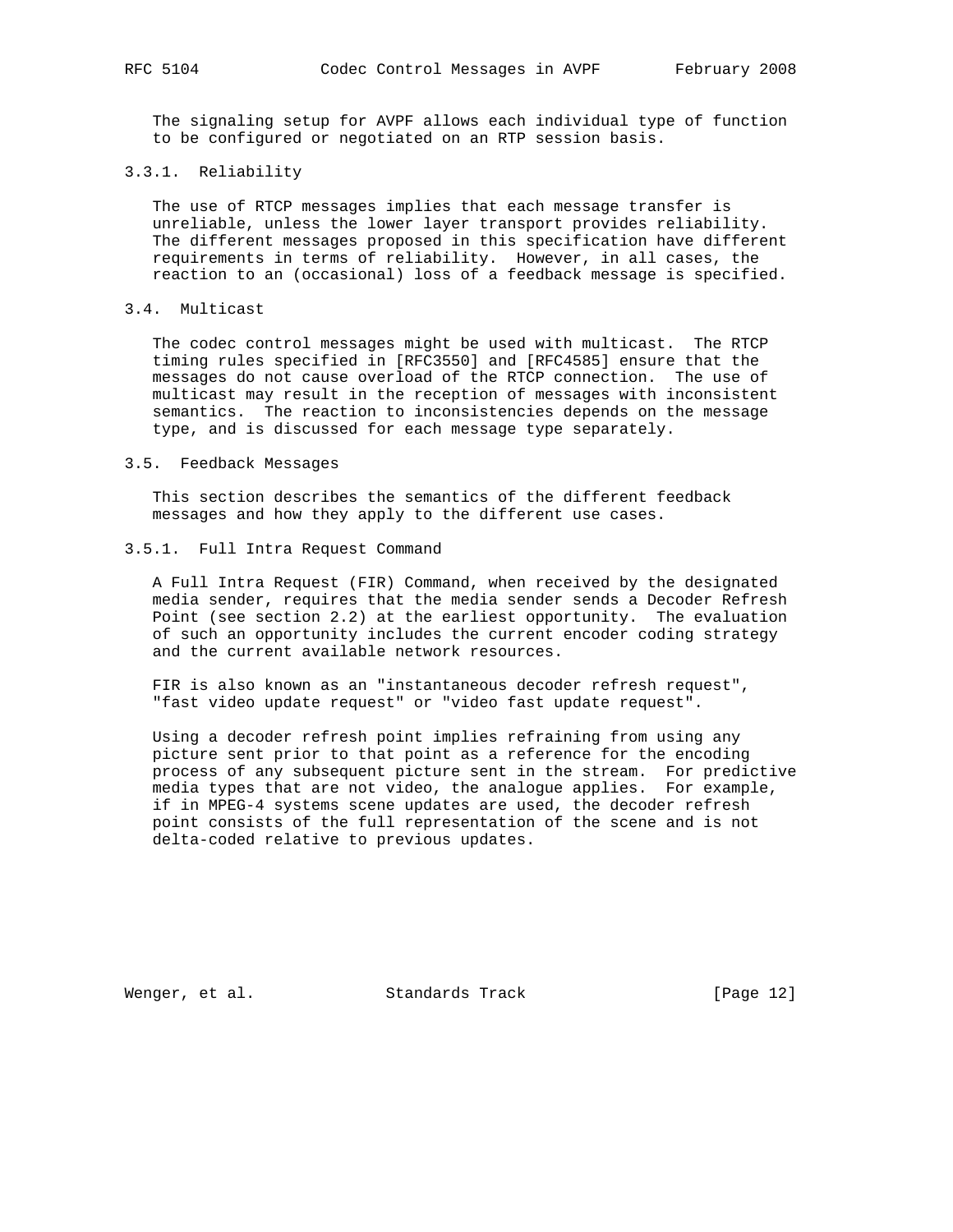Decoder refresh points, especially Intra or IDR pictures, are in general several times larger in size than predicted pictures. Thus, in scenarios in which the available bit rate is small, the use of a decoder refresh point implies a delay that is significantly longer than the typical picture duration.

 Usage in multicast is possible; however, aggregation of the commands is recommended. A receiver that receives a request closely after sending a decoder refresh point -- within 2 times the longest round trip time (RTT) known, plus any AVPF-induced RTCP packet sending delays -- should await a second request message to ensure that the media receiver has not been served by the previously delivered decoder refresh point. The reason for the specified delay is to avoid sending unnecessary decoder refresh points. A session participant may have sent its own request while another participant's request was in-flight to them. Suppressing those requests that may have been sent without knowledge about the other request avoids this issue.

 Using the FIR command to recover from errors is explicitly disallowed, and instead the PLI message defined in AVPF [RFC4585] should be used. The PLI message reports lost pictures and has been included in AVPF for precisely that purpose.

Full Intra Request is applicable in use-cases 1 and 2.

# 3.5.1.1. Reliability

 The FIR message results in the delivery of a decoder refresh point, unless the message is lost. Decoder refresh points are easily identifiable from the bit stream. Therefore, there is no need for protocol-level notification, and a simple command repetition mechanism is sufficient for ensuring the level of reliability required. However, the potential use of repetition does require a mechanism to prevent the recipient from responding to messages already received and responded to.

 To ensure the best possible reliability, a sender of FIR may repeat the FIR until the desired content has been received. The repetition interval is determined by the RTCP timing rules applicable to the session. Upon reception of a complete decoder refresh point or the detection of an attempt to send a decoder refresh point (which got damaged due to a packet loss), the repetition of the FIR must stop. If another FIR is necessary, the request sequence number must be increased. A FIR sender shall not have more than one FIR (different request sequence number) outstanding at any time per media sender in the session.

Wenger, et al. Standards Track [Page 13]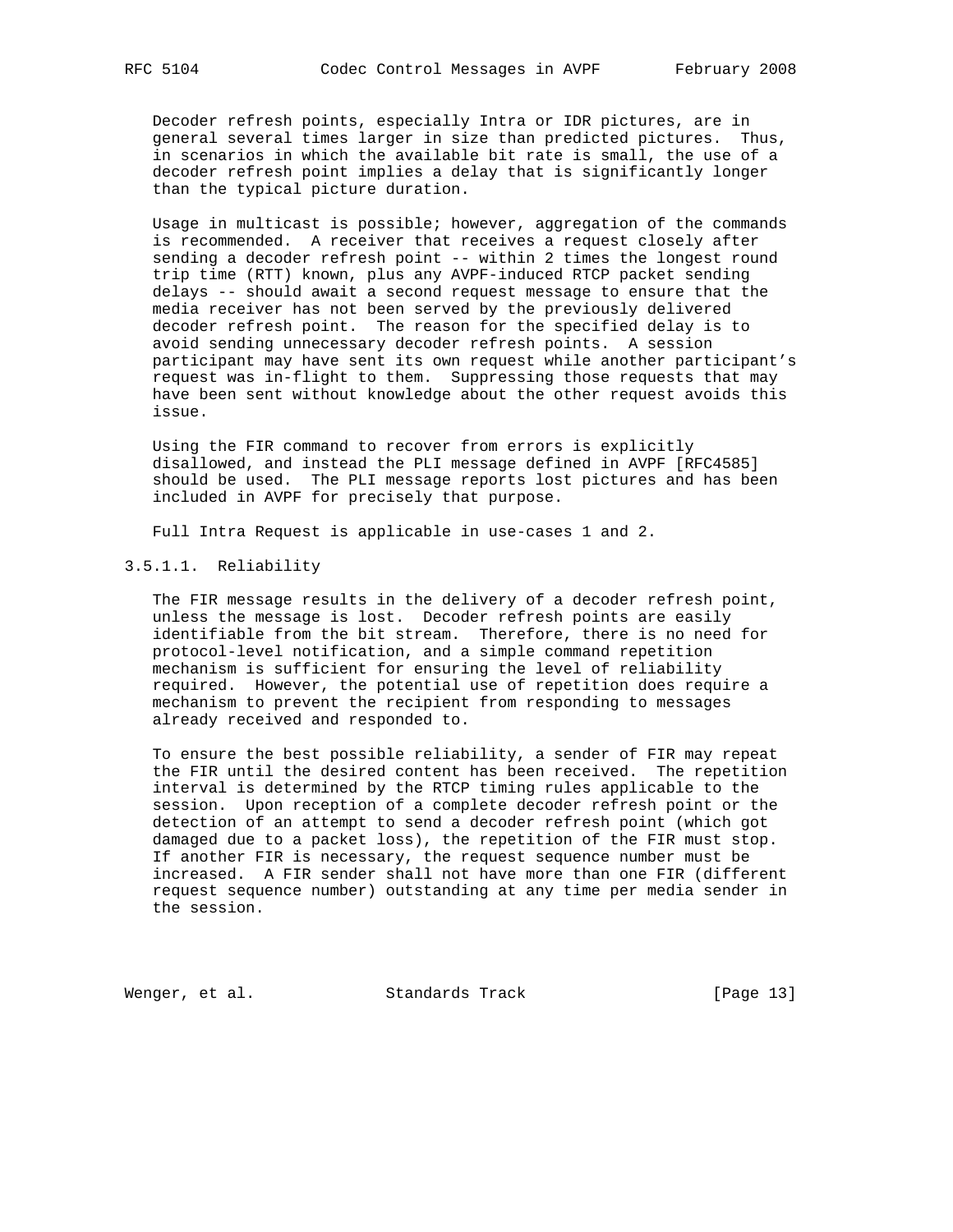The receiver of FIR (i.e., the media sender) behaves in complementary fashion to ensure delivery of a decoder refresh point. If it receives repetitions of the FIR more than 2\*RTT after it has sent a decoder refresh point, it shall send a new decoder refresh point. Two round trip times allow time for the decoder refresh point to arrive back to the requestor and for the end of repetitions of FIR to reach and be detected by the media sender.

 An RTP mixer or RTP switching MCU that receive a FIR from a media receiver is responsible to ensure that a decoder refresh point is delivered to the requesting receiver. It may be necessary for the mixer/MCU to generate FIR commands. From a reliability perspective, the two legs (FIR-requesting endpoint to mixer/MCU, and mixer/MCU to decoder refresh point generating endpoint) are handled independently from each other.

3.5.2. Temporal-Spatial Trade-off Request and Notification

 The Temporal-Spatial Trade-off Request (TSTR) instructs the video encoder to change its trade-off between temporal and spatial resolution. Index values from 0 to 31 indicate monotonically a desire for higher frame rate. That is, a requester asking for an index of 0 prefers a high quality and is willing to accept a low frame rate, whereas a requester asking for 31 wishes a high frame rate, potentially at the cost of low spatial quality.

 In general, the encoder reaction time may be significantly longer than the typical picture duration. See use case 3 for an example. The encoder decides whether and to what extent the request results in a change of the trade-off. It returns a Temporal-Spatial Trade-off Notification (TSTN) message to indicate the trade-off that it will use henceforth.

 TSTR and TSTN have been introduced primarily because it is believed that control protocol mechanisms, e.g., a SIP re-invite, are too heavyweight and too slow to allow for a reasonable user experience. Consider, for example, a user interface where the remote user selects the temporal/spatial trade-off with a slider. An immediate feedback to any slider movement is required for a reasonable user experience. A SIP re-INVITE [RFC3261] would require at least two round-trips more (compared to the TSTR/TSTN mechanism) and may involve proxies and other complex mechanisms. Even in a well-designed system, it could take a second or so until the new trade-off is finally selected. Furthermore, the use of RTCP solves the multicast use case very efficiently.

 The use of TSTR and TSTN in multipoint scenarios is a non-trivial subject, and can be achieved in many implementation-specific ways.

Wenger, et al. Standards Track [Page 14]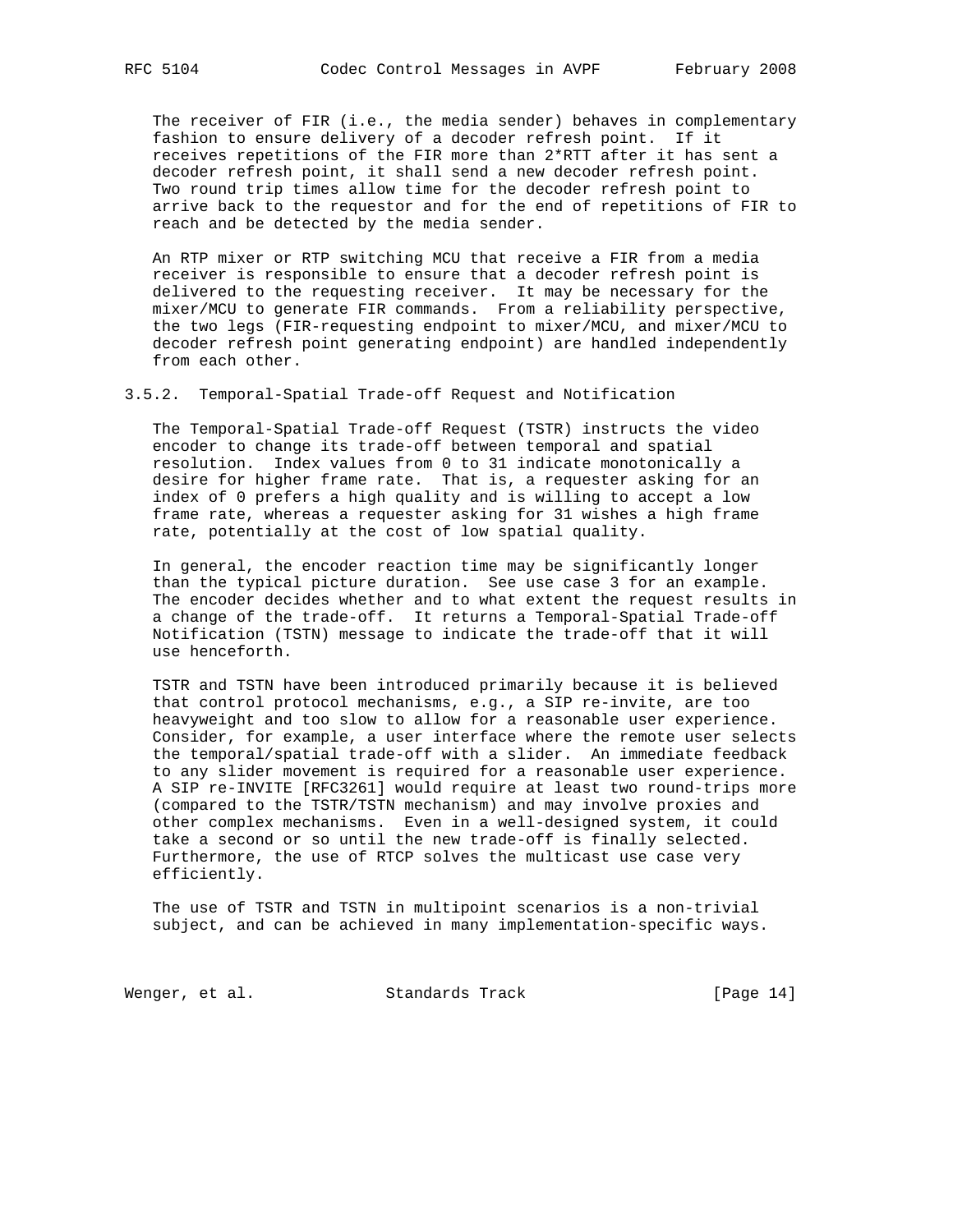Problems stem from the fact that TSTRs will typically arrive unsynchronized, and may request different trade-off values for the same stream and/or endpoint encoder. This memo does not specify a translator's, mixer's, or endpoint's reaction to the reception of a suggested trade-off as conveyed in the TSTR. We only require the receiver of a TSTR message to reply to it by sending a TSTN, carrying the new trade-off chosen by its own criteria (which may or may not be based on the trade-off conveyed by the TSTR). In other words, the trade-off sent in a TSTR is a non-binding recommendation, nothing more.

 Three TSTR/TSTN scenarios need to be distinguished, based on the topologies described in [RFC5117]. The scenarios are described in the following subsections.

3.5.2.1. Point-to-Point

 In this most trivial case (Topo-Point-to-Point), the media sender typically adjusts its temporal/spatial trade-off based on the requested value in TSTR, subject to its own capabilities. The TSTN message conveys back the new trade-off value (which may be identical to the old one if, for example, the sender is not capable of adjusting its trade-off).

# 3.5.2.2. Point-to-Multipoint Using Multicast or Translators

 RTCP Multicast is used either with media multicast according to Topo-Multicast, or following RFC 3550's translator model according to Topo-Translator. In these cases, unsynchronized TSTR messages from different receivers may be received, possibly with different requested trade-offs (because of different user preferences). This memo does not specify how the media sender tunes its trade-off. Possible strategies include selecting the mean or median of all trade-off requests received, giving priority to certain participants, or continuing to use the previously selected trade-off (e.g., when the sender is not capable of adjusting it). Again, all TSTR messages need to be acknowledged by TSTN, and the value conveyed back has to reflect the decision made.

3.5.2.3. Point-to-Multipoint Using RTP Mixer

 In this scenario (Topo-Mixer), the RTP mixer receives all TSTR messages, and has the opportunity to act on them based on its own criteria. In most cases, the mixer should form a "consensus" of potentially conflicting TSTR messages arriving from different participants, and initiate its own TSTR message(s) to the media sender(s). As in the previous scenario, the strategy for forming

Wenger, et al. Standards Track [Page 15]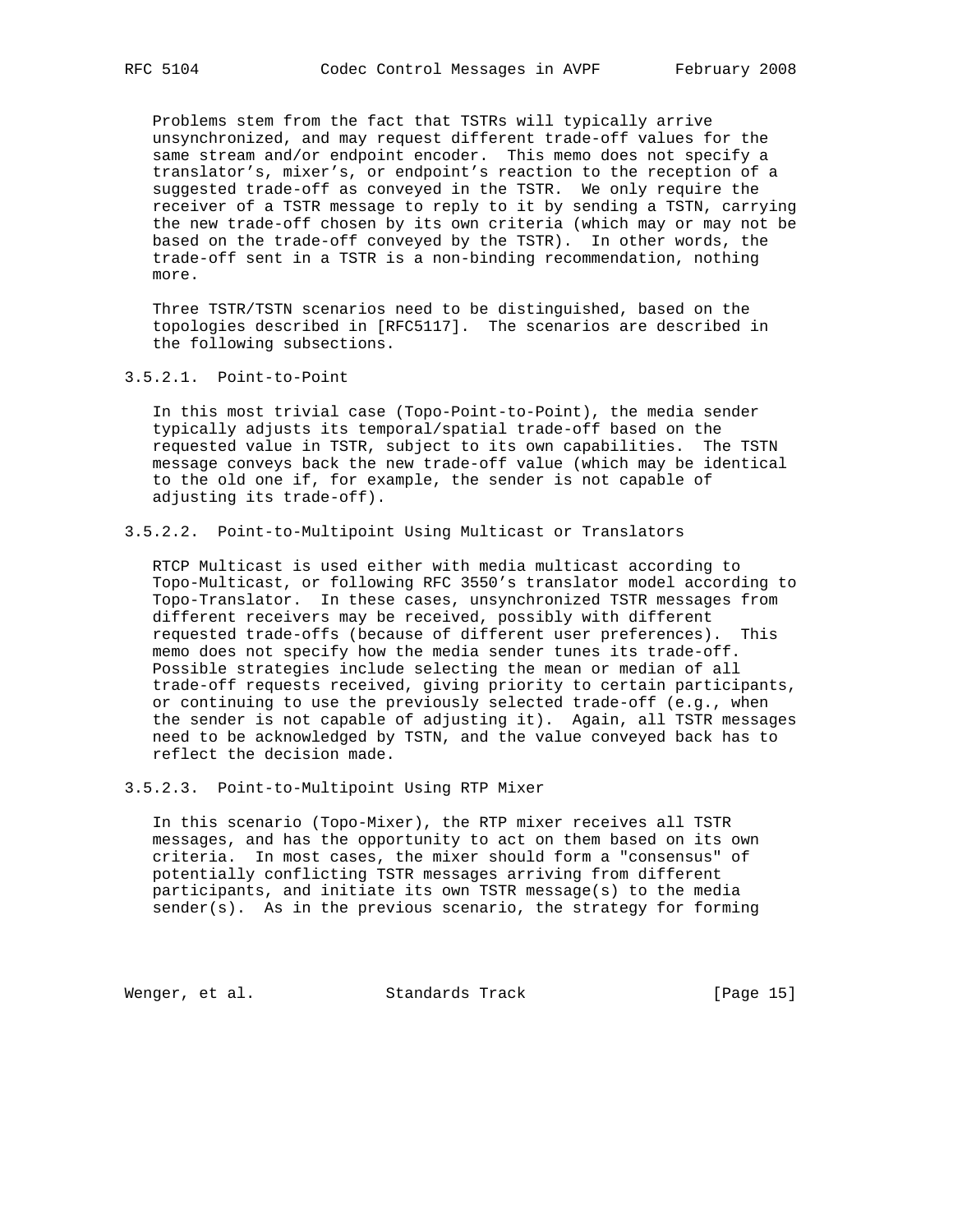this "consensus" is up to the implementation, and can, for example, encompass averaging the participants' request values, giving priority to certain participants, or using session default values.

 Even if a mixer or translator performs transcoding, it is very difficult to deliver media with the requested trade-off, unless the content the mixer or translator receives is already close to that trade-off. Thus, if the mixer changes its trade-off, it needs to request the media sender(s) to use the new value, by creating a TSTR of its own. Upon reaching a decision on the used trade-off, it includes that value in the acknowledgement to the downstream requestors. Only in cases where the original source has substantially higher quality (and bit rate) is it likely that transcoding alone can result in the requested trade-off.

# 3.5.2.4. Reliability

 A request and reception acknowledgement mechanism is specified. The Temporal-Spatial Trade-off Notification (TSTN) message informs the requester that its request has been received, and what trade-off is used henceforth. This acknowledgement mechanism is desirable for at least the following reasons:

- o A change in the trade-off cannot be directly identified from the media bit stream.
- o User feedback cannot be implemented without knowing the chosen trade-off value, according to the media sender's constraints.
- o Repetitive sending of messages requesting an unimplementable trade-off can be avoided.

# 3.5.3. H.271 Video Back Channel Message

 ITU-T Rec. H.271 defines syntax, semantics, and suggested encoder reaction to a Video Back Channel Message. The structure defined in this memo is used to transparently convey such a message from media receiver to media sender. In this memo, we refrain from an in-depth discussion of the available code points within H.271 and refer to the specification text [H.271] instead.

 However, we note that some H.271 messages bear similarities with native messages of AVPF and this memo. Furthermore, we note that some H.271 message are known to require caution in multicast environments -- or are plainly not usable in multicast or multipoint scenarios. Table 1 provides a brief, simplified overview of the messages currently defined in H.271, their roughly corresponding AVPF or Codec Control Messages (CCMs) (the latter as specified in this memo), and an indication of our current knowledge of their multicast safety.

Wenger, et al. Standards Track [Page 16]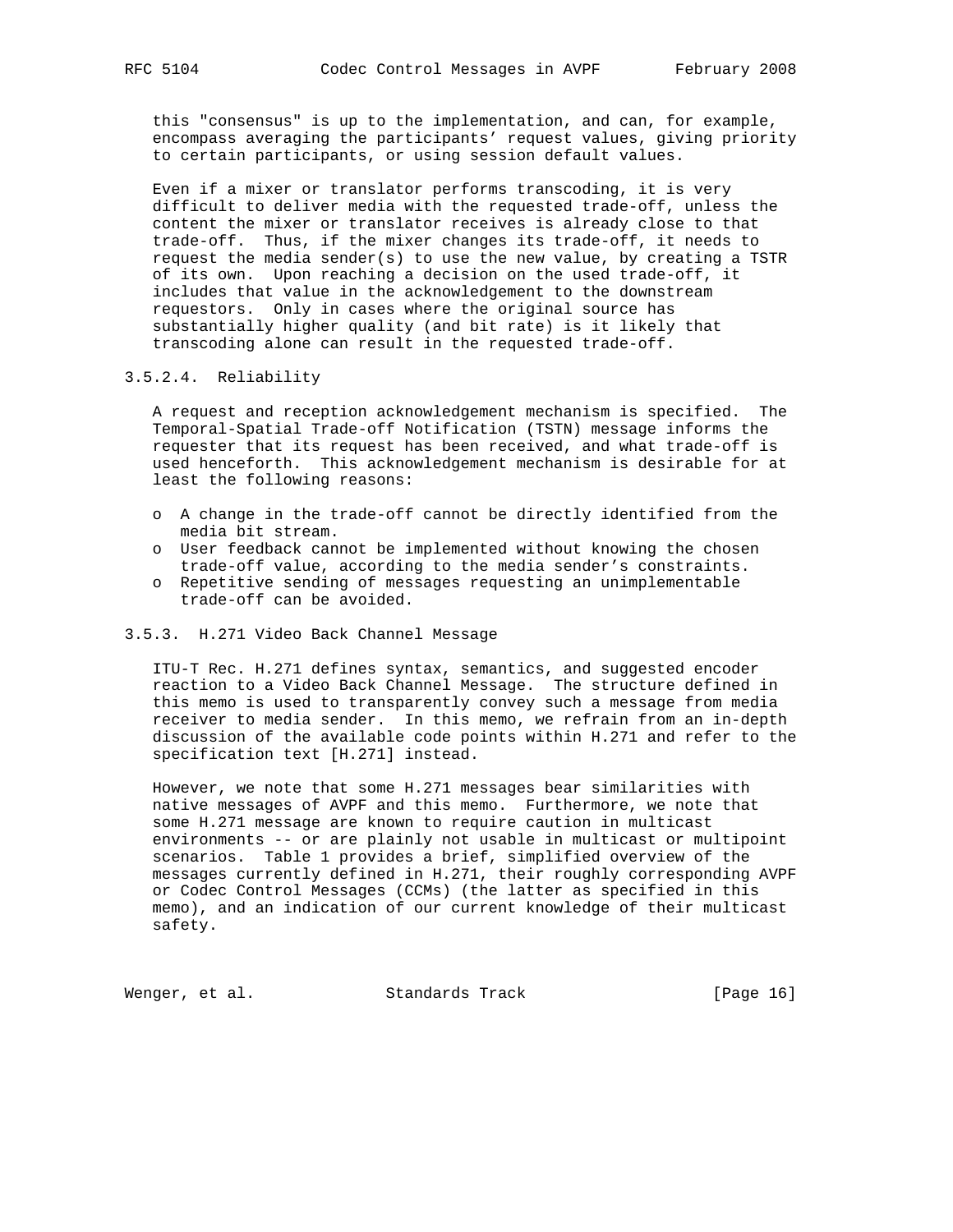H.271 msg type AVPF/CCM msg type multicast-safe

| 0 (when used for<br>reference picture | AVPF RPSI |                                 |
|---------------------------------------|-----------|---------------------------------|
| selection)                            |           | No (positive ACK of pictures)   |
| 1 picture loss                        | AVPF PLI  | Yes                             |
| 2 partial loss                        | AVPF SLI  | Yes                             |
| 3 one parameter CRC N/A               |           | Yes (no required sender action) |
| 4 all parameter CRC N/A               |           | Yes (no required sender action) |
| 5 refresh point                       | CCM FIR   | Yes                             |

--------------------------------------------------------------------

Table 1: H.271 messages and their AVPF/CCM equivalents

 Note: H.271 message type 0 is not a strict equivalent to AVPF's Reference Picture Selection Indication (RPSI); it is an indication of known-as-correct reference picture(s) at the decoder. It does not command an encoder to use a defined reference picture (the form of control information envisioned to be carried in RPSI). However, it is believed and intended that H.271 message type 0 will be used for the same purpose as AVPF's RPSI -- although other use forms are also possible.

 In response to the opaqueness of the H.271 messages, especially with respect to the multicast safety, the following guidelines MUST be followed when an implementation wishes to employ the H.271 video back channel message:

- 1. Implementations utilizing the H.271 feedback message MUST stay in compliance with congestion control principles, as outlined in section 5.
- 2. An implementation SHOULD utilize the IETF-native messages as defined in [RFC4585] and in this memo instead of similar messages defined in [H.271]. Our current understanding of similar messages is documented in Table 1 above. One good reason to divert from the SHOULD statement above would be if it is clearly understood that, for a given application and video compression standard, the aforementioned "similarity" is not given, in contrast to what the table indicates.
- 3. It has been observed that some of the H.271 code points currently in existence are not multicast-safe. Therefore, the sensible thing to do is not to use the H.271 feedback message type in multicast environments. It MAY be used only when all the issues mentioned later are fully understood by the implementer, and properly taken into account by all endpoints. In all other cases, the H.271 message type MUST NOT be used in conjunction with multicast.

Wenger, et al. Standards Track [Page 17]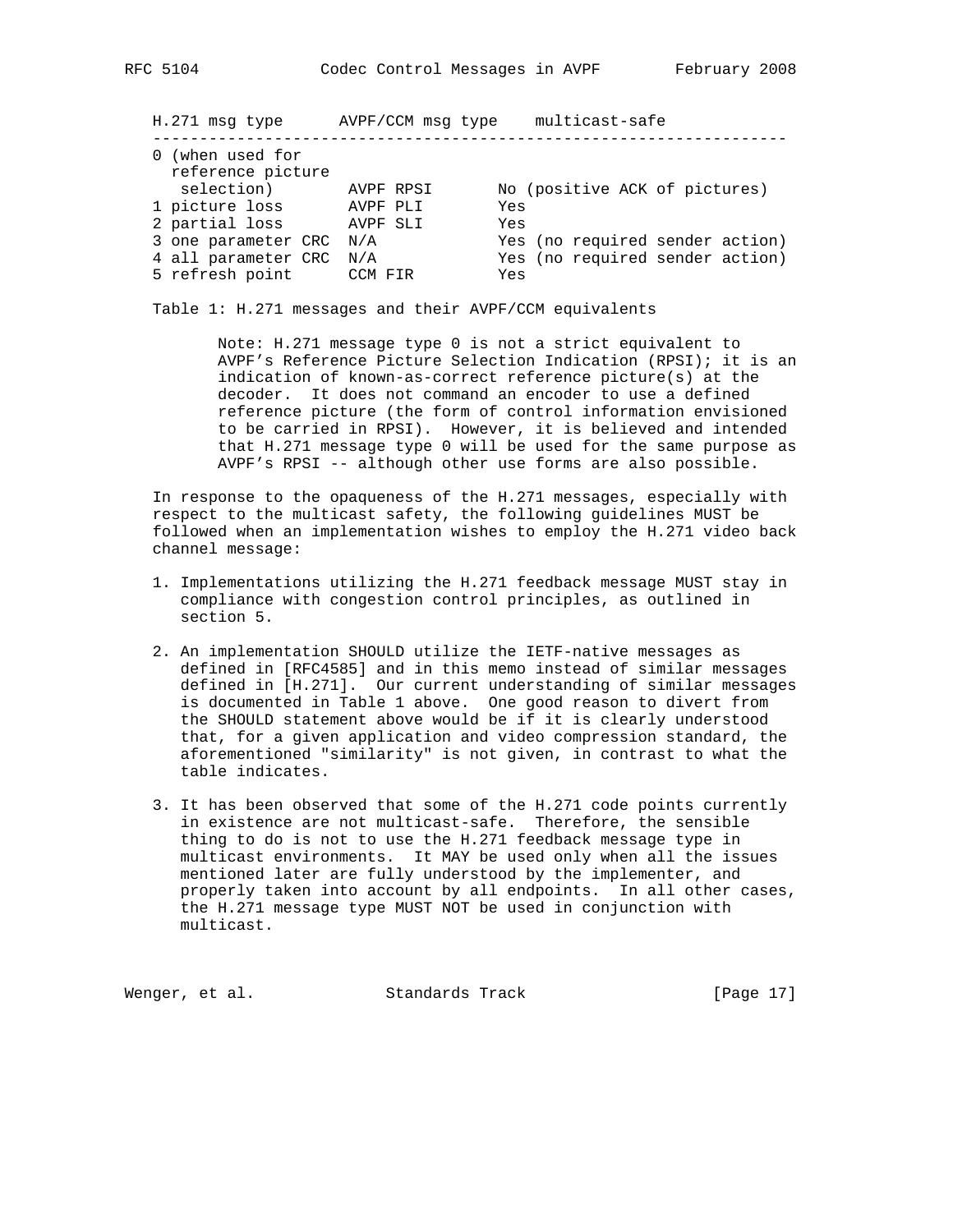4. It has been observed that even in centralized multipoint environments, where the mixer should theoretically be able to resolve issues as documented below, the implementation of such a mixer and cooperative endpoints is a very difficult and tedious task. Therefore, H.271 messages MUST NOT be used in centralized multipoint scenarios, unless all the issues mentioned below are fully understood by the implementer, and properly taken into account by both mixer and endpoints.

 Issues to be taken into account when considering the use of H.271 in multipoint environments:

- 1. Different state on different receivers. In many environments, it cannot be guaranteed that the decoder state of all media receivers is identical at any given point in time. The most obvious reason for such a possible misalignment of state is a loss that occurs on the path to only one of many media receivers. However, there are other not so obvious reasons, such as recent joins to the multipoint conference (be it by joining the multicast group or through additional mixer output). Different states can lead the media receivers to issue potentially contradicting H.271 messages (or one media receiver issuing an H.271 message that, when observed by the media sender, is not helpful for the other media receivers). A naive reaction of the media sender to these contradicting messages can lead to unpredictable and annoying results.
- 2. Combining messages from different media receivers in a media sender is a non-trivial task. As reasons, we note that these messages may be contradicting each other, and that their transport is unreliable (there may well be other reasons). In case of many H.271 messages (i.e., types 0, 2, 3, and 4), the algorithm for combining must be aware both of the network/protocol environment (i.e., with respect to congestion) and of the media codec employed, as H.271 messages of a given type can have different semantics for different media codecs.
- 3. The suppression of requests may need to go beyond the basic mechanisms described in AVPF (which are driven exclusively by timing and transport considerations on the protocol level). For example, a receiver is often required to refrain from (or delay) generating requests, based on information it receives from the media stream. For instance, it makes no sense for a receiver to issue a FIR when a transmission of an Intra/IDR picture is ongoing.

Wenger, et al. Standards Track [Page 18]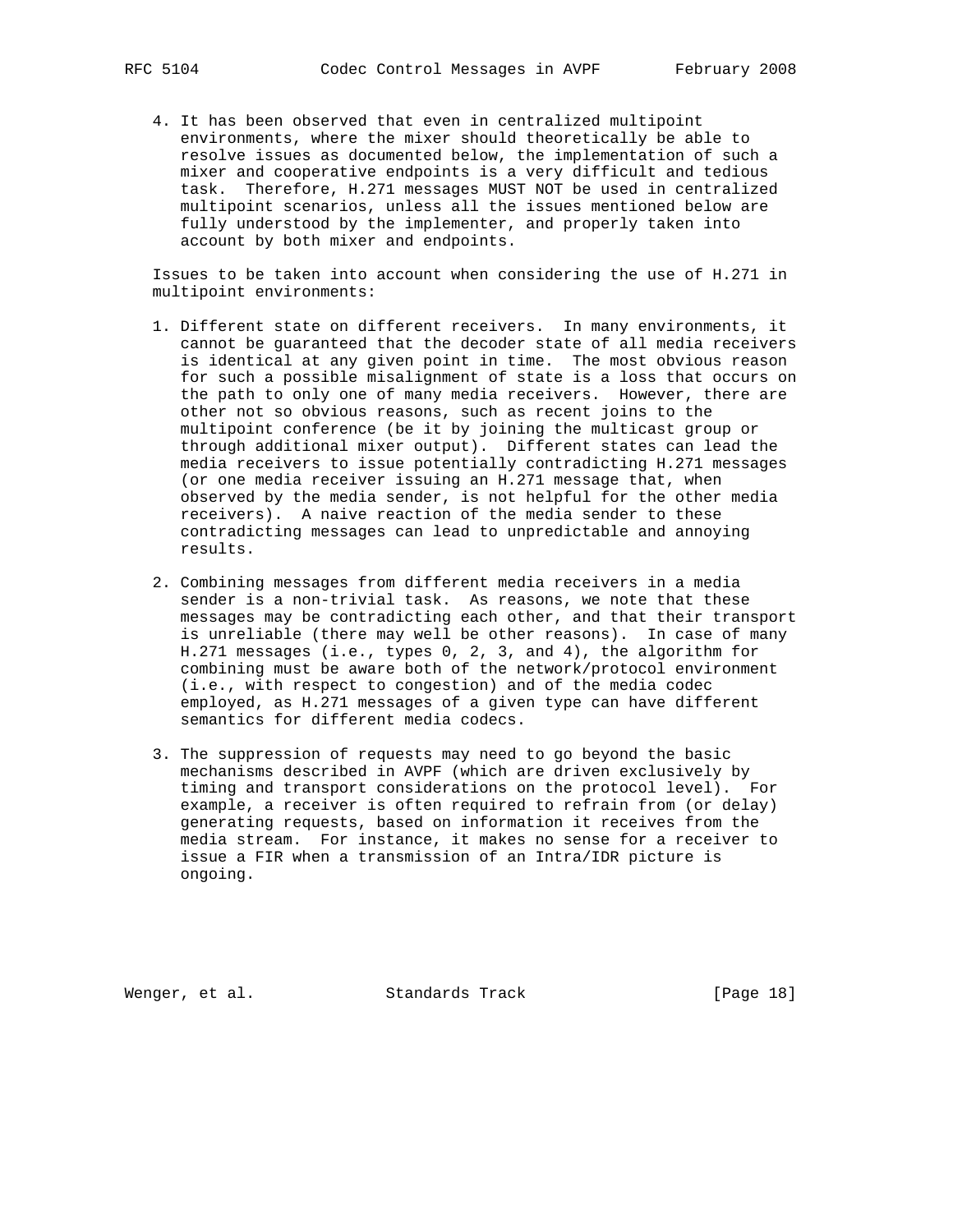4. When using the non-multicast-safe messages (e.g., H.271 type 0 positive ACK of received pictures/slices) in larger multicast groups, the media receiver will likely be forced to delay or even omit sending these messages. For the media sender, this looks like data has not been properly received (although it was received properly), and a naively implemented media sender reacts to these perceived problems where it should not.

# 3.5.3.1. Reliability

 H.271 Video Back Channel Messages do not require reliable transmission, and confirmation of the reception of a message can be derived from the forward video bit stream. Therefore, no specific reception acknowledgement is specified.

With respect to re-sending rules, section 3.5.1.1 applies.

3.5.4. Temporary Maximum Media Stream Bit Rate Request and Notification

 A receiver, translator, or mixer uses the Temporary Maximum Media Stream Bit Rate Request (TMMBR, "timber") to request a sender to limit the maximum bit rate for a media stream (see section 2.2) to, or below, the provided value. The Temporary Maximum Media Stream Bit Rate Notification (TMMBN) contains the media sender's current view of the most limiting subset of the TMMBR-defined limits it has received, to help the participants to suppress TMMBRs that would not further restrict the media sender. The primary usage for the TMMBR/TMMBN messages is in a scenario with an MCU or mixer (use case 6), corresponding to Topo-Translator or Topo-Mixer, but also to Topo- Point-to-Point.

 Each temporary limitation on the media stream is expressed as a tuple. The first component of the tuple is the maximum total media bit rate (as defined in section 2.2) that the media receiver is currently prepared to accept for this media stream. The second component is the per-packet overhead that the media receiver has observed for this media stream at its chosen reference protocol layer.

 As indicated in section 2.2, the overhead as observed by the sender of the TMMBR (i.e., the media receiver) may differ from the overhead observed at the receiver of the TMMBR (i.e., the media sender) due to use of a different reference protocol layer at the other end or due to the intervention of translators or mixers that affect the amount of per packet overhead. For example, a gateway in between the two that converts between IPv4 and IPv6 affects the per-packet overhead by 20 bytes. Other mechanisms that change the overhead include tunnels. The problem with varying overhead is also discussed in

Wenger, et al. Standards Track [Page 19]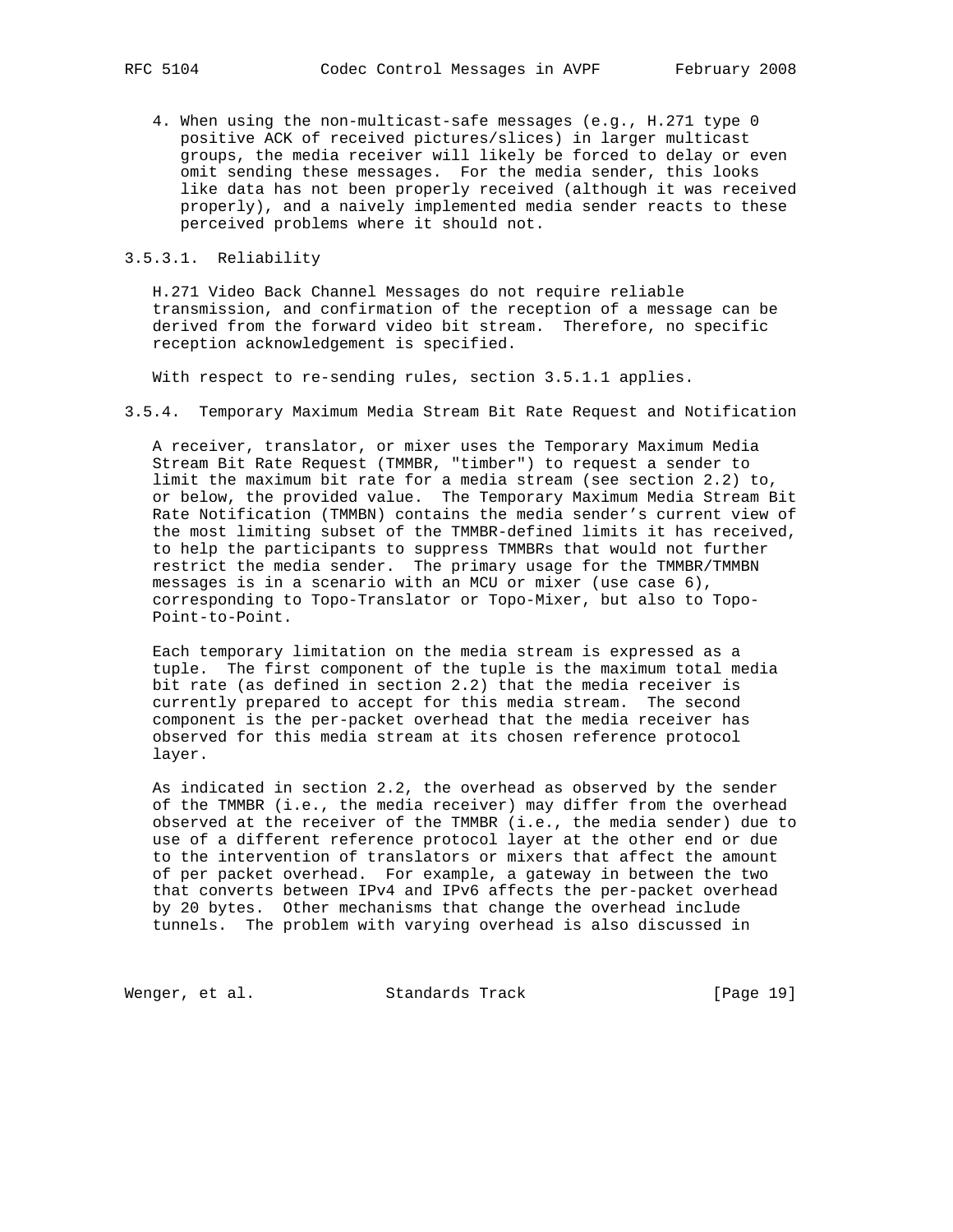[RFC3890]. As will be seen in the description of the algorithm for use of TMMBR, the difference in perceived overhead between the sending and receiving ends presents no difficulty because calculations are carried out in terms of variables that have the same value at the sender as at the receiver -- for example, packet rate and net media rate.

 Reporting both maximum total media bit rate and per-packet overhead allows different receivers to provide bit rate and overhead values for different protocol layers, for example, at the IP level, at the outer part of a tunnel protocol, or at the link layer. The protocol level a peer reports on depends on the level of integration the peer has, as it needs to be able to extract the information from that protocol level. For example, an application with no knowledge of the IP version it is running over cannot meaningfully determine the overhead of the IP header, and hence will not want to include IP overhead in the overhead or maximum total media bit rate calculation.

 It is expected that most peers will be able to report values at least for the IP layer. In certain implementations, it may be advantageous to also include information pertaining to the link layer, which in turn allows for a more precise overhead calculation and a better optimization of connectivity resources.

 The Temporary Maximum Media Stream Bit Rate messages are generic messages that can be applied to any RTP packet stream. This separates them from the other codec control messages defined in this specification, which apply only to specific media types or payload formats. The TMMBR functionality applies to the transport, and the requirements the transport places on the media encoding.

 The reasoning below assumes that the participants have negotiated a session maximum bit rate, using a signaling protocol. This value can be global, for example, in case of point-to-point, multicast, or translators. It may also be local between the participant and the peer or mixer. In either case, the bit rate negotiated in signaling is the one that the participant guarantees to be able to handle (depacketize and decode). In practice, the connectivity of the participant also influences the negotiated value -- it does not make much sense to negotiate a total media bit rate that one's network interface does not support.

 It is also beneficial to have negotiated a maximum packet rate for the session or sender. RFC 3890 provides an SDP [RFC4566] attribute that can be used for this purpose; however, that attribute is not usable in RTP sessions established using offer/answer [RFC3264]. Therefore, an optional maximum packet rate signaling parameter is specified in this memo.

Wenger, et al. Standards Track [Page 20]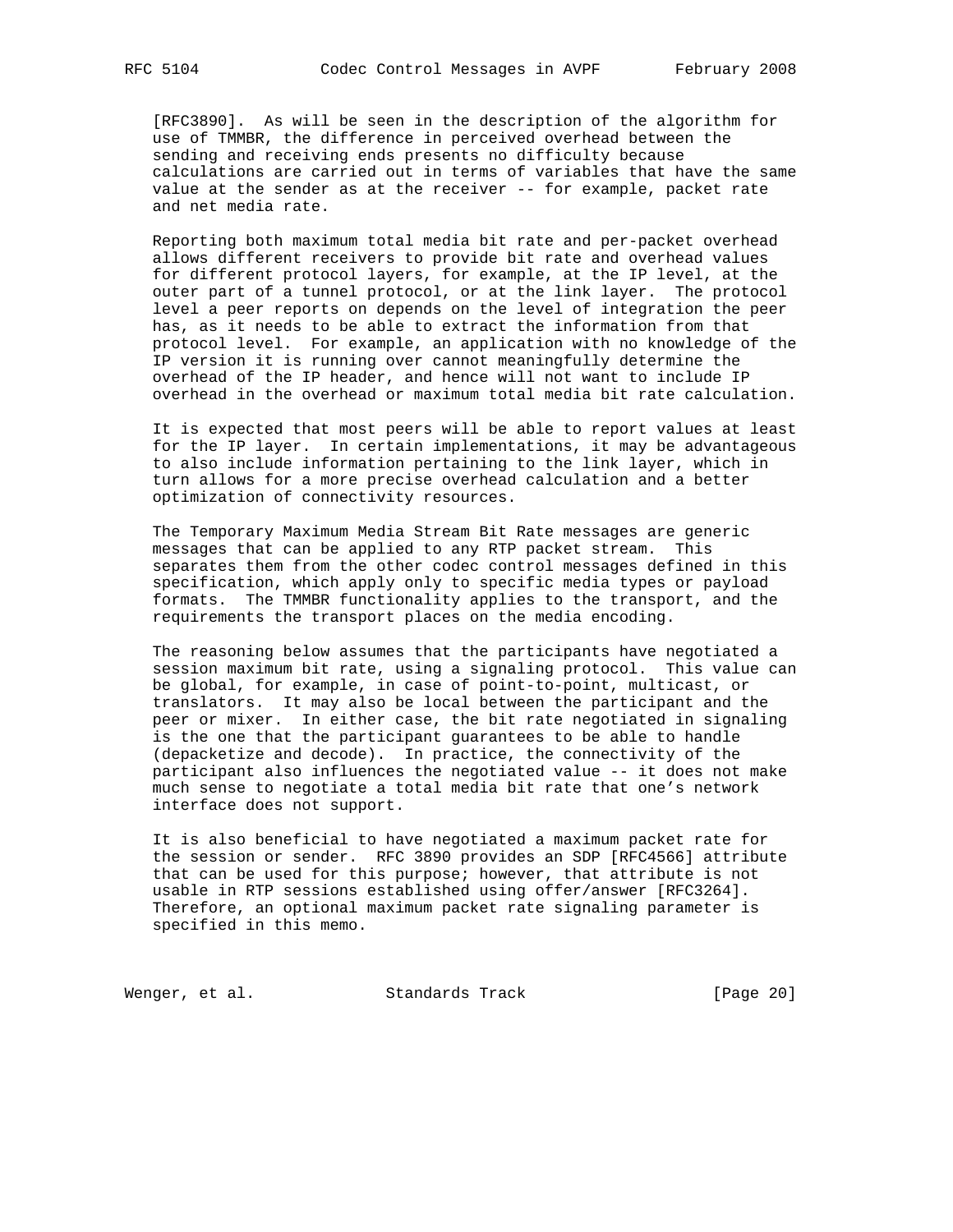An already established maximum total media bit rate may be changed at any time, subject to the timing rules governing the sending of feedback messages. The limit may change to any value between zero and the session maximum, as negotiated during session establishment signaling. However, even if a sender has received a TMMBR message allowing an increase in the bit rate, all increases must be governed by a congestion control mechanism. TMMBR indicates known limitations only, usually in the local environment, and does not provide any guarantees about the full path. Furthermore, any increases in TMMBR-established bit rate limits are to be executed only after a certain delay from the sending of the TMMBN message that notifies the world about the increase in limit. The delay is specified as at least twice the longest RTT as known by the media sender, plus the media sender's calculation of the required wait time for the sending of another TMMBR message for this session based on AVPF timing rules. This delay is introduced to allow other session participants to make known their bit rate limit requirements, which may be lower.

 If it is likely that the new value indicated by TMMBR will be valid for the remainder of the session, the TMMBR sender is expected to perform a renegotiation of the session upper limit using the session signaling protocol.

3.5.4.1. Behavior for Media Receivers Using TMMBR

 This section is an informal description of behaviour described more precisely in section 4.2.

 A media sender begins the session limited by the maximum media bit rate and maximum packet rate negotiated in session signaling, if any. Note that this value may be negotiated for another protocol layer than the one the participant uses in its TMMBR messages. Each media receiver selects a reference protocol layer, forms an estimate of the overhead it is observing (or estimating it if no packets has been seen yet) at that reference level, and determines the maximum total media bit rate it can accept, taking into account its own limitations and any transport path limitations of which it may be aware. In case the current limitations are more restricting than what was agreed on in the session signaling, the media receiver reports its initial estimate of these two quantities to the media sender using a TMMBR message. Overall message traffic is reduced by the possibility of including tuples for multiple media senders in the same TMMBR message.

 The media sender applies an algorithm such as that specified in section 3.5.4.2 to select which of the tuples it has received are most limiting (i.e., the bounding set as defined in section 2.2). It modifies its operation to stay within the feasible region (as defined

Wenger, et al. Standards Track [Page 21]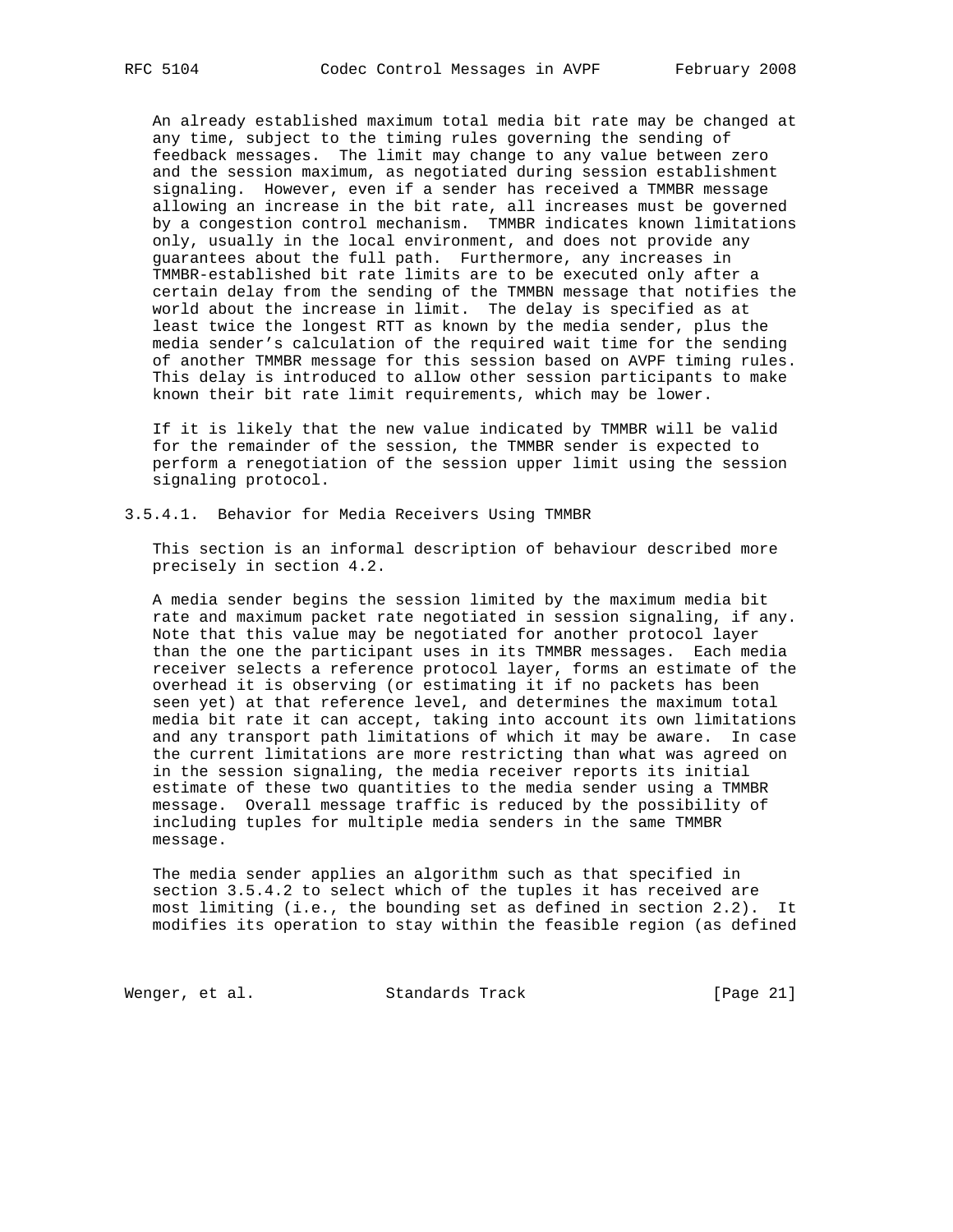in section 2.2), and also sends out a TMMBN to the media receivers indicating the selected bounding set. That notification also indicates who was responsible for the tuples in the bounding set, i.e., the "owner"(s) of the limitation. A session participant that owns no tuple in the bounding set is called a "non-owner".

 If a media receiver does not own one of the tuples in the bounding set reported by the TMMBN, it applies the same algorithm as the media sender to determine if its current estimated (maximum total media bit rate, overhead) tuple would enter the bounding set if known to the media sender. If so, it issues a TMMBR reporting the tuple value to the sender. Otherwise, it takes no action for the moment. Periodically, its estimated tuple values may change or it may receive a new TMMBN. If so, it reapplies the algorithm to decide whether it needs to issue a TMMBR.

 If, alternatively, a media receiver owns one of the tuples in the reported bounding set, it takes no action until such time as its estimate of its own tuple values changes. At that time, it sends a TMMBR to the media sender to report the changed values.

 A media receiver may change status between owner and non-owner of a bounding tuple between one TMMBN message and the next. Thus, it must check the contents of each TMMBN to determine its subsequent actions.

 Implementations may use other algorithms of their choosing, as long as the bit rate limitations resulting from the exchange of TMMBR and TMMBN messages are at least as strict (at least as low, in the bit rate dimension) as the ones resulting from the use of the aforementioned algorithm.

 Obviously, in point-to-point cases, when there is only one media receiver, this receiver becomes "owner" once it receives the first TMMBN in response to its own TMMBR, and stays "owner" for the rest of the session. Therefore, when it is known that there will always be only a single media receiver, the above algorithm is not required. Media receivers that are aware they are the only ones in a session can send TMMBR messages with bit rate limits both higher and lower than the previously notified limit, at any time (subject to the AVPF [RFC4585] RTCP RR send timing rules). However, it may be difficult for a session participant to determine if it is the only receiver in the session. Because of this, any implementation of TMMBR is required to include the algorithm described in the next section or a stricter equivalent.

Wenger, et al. Standards Track [Page 22]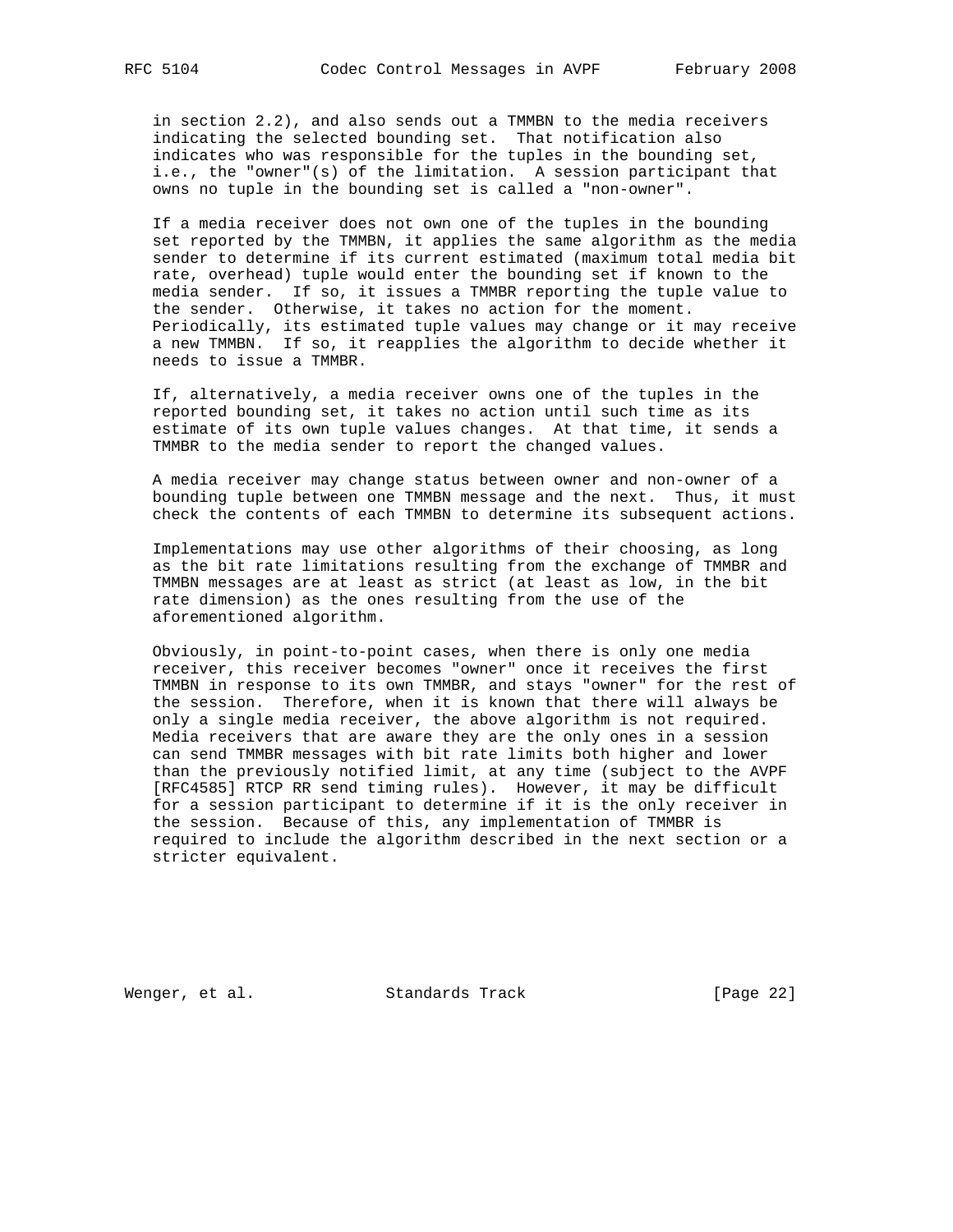#### 3.5.4.2. Algorithm for Establishing Current Limitations

 This section introduces an example algorithm for the calculation of a session limit. Other algorithms can be employed, as long as the result of the calculation is at least as restrictive as the result that is obtained by this algorithm.

 First, it is important to consider the implications of using a tuple for limiting the media sender's behavior. The bit rate and the overhead value result in a two-dimensional solution space for the calculation of the bit rate of media streams. Fortunately, the two variables are linked. Specifically, the bit rate available for RTP payloads is equal to the TMMBR reported bit rate minus the packet rate used, multiplied by the TMMBR reported overhead converted to bits. As a result, when different bit rate/overhead combinations need to be considered, the packet rate determines the correct limitation. This is perhaps best explained by an example:

Example:

 Receiver A: TMMBR\_max total BR = 35 kbps, TMMBR\_OH = 40 bytes Receiver B: TMMBR\_max total BR = 40 kbps, TMMBR\_OH = 60 bytes

 For a given packet rate (PR), the bit rate available for media payloads in RTP will be:

 Max\_net media\_BR\_A = TMMBR\_max total  $BR_A - PR * TMMBR_OH_A * 8 ... (1)$ 

 Max\_net media\_BR\_B = TMMBR max total BR B - PR \* TMMBR OH B \* 8 ... (2)

For a PR = 20, these calculations will yield a Max\_net media\_BR\_A = 28600 bps and Max\_net media\_BR\_B = 30400 bps, which suggests that receiver A is the limiting one for this packet rate. However, at a certain PR there is a switchover point at which receiver B becomes the limiting one. The switchover point can be identified by setting Max\_media\_BR\_A equal to Max\_media\_BR\_B and breaking out PR:

 TMMBR\_max total BR\_A - TMMBR\_max total BR\_B PR = ------------------------------------------- ... (3) 8\*(TMMBR\_OH\_A - TMMBR\_OH\_B)

 which, for the numbers above, yields 31.25 as the switchover point between the two limits. That is, for packet rates below 31.25 per second, receiver A is the limiting receiver, and for higher packet rates, receiver B is more limiting. The implications of this behavior have to be considered by implementations that are going to

Wenger, et al. Standards Track [Page 23]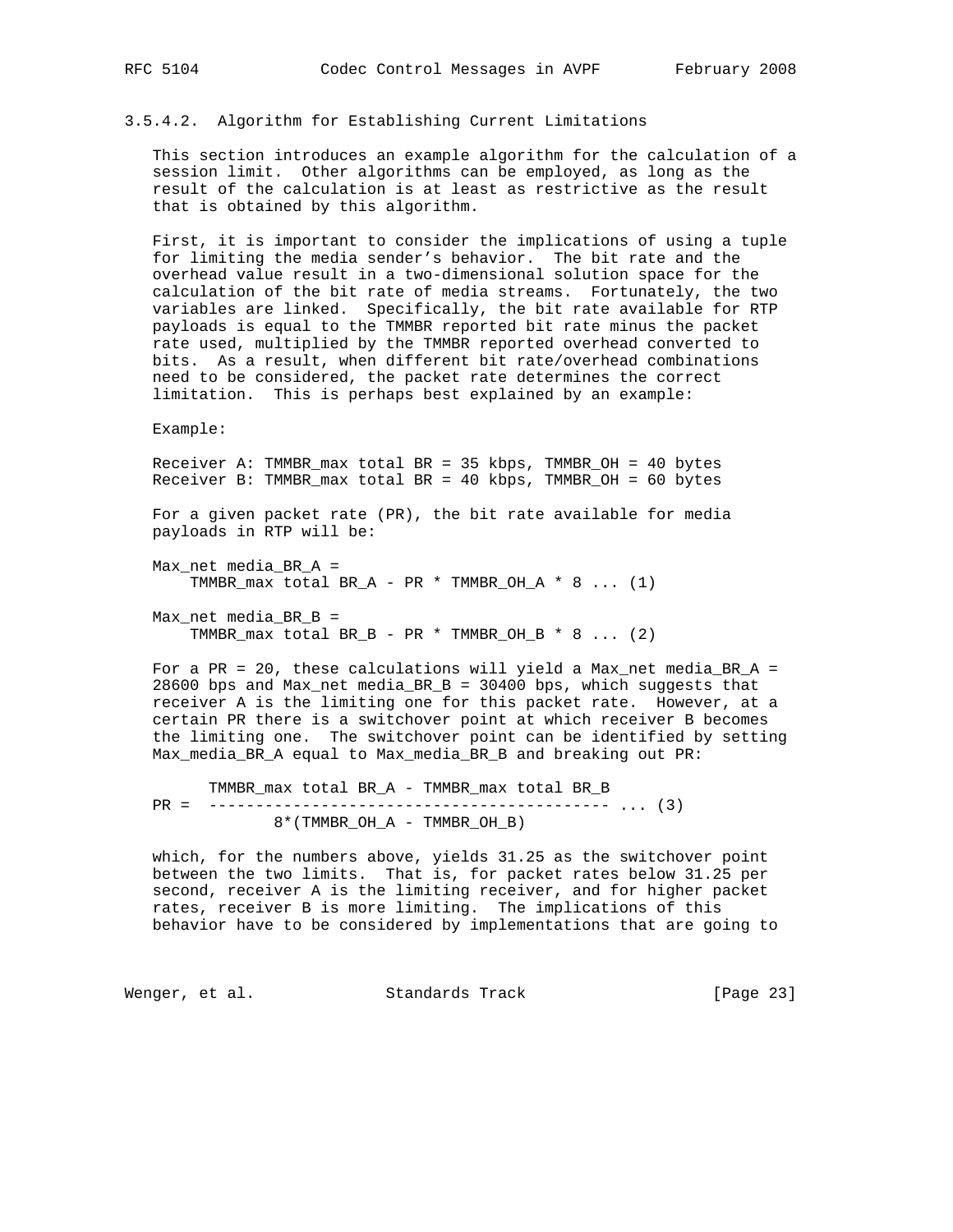control media encoding and its packetization. As exemplified above, multiple TMMBR limits may apply to the trade-off between net media bit rate and packet rate. Which limitation applies depends on the packet rate being considered.

 This also has implications for how the TMMBR mechanism needs to work. First, there is the possibility that multiple TMMBR tuples are providing limitations on the media sender. Secondly, there is a need for any session participant (media sender and receivers) to be able to determine if a given tuple will become a limitation upon the media sender, or if the set of already given limitations is stricter than the given values. In the absence of the ability to make this determination, the suppression of TMMBRs would not work.

 The basic idea of the algorithm is as follows. Each TMMBR tuple can be viewed as the equation of a straight line (cf. equations (1) and (2)) in a space where packet rate lies along the X-axis and net bit rate along the Y-axis. The lower envelope of the set of lines corresponding to the complete set of TMMBR tuples, together with the X and Y axes, defines a polygon. Points lying within this polygon are combinations of packet rate and bit rate that meet all of the TMMBR constraints. The highest feasible packet rate within this region is the minimum of the rate at which the bounding polygon meets the X-axis or the session maximum packet rate (SMAXPR, measured in packets per second) provided by signaling, if any. Typically, a media sender will prefer to operate at a lower rate than this theoretical maximum, so as to increase the rate at which actual media content reaches the receivers. The purpose of the algorithm is to distinguish the TMMBR tuples constituting the bounding set and thus delineate the feasible region, so that the media sender can select its preferred operating point within that region

 Figure 1 below shows a bounding polygon formed by TMMBR tuples A and B. A third tuple C lies outside the bounding polygon and is therefore irrelevant in determining feasible trade-offs between media rate and packet rate. The line labeled ss..s represents the limit on packet rate imposed by the session maximum packet rate (SMAXPR) obtained by signaling during session setup. In Figure 1, the limit determined by tuple B happens to be more restrictive than SMAXPR. The situation could easily be the reverse, meaning that the bounding polygon is terminated on the right by the vertical line representing the SMAXPR constraint.

Wenger, et al. Standards Track [Page 24]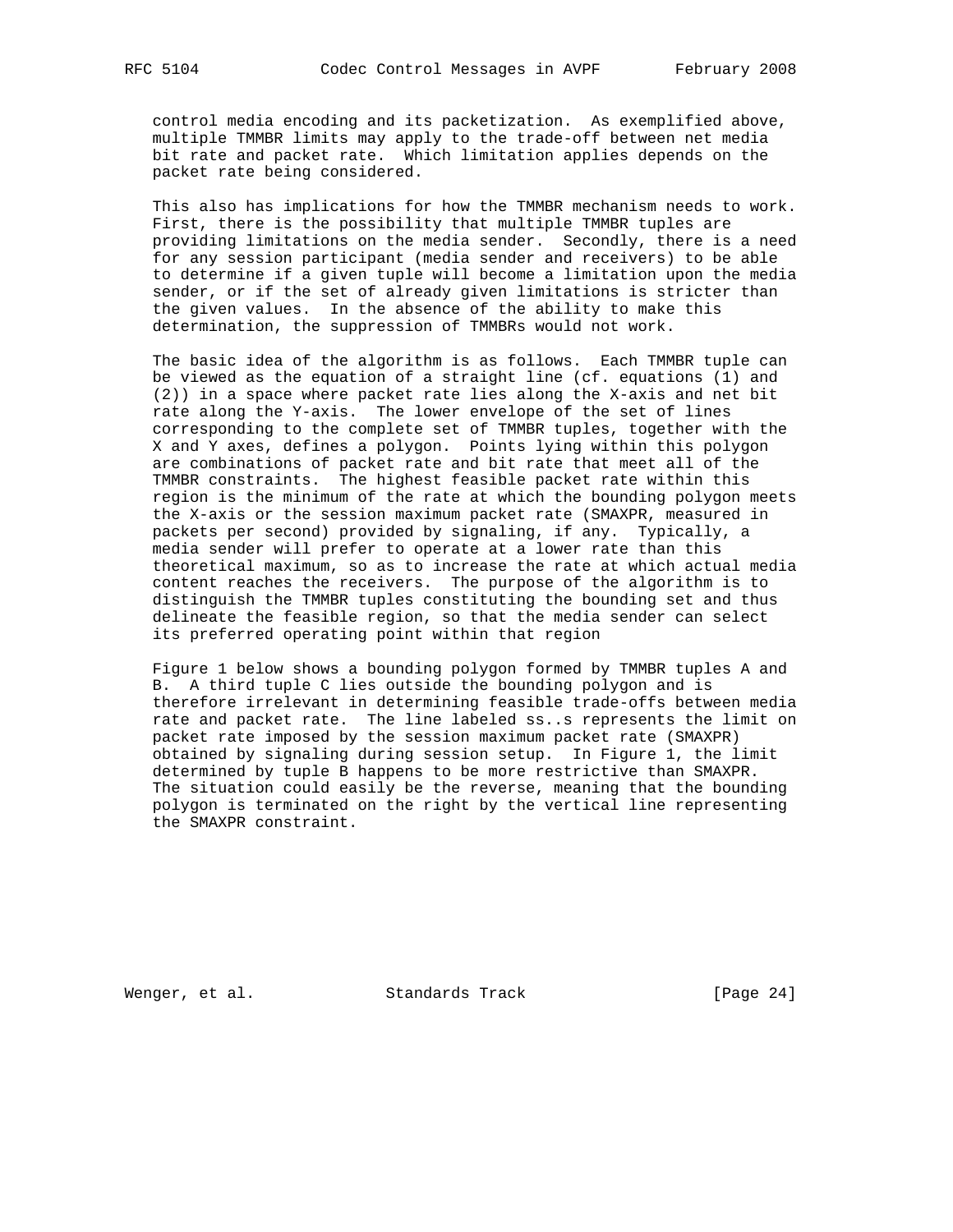```
Net ^<br>Media|a c b
 Media|a c b s
Bit | a c b s
Rate | a c b s
        a cb s
         a c s
          a bc s
           a bcs<br>abcs
              | ab c s
 | Feasible b c s
 | region ba s
                | b a s c
                 | b s c
                 | b s a
 | bs
       +------------------------------>
```
Packet rate

Figure 1 - Geometric Interpretation of TMMBR Tuples

 Note that the slopes of the lines making up the bounding polygon are increasingly negative as one moves in the direction of increasing packet rate. Note also that with slight rearrangement, equations (1) and (2) have the canonical form:

 $y = mx + b$ 

where

 m is the slope and has value equal to the negative of the tuple overhead (in bits),

and

 b is the y-intercept and has value equal to the tuple maximum total media bit rate.

 These observations lead to the conclusion that when processing the TMMBR tuples to select the initial bounding set, one should sort and process the tuples by order of increasing overhead. Once a particular tuple has been added to the bounding set, all tuples not already selected and having lower overhead can be eliminated, because the next side of the bounding polygon has to be steeper (i.e., the corresponding TMMBR must have higher overhead) than the latest added tuple.

 Line cc..c in Figure 1 illustrates another principle. This line is parallel to line aa..a, but has a higher Y-intercept. That is, the corresponding TMMBR tuple contains a higher maximum total media bit rate value. Since line cc..c is outside the bounding polygon, it

Wenger, et al. Standards Track [Page 25]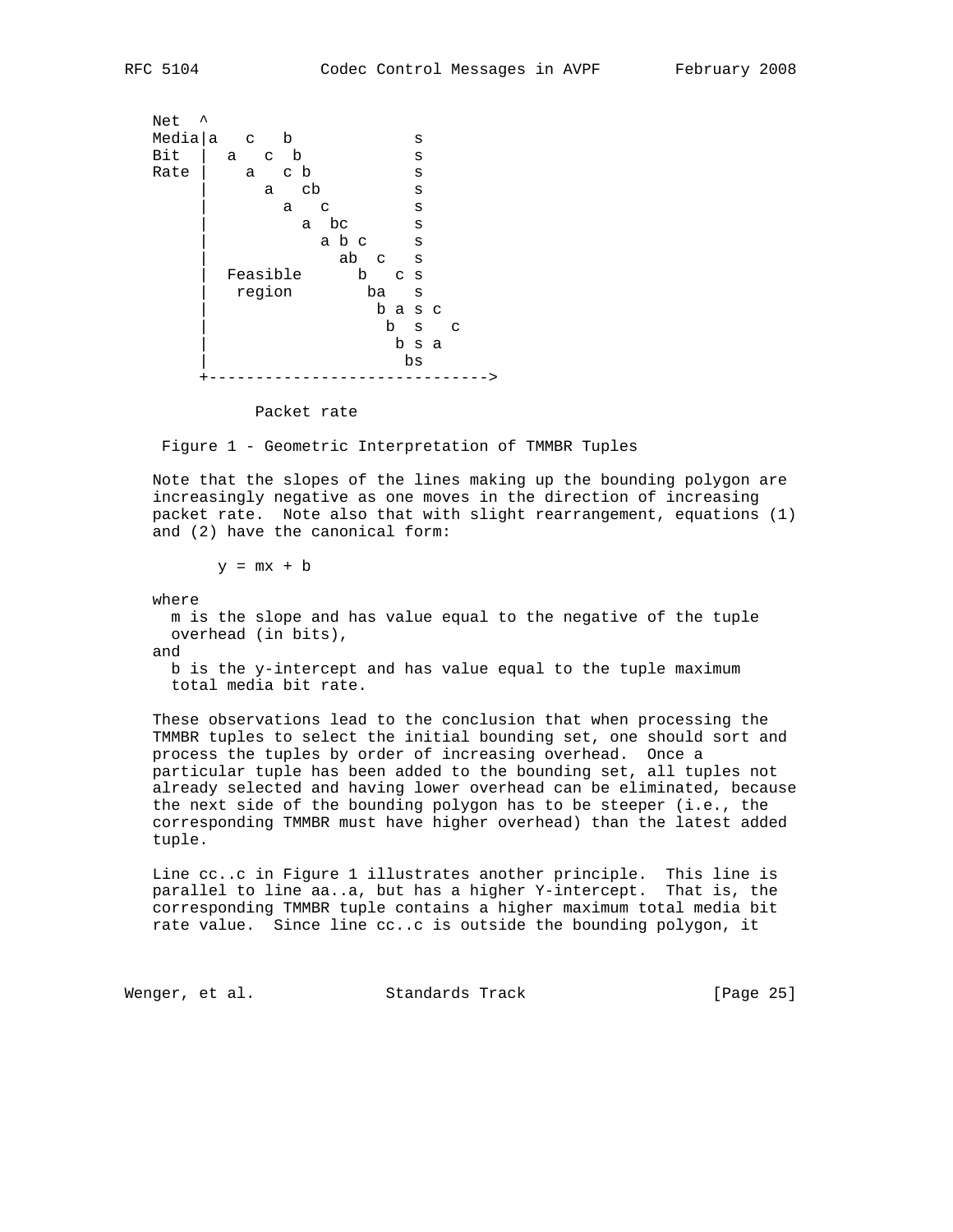illustrates the conclusion that if two TMMBR tuples have the same overhead value, the one with higher maximum total media bit rate value cannot be part of the bounding set and can be set aside.

 Two further observations complete the algorithm. Obviously, moving from the left, the successive corners of the bounding polygon (i.e., the intersection points between successive pairs of sides) lie at successively higher packet rates. On the other hand, again moving from the left, each successive line making up the bounding set crosses the X-axis at a lower packet rate.

 The complete algorithm can now be specified. The algorithm works with two lists of TMMBR tuples, the candidate list X and the selected list Y, both ordered by increasing overhead value. The algorithm terminates when all members of X have been discarded or removed for processing. Membership of the selected list Y is probationary until the algorithm is complete. Each member of the selected list is associated with an intersection value, which is the packet rate at which the line corresponding to that TMMBR tuple intersects with the line corresponding to the previous TMMBR tuple in the selected list. Each member of the selected list is also associated with a maximum packet rate value, which is the lesser of the session maximum packet rate SMAXPR (if any) and the packet rate at which the line corresponding to that tuple crosses the X-axis.

 When the algorithm terminates, the selected list is equal to the bounding set as defined in section 2.2.

Initial Algorithm

 This algorithm is used by the media sender when it has received one or more TMMBRs and before it has determined a bounding set for the first time.

- 1. Sort the TMMBR tuples by order of increasing overhead. This is the initial candidate list X.
- 2. When multiple tuples in the candidate list have the same overhead value, discard all but the one with the lowest maximum total media bit rate value.
- 3. Select and remove from the candidate list the TMMBR tuple with the lowest maximum total media bit rate value. If there is more than one tuple with that value, choose the one with the highest overhead value. This is the first member of the selected list Y. Set its intersection value equal to zero. Calculate its maximum

Wenger, et al. Standards Track [Page 26]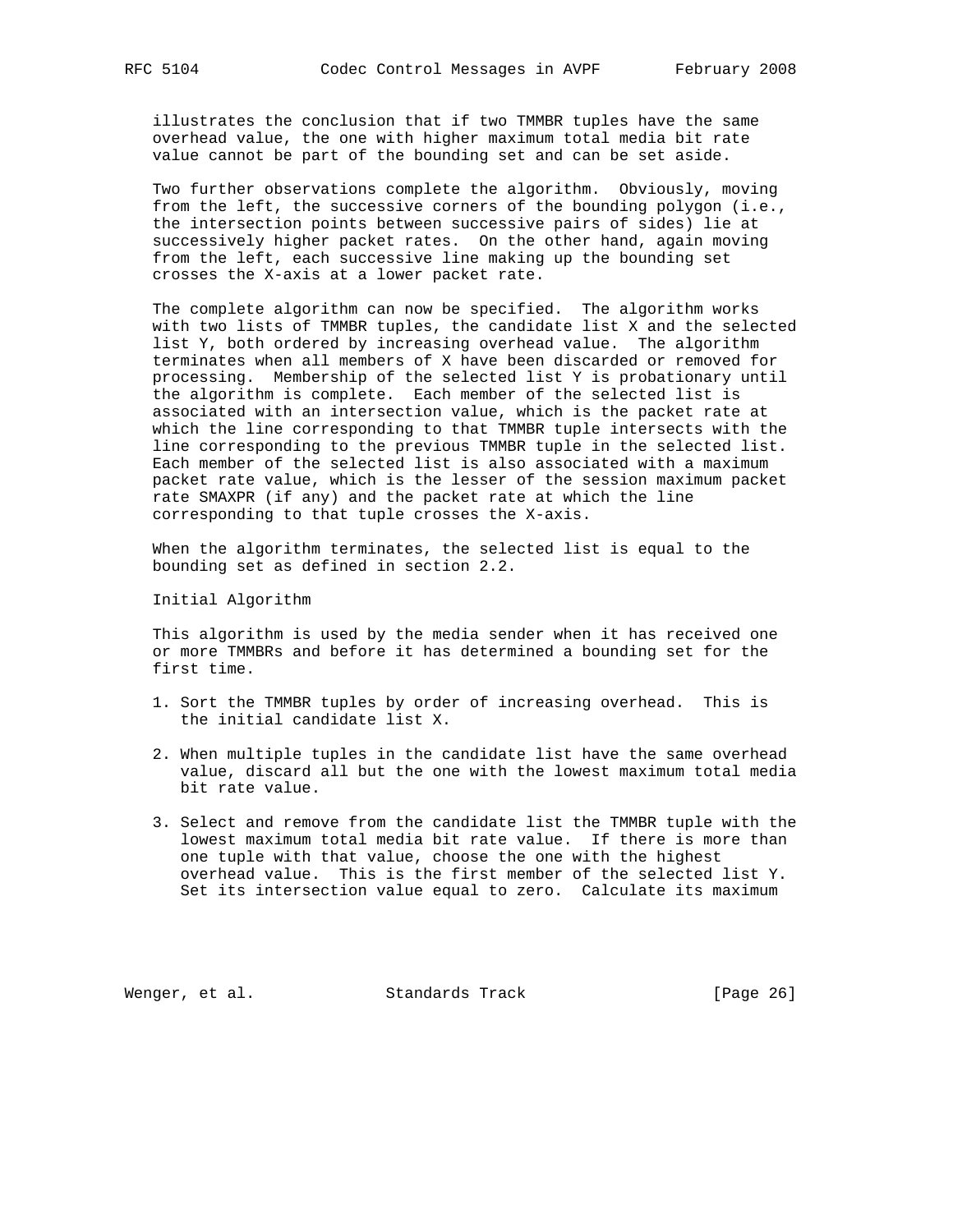packet rate as the minimum of SMAXPR (if available) and the value obtained from the following formula, which is the packet rate at which the corresponding line crosses the X-axis.

Max PR = TMMBR max total BR /  $(8 * TMMBR OH) \ldots (4)$ 

- 4. Discard from the candidate list all tuples with a lower overhead value than the selected tuple.
- 5. Remove the first remaining tuple from the candidate list for processing. Call this the current candidate.
- 6. Calculate the packet rate PR at the intersection of the line generated by the current candidate with the line generated by the last tuple in the selected list Y, using equation (3).
- 7. If the calculated value PR is equal to or lower than the intersection value stored for the last tuple of the selected list, discard the last tuple of the selected list and go back to step 6 (retaining the same current candidate).

 Note that the choice of the initial member of the selected list Y in step 3 guarantees that the selected list will never be emptied by this process, meaning that the algorithm must eventually (if not immediately) fall through to step 8.

- 8. (This step is reached when the calculated PR value of the current candidate is greater than the intersection value of the current last member of the selected list Y.) If the calculated value PR of the current candidate is lower than the maximum packet rate associated with the last tuple in the selected list, add the current candidate tuple to the end of the selected list. Store PR as its intersection value. Calculate its maximum packet rate as the lesser of SMAXPR (if available) and the maximum packet rate calculated using equation (4).
- 9. If any tuples remain in the candidate list, go back to step 5.

Incremental Algorithm

 The previous algorithm covered the initial case, where no selected list had previously been created. It also applied only to the media sender. When a previously created selected list is available at either the media sender or media receiver, two other cases can be considered:

 o when a TMMBR tuple not currently in the selected list is a candidate for addition;

Wenger, et al. Standards Track [Page 27]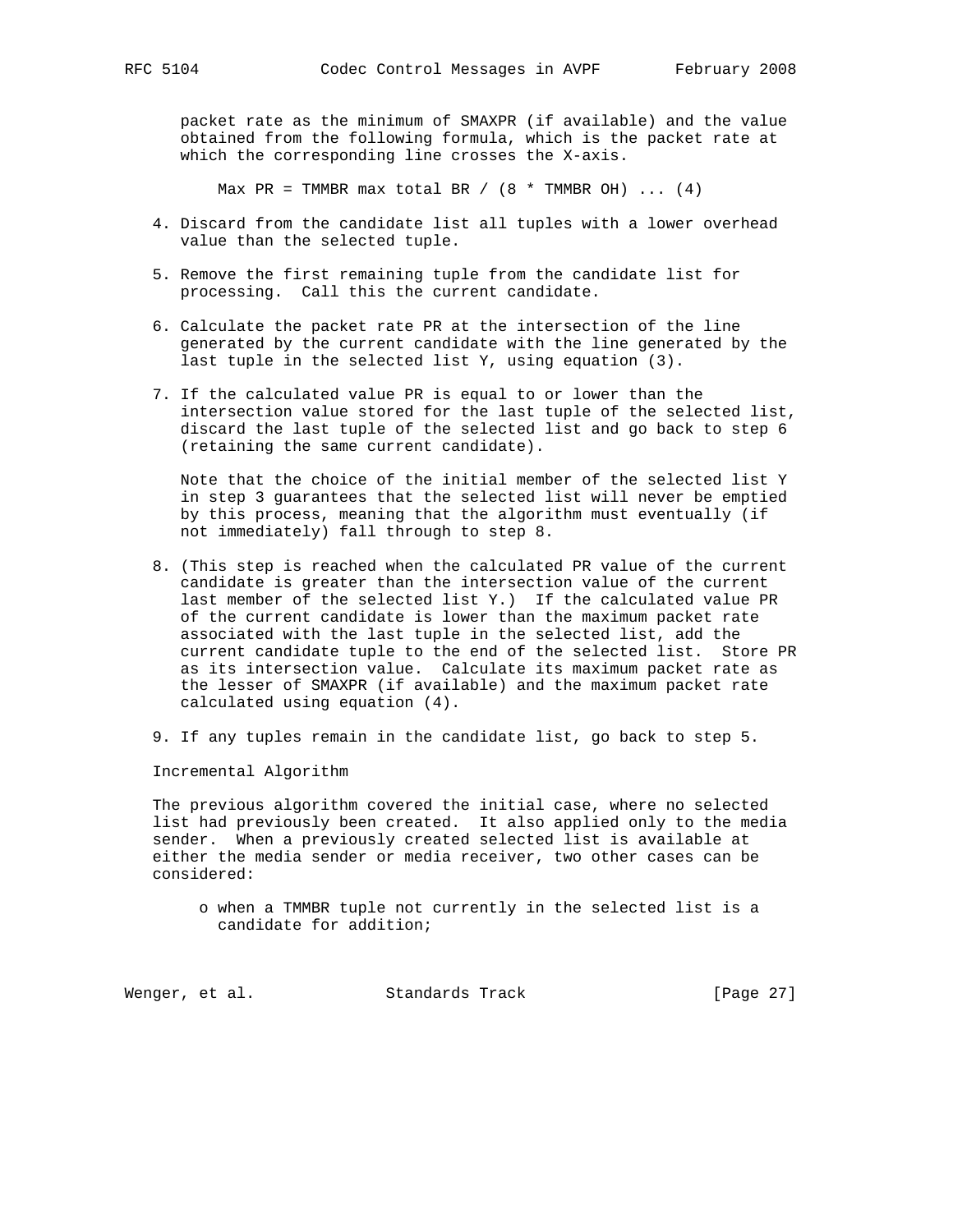o when the values change in a TMMBR tuple currently in the selected list.

 At the media receiver, these cases correspond, respectively, to those of the non-owner and owner of a tuple in the TMMBN-reported bounding set.

 In either case, the process of updating the selected list to take account of the new/changed tuple can use the basic algorithm described above, with the modification that the initial candidate set consists only of the existing selected list and the new or changed tuple. Some further optimization is possible (beyond starting with a reduced candidate set) by taking advantage of the following observations.

 The first observation is that if the new/changed candidate becomes part of the new selected list, the result may be to cause zero or more other tuples to be dropped from the list. However, if more than one other tuple is dropped, the dropped tuples will be consecutive. This can be confirmed geometrically by visualizing a new line that cuts off a series of segments from the previously existing bounding polygon. The cut-off segments are connected one to the next, the geometric equivalent of consecutive tuples in a list ordered by overhead value. Beyond the dropped set in either direction all of the tuples that were in the earlier selected list will be in the updated one. The second observation is that, leaving aside the new candidate, the order of tuples remaining in the updated selected list is unchanged because their overhead values have not changed.

 The consequence of these two observations is that, once the placement of the new candidate and the extent of the dropped set of tuples (if any) has been determined, the remaining tuples can be copied directly from the candidate list into the selected list, preserving their order. This conclusion suggests the following modified algorithm:

- o Run steps 1-4 of the basic algorithm.
- o If the new candidate has survived steps 2 and 4 and has become the new first member of the selected list, run steps 5-9 on subsequent candidates until another candidate is added to the selected list. Then move all remaining candidates to the selected list, preserving their order.
- o If the new candidate has survived steps 2 and 4 and has not become the new first member of the selected list, start by moving all tuples in the candidate list with lower overhead values than that of the new candidate to the selected list, preserving their order. Run steps 5-9 for the new candidate,

Wenger, et al. Standards Track [Page 28]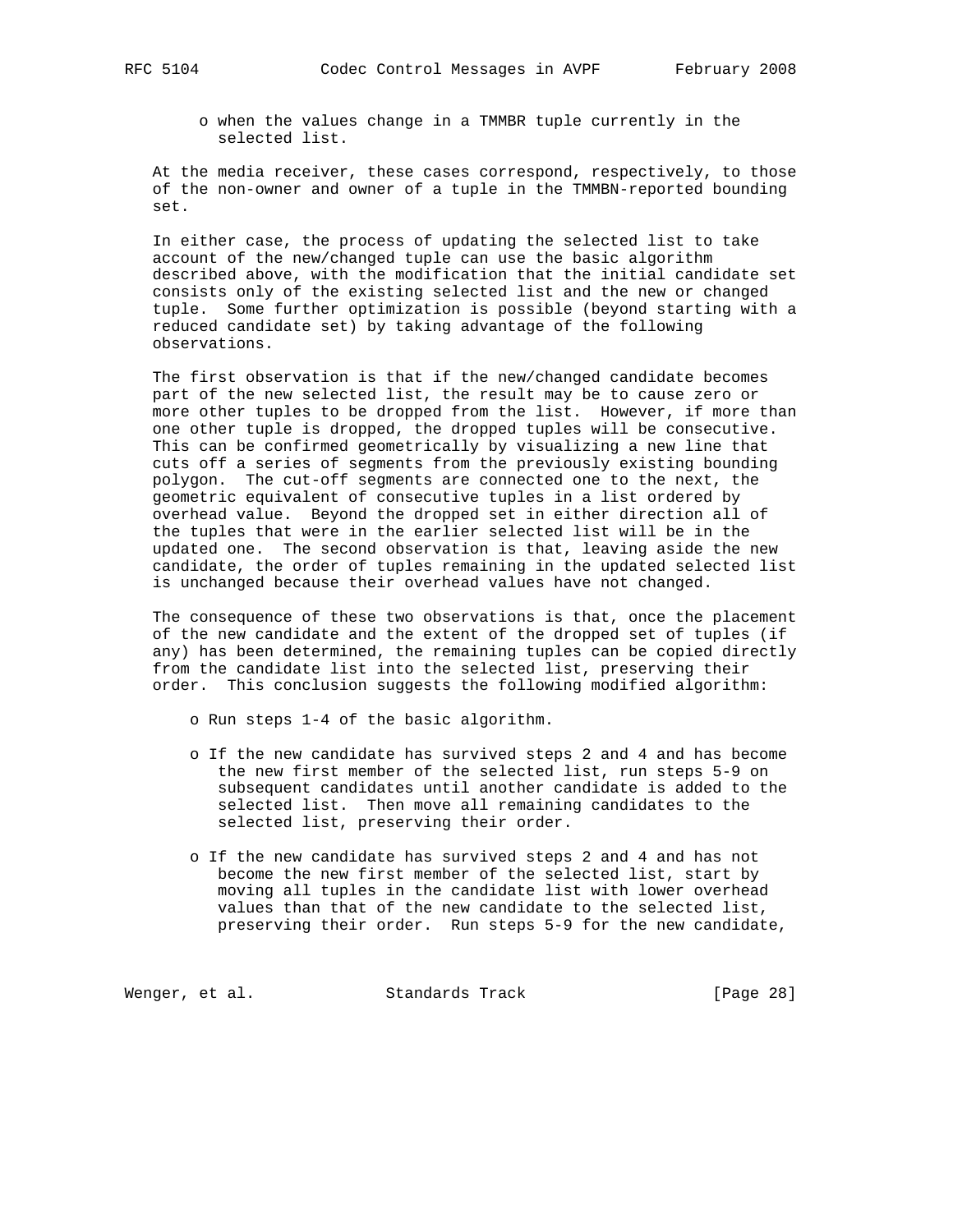with the modification that the intersection values and maximum packet rates for the tuples on the selected list have to be calculated on the fly because they were not previously stored. Continue processing only until a subsequent tuple has been added to the selected list, then move all remaining candidates to the selected list, preserving their order.

 Note that the new candidate could be added to the selected list only to be dropped again when the next tuple is processed. It can easily be seen that in this case the new candidate does not displace any of the earlier tuples in the selected list. The limitations of ASCII art make this difficult to show in a figure. Line cc..c in Figure 1 would be an example if it had a steeper slope (tuple C had a higher overhead value), but still intersected line aa..a beyond where line aa..a intersects line bb..b.

 The algorithm just described is approximate, because it does not take account of tuples outside the selected list. To see how such tuples can become relevant, consider Figure 1 and suppose that the maximum total media bit rate in tuple A increases to the point that line aa..a moves outside line cc..c. Tuple A will remain in the bounding set calculated by the media sender. However, once it issues a new TMMBN, media receiver C will apply the algorithm and discover that its tuple C should now enter the bounding set. It will issue a TMMBR to the media sender, which will repeat its calculation and come to the appropriate conclusion.

 The rules of section 4.2 require that the media sender refrain from raising its sending rate until media receivers have had a chance to respond to the TMMBN. In the example just given, this delay ensures that the relaxation of tuple A does not actually result in an attempt to send media at a rate exceeding the capacity at C.

3.5.4.3. Use of TMMBR in a Mixer-Based Multipoint Operation

 Assume a small mixer-based multiparty conference is ongoing, as depicted in Topo-Mixer of [RFC5117]. All participants have negotiated a common maximum bit rate that this session can use. The conference operates over a number of unicast paths between the participants and the mixer. The congestion situation on each of these paths can be monitored by the participant in question and by the mixer, utilizing, for example, RTCP receiver reports (RRs) or the transport protocol, e.g., Datagram Congestion Control Protocol (DCCP) [RFC4340]. However, any given participant has no knowledge of the congestion situation of the connections to the other participants. Worse, without mechanisms similar to the ones discussed in this document, the mixer (which is aware of the congestion situation on

Wenger, et al. Standards Track [Page 29]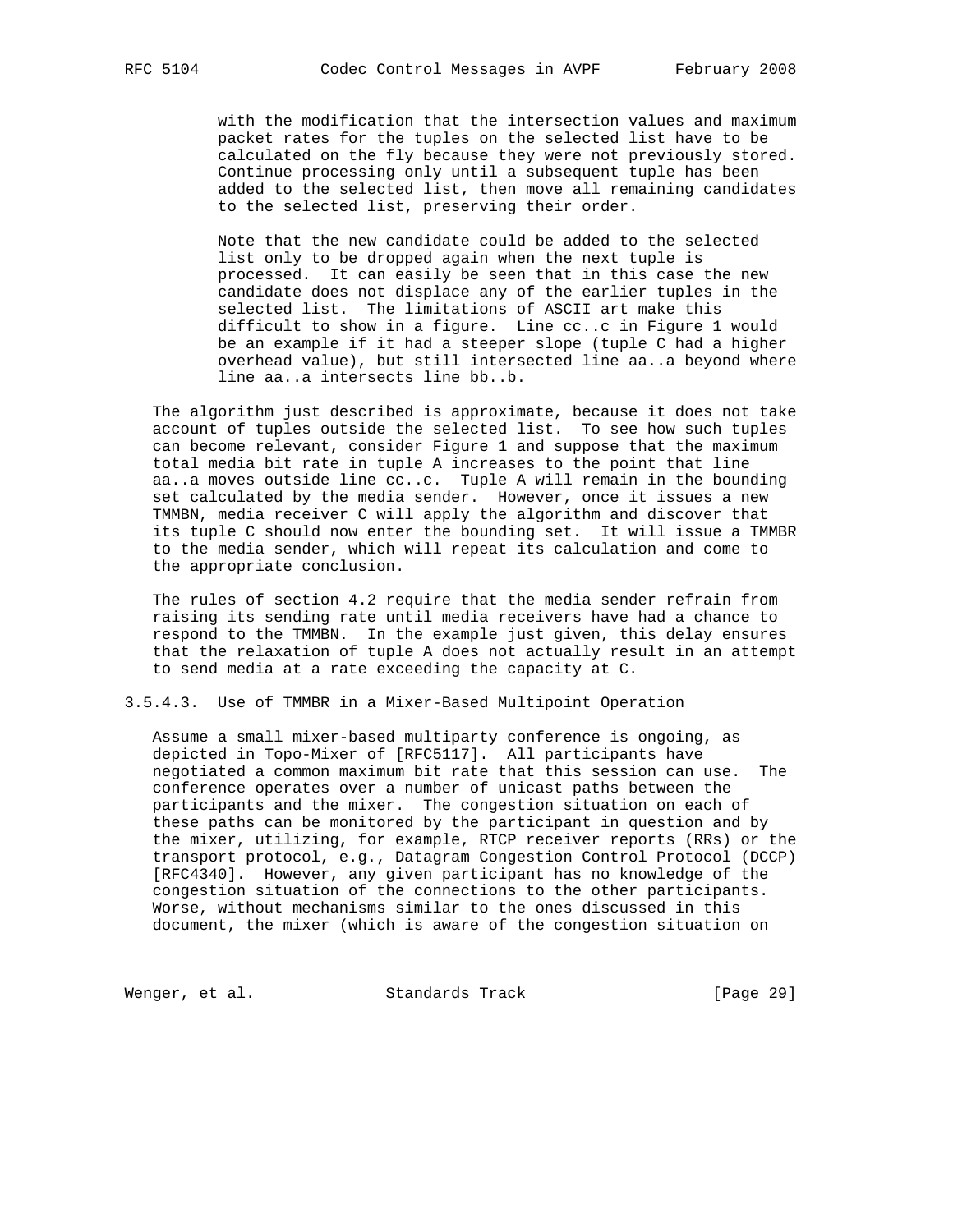all connections it manages) has no standardized means to inform media senders to slow down, short of forging its own receiver reports (which is undesirable). In principle, a mixer confronted with such a situation is obliged to thin or transcode streams intended for connections that detected congestion.

 In practice, unfortunately, media-aware streaming thinning is a very difficult and cumbersome operation and adds undesirable delay. If media-unaware, it leads very quickly to unacceptable reproduced media quality. Hence, a means to slow down senders even in the absence of congestion on their connections to the mixer is desirable.

 To allow the mixer to throttle traffic on the individual links, without performing transcoding, there is a need for a mechanism that enables the mixer to ask a participant's media encoders to limit the media stream bit rate they are currently generating. TMMBR provides the required mechanism. When the mixer detects congestion between itself and a given participant, it executes the following procedure:

- 1. It starts thinning the media traffic to the congested participant to the supported bit rate.
- 2. It uses TMMBR to request the media sender(s) to reduce the total media bit rate sent by them to the mixer, to a value that is in compliance with congestion control principles for the slowest link. Slow refers here to the available bandwidth / bit rate / capacity and packet rate after congestion control.
- 3. As soon as the bit rate has been reduced by the sending part, the mixer stops stream thinning implicitly, because there is no need for it once the stream is in compliance with congestion control.

 This use of stream thinning as an immediate reaction tool followed up by a quick control mechanism appears to be a reasonable compromise between media quality and the need to combat congestion.

3.5.4.4. Use of TMMBR in Point-to-Multipoint Using Multicast or Translators

 In these topologies, corresponding to Topo-Multicast or Topo- Translator, RTCP RRs are transmitted globally. This allows all participants to detect transmission problems such as congestion, on a medium timescale. As all media senders are aware of the congestion situation of all media receivers, the rationale for the use of TMMBR in the previous section does not apply. However, even in this case the congestion control response can be improved when the unicast

Wenger, et al. Standards Track [Page 30]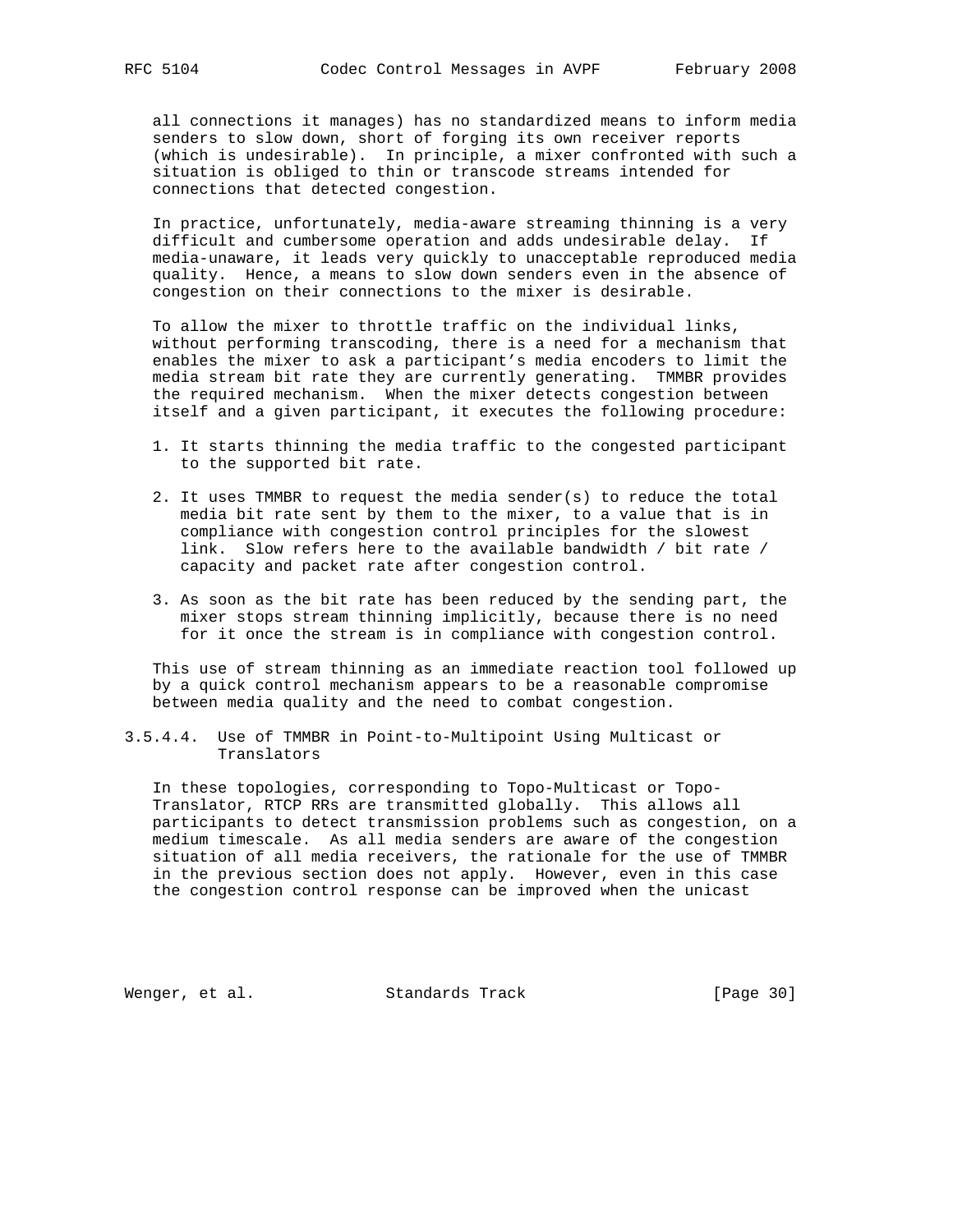links are using congestion controlled transport protocols (such as TCP or DCCP). A peer may also report local limitations to the media sender.

# 3.5.4.5. Use of TMMBR in Point-to-Point Operation

 In use case 7, it is possible to use TMMBR to improve the performance when the known upper limit of the bit rate changes. In this use case, the signaling protocol has established an upper limit for the session and total media bit rates. However, at the time of transport link bit rate reduction, a receiver can avoid serious congestion by sending a TMMBR to the sending side. Thus, TMMBR is useful for putting restrictions on the application and thus placing the congestion control mechanism in the right ballpark. However, TMMBR is usually unable to provide the continuously quick feedback loop required for real congestion control. Nor do its semantics match those of congestion control given its different purpose. For these reasons, TMMBR SHALL NOT be used as a substitute for congestion control.

# 3.5.4.6. Reliability

 The reaction of a media sender to the reception of a TMMBR message is not immediately identifiable through inspection of the media stream. Therefore, a more explicit mechanism is needed to avoid unnecessary re-sending of TMMBR messages. Using a statistically based retransmission scheme would only provide statistical guarantees of the request being received. It would also not avoid the retransmission of already received messages. In addition, it would not allow for easy suppression of other participants' requests. For these reasons, a mechanism based on explicit notification is used.

 Upon the reception of a TMMBR, a media sender sends a TMMBN containing the current bounding set, and indicating which session participants own that limit. In multicast scenarios, that allows all other participants to suppress any request they may have, if their limitations are less strict than the current ones (i.e., define lines lying outside the feasible region as defined in section 2.2). Keeping and notifying only the bounding set of tuples allows for small message sizes and media sender states. A media sender only keeps state for the SSRCs of the current owners of the bounding set of tuples; all other requests and their sources are not saved. Once the bounding set has been established, new TMMBR messages should be generated only by owners of the bounding tuples and by other entities that determine (by applying the algorithm of section 3.5.4.2 or its equivalent) that their limitations should now be part of the bounding set.

Wenger, et al. Standards Track [Page 31]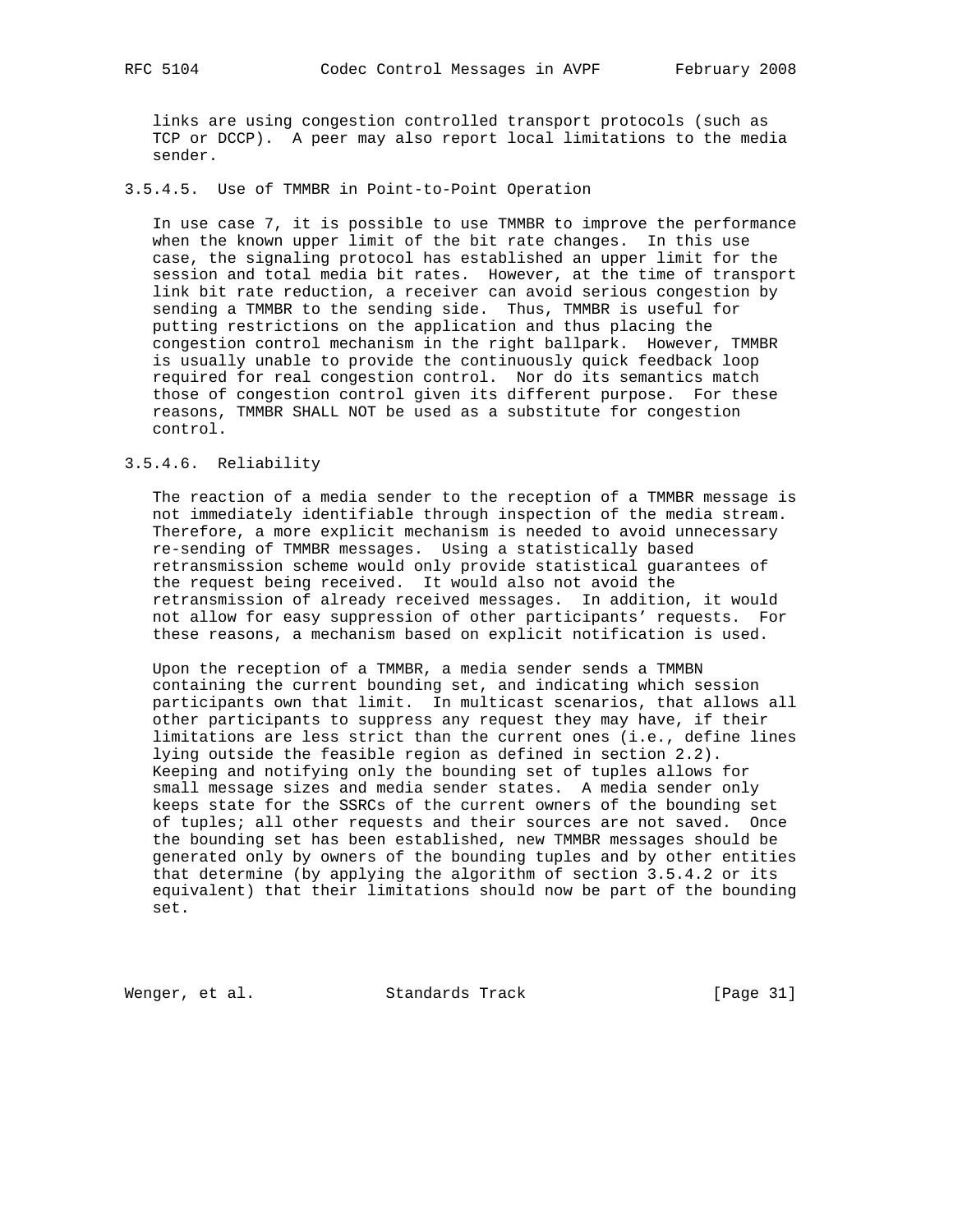## 4. RTCP Receiver Report Extensions

 This memo specifies six new feedback messages. The Full Intra Request (FIR), Temporal-Spatial Trade-off Request (TSTR), Temporal- Spatial Trade-off Notification (TSTN), and Video Back Channel Message (VBCM) are "Payload Specific Feedback Messages" as defined in section 6.3 of AVPF [RFC4585]. The Temporary Maximum Media Stream Bit Rate Request (TMMBR) and Temporary Maximum Media Stream Bit Rate Notification (TMMBN) are "Transport Layer Feedback Messages" as defined in section 6.2 of AVPF.

 The new feedback messages are defined in the following subsections, following a similar structure to that in sections 6.2 and 6.3 of the AVPF specification [RFC4585].

# 4.1. Design Principles of the Extension Mechanism

 RTCP was originally introduced as a channel to convey presence, reception quality statistics and hints on the desired media coding. A limited set of media control mechanisms was introduced in early RTP payload formats for video formats, for example, in RFC 2032 [RFC2032] (which was obsoleted by RFC 4587 [RFC4587]). However, this specification, for the first time, suggests a two-way handshake for some of its messages. There is danger that this introduction could be misunderstood as a precedent for the use of RTCP as an RTP session control protocol. To prevent such a misunderstanding, this subsection attempts to clarify the scope of the extensions specified in this memo, and it strongly suggests that future extensions follow the rationale spelled out here, or compellingly explain why they divert from the rationale.

 In this memo, and in AVPF [RFC4585], only such messages have been included as:

- a) have comparatively strict real-time constraints, which prevent the use of mechanisms such as a SIP re-invite in most application scenarios (the real-time constraints are explained separately for each message where necessary);
- b) are multicast-safe in that the reaction to potentially contradicting feedback messages is specified, as necessary for each message; and
- c) are directly related to activities of a certain media codec, class of media codecs (e.g., video codecs), or a given RTP packet stream.

Wenger, et al. Standards Track [Page 32]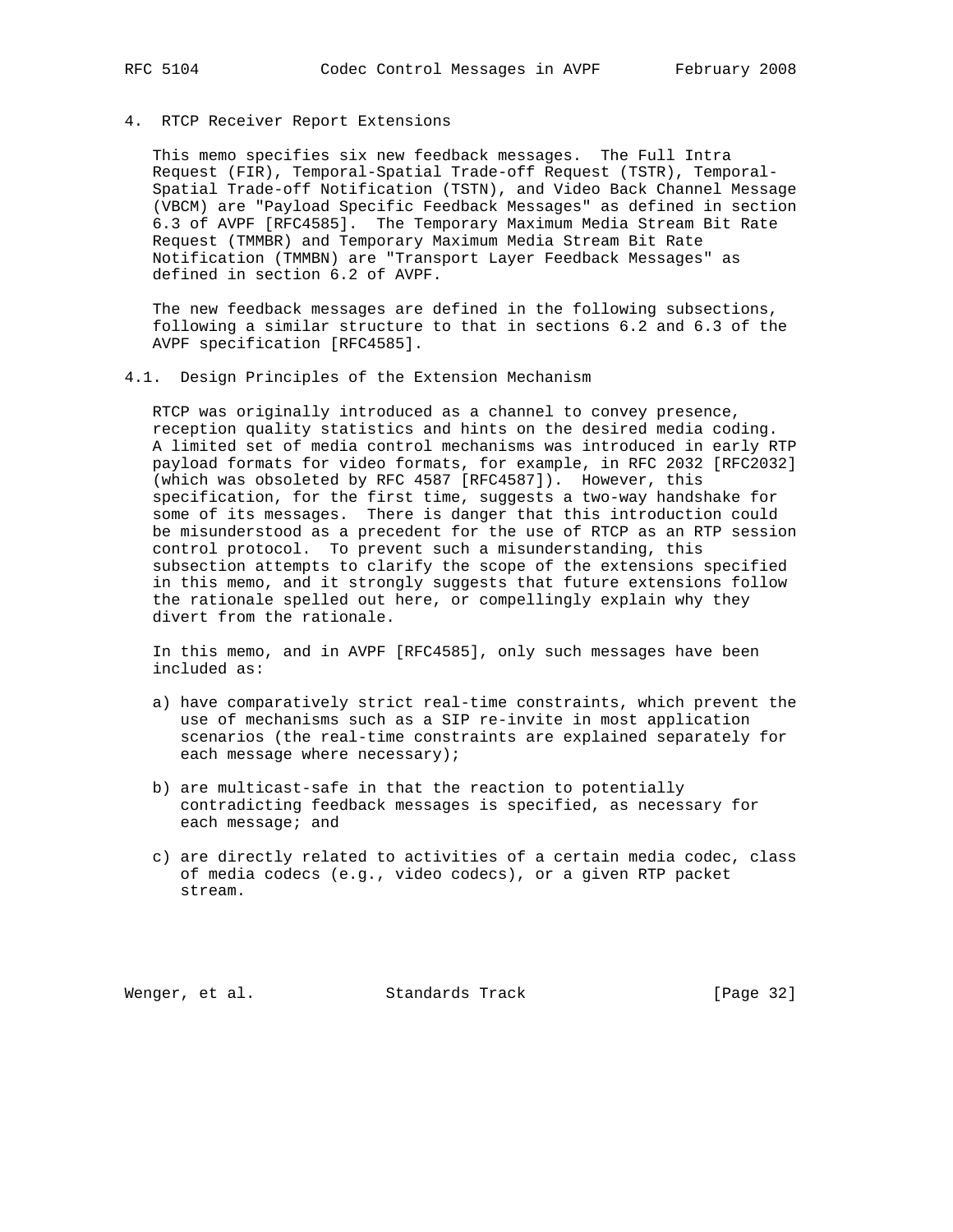In this memo, a two-way handshake is introduced only for messages for which:

- a) a notification or acknowledgement is required due to their nature. An analysis to determine whether this requirement exists has been performed separately for each message.
- b) the notification or acknowledgement cannot be easily derived from the media bit stream.

 All messages in AVPF [RFC4585] and in this memo present their contents in a simple, fixed binary format. This accommodates media receivers that have not implemented higher control protocol functionalities (SDP, XML parsers, and such) in their media path.

 Messages that do not conform to the design principles just described are not an appropriate use of RTCP or of the Codec Control Framework defined in this document.

4.2. Transport Layer Feedback Messages

 As specified in section 6.1 of RFC 4585 [RFC4585], transport layer feedback messages are identified by the RTCP packet type value RTPFB (205).

 In AVPF, one message of this category had been defined. This memo specifies two more such messages. They are identified by means of the feedback message type (FMT) parameter as follows:

Assigned in AVPF [RFC4585]:

- 1: Generic NACK
- 31: reserved for future expansion of the identifier number space

Assigned in this memo:

- 2: reserved (see note below)
- 3: Temporary Maximum Media Stream Bit Rate Request (TMMBR)
- 4: Temporary Maximum Media Stream Bit Rate Notification (TMMBN)

 Note: early versions of AVPF [RFC4585] reserved FMT=2 for a code point that has later been removed. It has been pointed out that there may be implementations in the field using this value in accordance with the expired document. As there is sufficient numbering space available, we mark FMT=2 as reserved so to avoid possible interoperability problems with any such early implementations.

Wenger, et al. Standards Track [Page 33]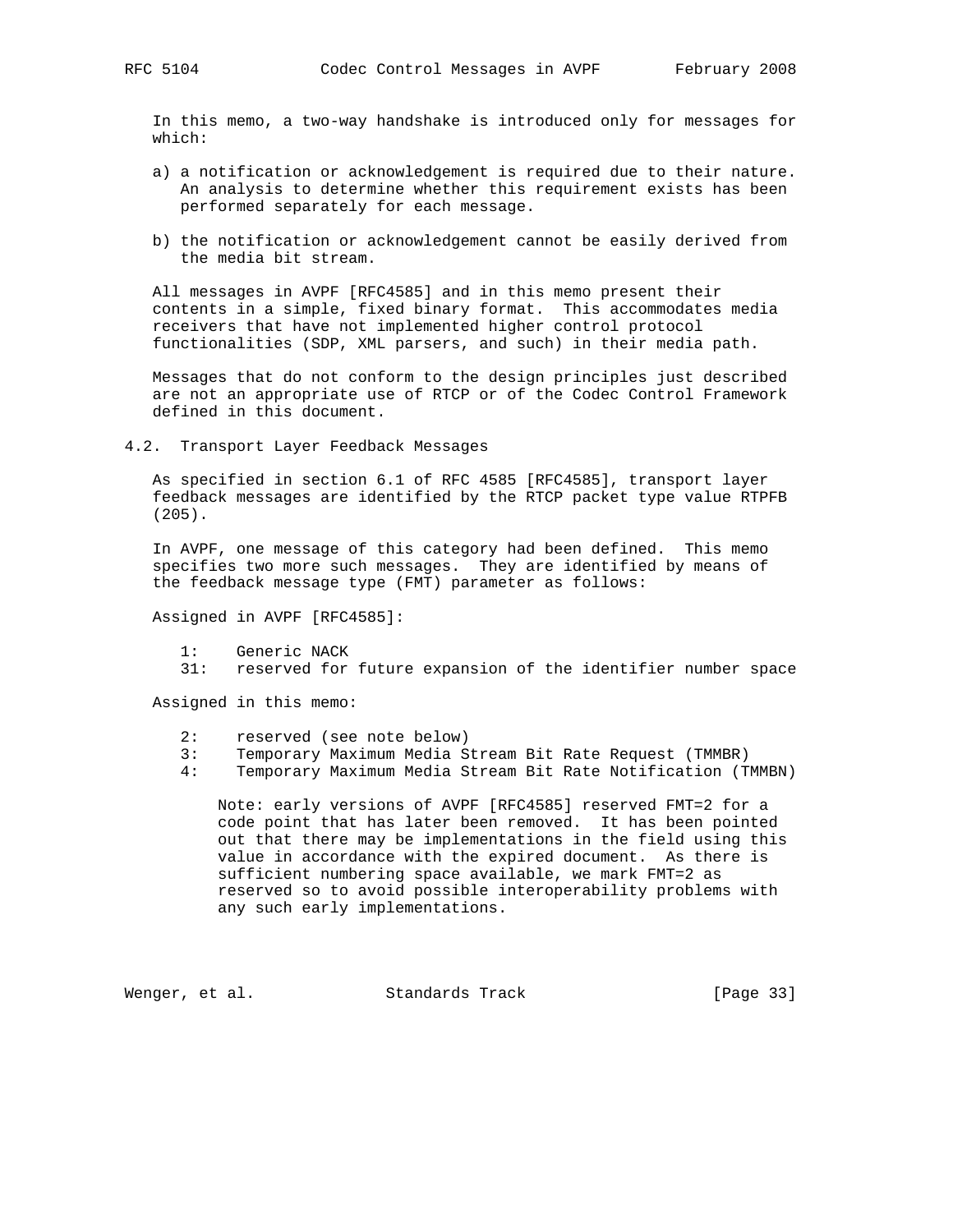Available for assignment:

 0: unassigned 5-30: unassigned

 The following subsection defines the formats of the Feedback Control Information (FCI) entries for the TMMBR and TMMBN messages, respectively, and specifies the associated behaviour at the media sender and receiver.

4.2.1. Temporary Maximum Media Stream Bit Rate Request (TMMBR)

 The Temporary Maximum Media Stream Bit Rate Request is identified by RTCP packet type value PT=RTPFB and FMT=3.

 The FCI field of a Temporary Maximum Media Stream Bit Rate Request (TMMBR) message SHALL contain one or more FCI entries.

4.2.1.1. Message Format

 The Feedback Control Information (FCI) consists of one or more TMMBR FCI entries with the following syntax:

| 0 1 2 3 4 5 6 7 8 9 0 1 2 3 4 5 6 7 8 9 0 1 2 3 4 5 6 7 8 9 0 1 |  |  |                |  |  |  |  |      |  |  |  |  |  |  |  |                   |
|-----------------------------------------------------------------|--|--|----------------|--|--|--|--|------|--|--|--|--|--|--|--|-------------------|
|                                                                 |  |  |                |  |  |  |  |      |  |  |  |  |  |  |  |                   |
|                                                                 |  |  |                |  |  |  |  | SSRC |  |  |  |  |  |  |  |                   |
|                                                                 |  |  |                |  |  |  |  |      |  |  |  |  |  |  |  |                   |
| MxTBR Exp                                                       |  |  | MxTBR Mantissa |  |  |  |  |      |  |  |  |  |  |  |  | Measured Overhead |
|                                                                 |  |  |                |  |  |  |  |      |  |  |  |  |  |  |  |                   |

Figure 2 - Syntax of an FCI Entry in the TMMBR Message

- SSRC (32 bits): The SSRC value of the media sender that is requested to obey the new maximum bit rate.
- MxTBR Exp (6 bits): The exponential scaling of the mantissa for the maximum total media bit rate value. The value is an unsigned integer [0..63].
- MxTBR Mantissa (17 bits): The mantissa of the maximum total media bit rate value as an unsigned integer.
- Measured Overhead (9 bits): The measured average packet overhead value in bytes. The measurement SHALL be done according to the description in section 4.2.1.2. The value is an unsigned integer [0..511].

Wenger, et al. Standards Track [Page 34]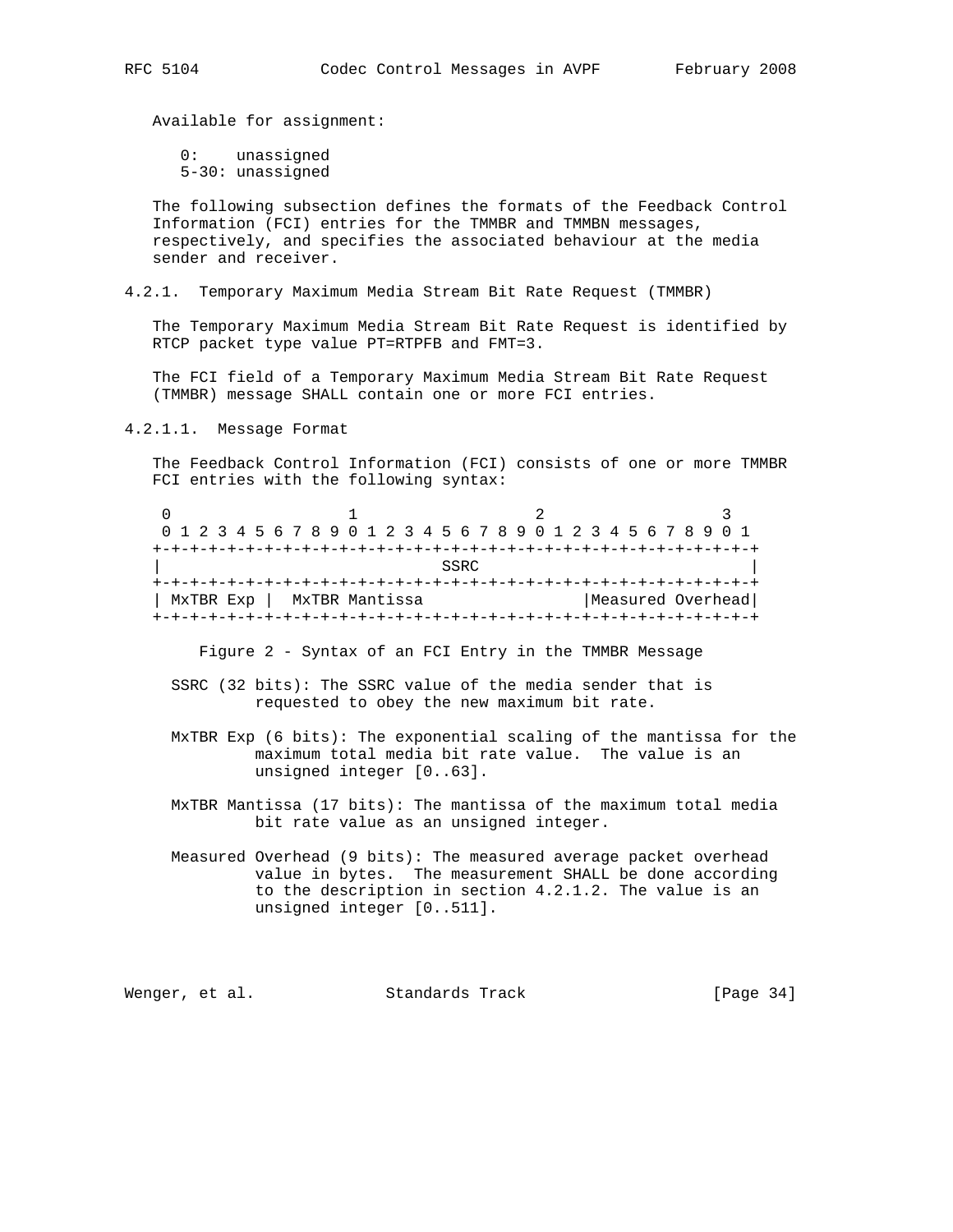The maximum total media bit rate (MxTBR) value in bits per second is calculated from the MxTBR exponent (exp) and mantissa in the following way:

 $MxTBR =$  mantissa \*  $2^e$ exp

This allows for 17 bits of resolution in the range 0 to 131072\*2^63 (approximately 1.2\*10^24).

The length of the TMMBR feedback message SHALL be set to  $2+2*N$  where N is the number of TMMBR FCI entries.

4.2.1.2. Semantics

Behaviour at the Media Receiver (Sender of the TMMBR)

 TMMBR is used to indicate a transport-related limitation at the reporting entity acting as a media receiver. TMMBR has the form of a tuple containing two components. The first value is the highest bit rate per sender of a media stream, available at a receiver-chosen protocol layer, which the receiver currently supports in this RTP session. The second value is the measured header overhead in bytes as defined in section 2.2 and measured at the chosen protocol layer in the packets received for the stream. The measurement of the overhead is a running average that is updated for each packet received for this particular media source (SSRC), using the following formula:

 $avg_OH$  (new) =  $15/16*avg_OH$  (old) +  $1/16*pekt_OH$ ,

 where avg\_OH is the running (exponentially smoothed) average and pckt\_OH is the overhead observed in the latest packet.

 If a maximum bit rate has been negotiated through signaling, the maximum total media bit rate that the receiver reports in a TMMBR message MUST NOT exceed the negotiated value converted to a common basis (i.e., with overheads adjusted to bring it to the same reference protocol layer).

 Within the common packet header for feedback messages (as defined in section 6.1 of [RFC4585]), the "SSRC of packet sender" field indicates the source of the request, and the "SSRC of media source" is not used and SHALL be set to 0. Within a particular TMMBR FCI entry, the "SSRC of media source" in the FCI field denotes the media sender that the tuple applies to. This is useful in the multicast or translator topologies where the reporting entity may address all of the media senders in a single TMMBR message using multiple FCI entries.

Wenger, et al. Standards Track [Page 35]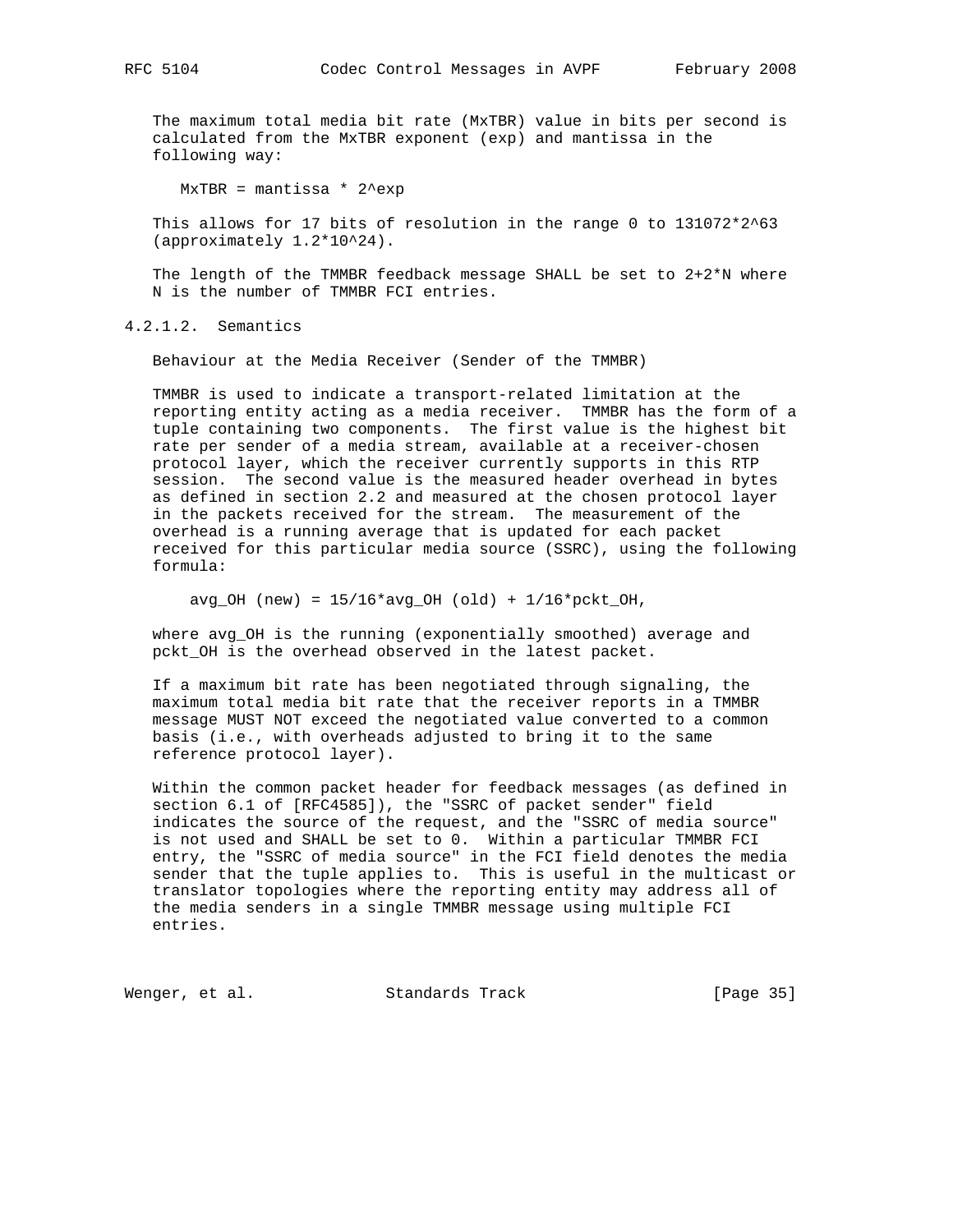The media receiver SHALL save the contents of the latest TMMBN message received from each media sender.

 The media receiver MAY send a TMMBR FCI entry to a particular media sender under the following circumstances:

- o before any TMMBN message has been received from that media sender;
- o when the media receiver has been identified as the source of a bounding tuple within the latest TMMBN message received from that media sender, and the value of the maximum total media bit rate or the overhead relating to that media sender has changed;
- when the media receiver has not been identified as the source of a bounding tuple within the latest TMMBN message received from that media sender, and, after the media receiver applies the incremental algorithm from section 3.5.4.2 or a stricter equivalent, the media receiver's tuple relating to that media sender is determined to belong to the bounding set.

 A TMMBR FCI entry MAY be repeated in subsequent TMMBR messages if no Temporary Maximum Media Stream Bit Rate Notification (TMMBN) FCI has been received from the media sender at the time of transmission of the next RTCP packet. The bit rate value of a TMMBR FCI entry MAY be changed from one TMMBR message to the next. The overhead measurement SHALL be updated to the current value of avg\_OH each time the entry is sent.

 If the value set by a TMMBR message is expected to be permanent, the TMMBR setting party SHOULD renegotiate the session parameters to reflect that using session setup signaling, e.g., a SIP re-invite.

Behaviour at the Media Sender (Receiver of the TMMBR)

 When it receives a TMMBR message containing an FCI entry relating to it, the media sender SHALL use an initial or incremental algorithm as applicable to determine the bounding set of tuples based on the new information. The algorithm used SHALL be at least as strict as the corresponding algorithm defined in section 3.5.4.2. The media sender MAY accumulate TMMBRs over a small interval (relative to the RTCP sending interval) before making this calculation.

 Once it has determined the bounding set of tuples, the media sender MAY use any combination of packet rate and net media bit rate within the feasible region that these tuples describe to produce a lower

Wenger, et al. Standards Track [Page 36]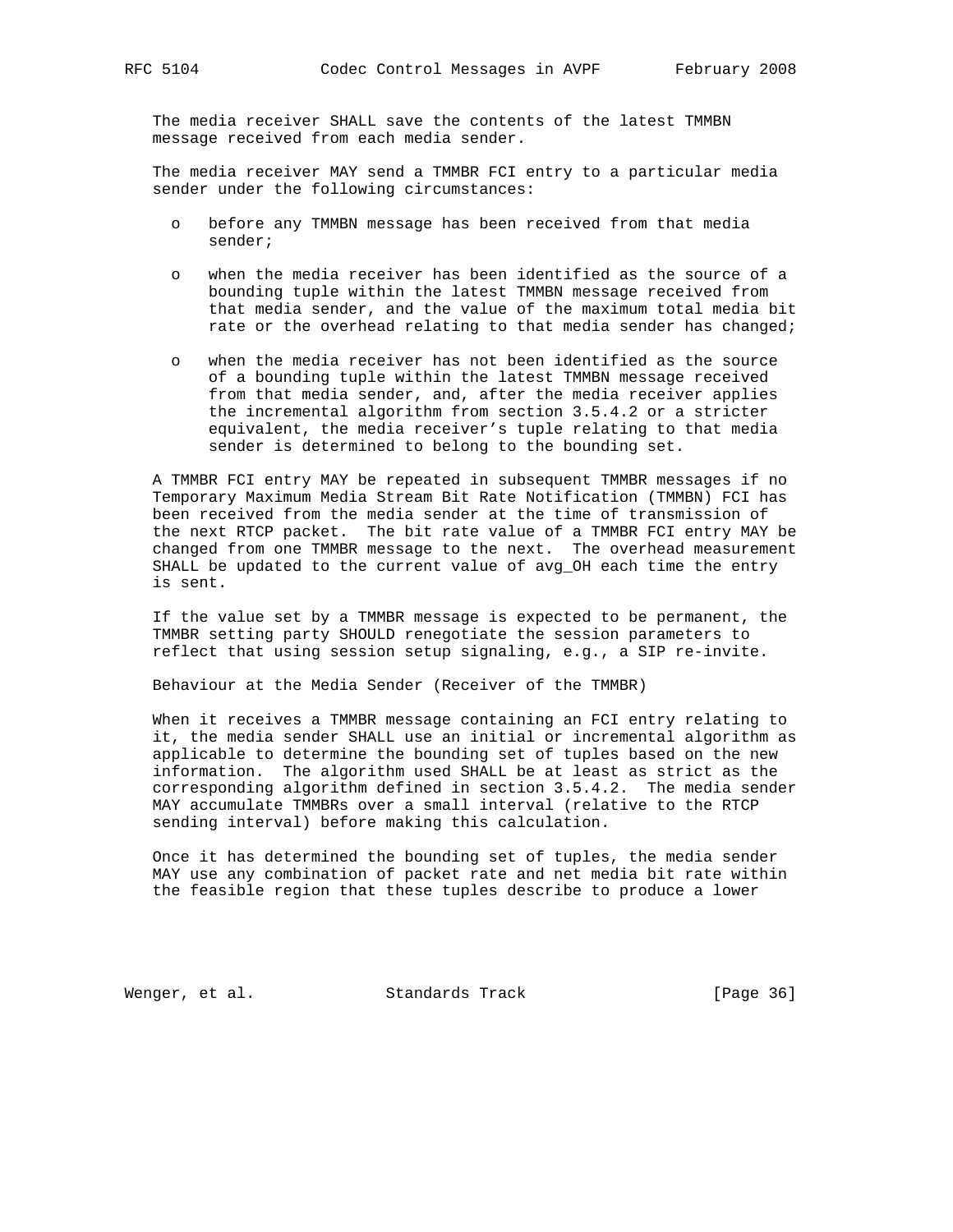total media stream bit rate, as it may need to address a congestion situation or other limiting factors. See section 5 (congestion control) for more discussion.

 If the media sender concludes that it can increase the maximum total media bit rate value, it SHALL wait before actually doing so, for a period long enough to allow a media receiver to respond to the TMMBN if it determines that its tuple belongs in the bounding set. This delay period is estimated by the formula:

2 \* RTT + T\_Dither\_Max,

 where RTT is the longest round trip time known to the media sender and T\_Dither\_Max is defined in section 3.4 of [RFC4585]. Even in point-to-point sessions, a media sender MUST obey the aforementioned rule, as it is not guaranteed that a participant is able to determine correctly whether all the sources are co-located in a single node, and are coordinated.

 A TMMBN message SHALL be sent by the media sender at the earliest possible point in time, in response to any TMMBR messages received since the last sending of TMMBN. The TMMBN message indicates the calculated set of bounding tuples and the owners of those tuples at the time of the transmission of the message.

 An SSRC may time out according to the default rules for RTP session participants, i.e., the media sender has not received any RTP or RTCP packets from the owner for the last five regular reporting intervals. An SSRC may also explicitly leave the session, with the participant indicating this through the transmission of an RTCP BYE packet or using an external signaling channel. If the media sender determines that the owner of a tuple in the bounding set has left the session, the media sender SHALL transmit a new TMMBN containing the previously determined set of bounding tuples but with the tuple belonging to the departed owner removed.

 A media sender MAY proactively initiate the equivalent to a TMMBR message to itself, when it is aware that its transmission path is more restrictive than the current limitations. As a result, a TMMBN indicating the media source itself as the owner of a tuple is being sent, thereby avoiding unnecessary TMMBR messages from other participants. However, like any other participant, when the media sender becomes aware of changed limitations, it is required to change the tuple, and to send a corresponding TMMBN.

Wenger, et al. Standards Track [Page 37]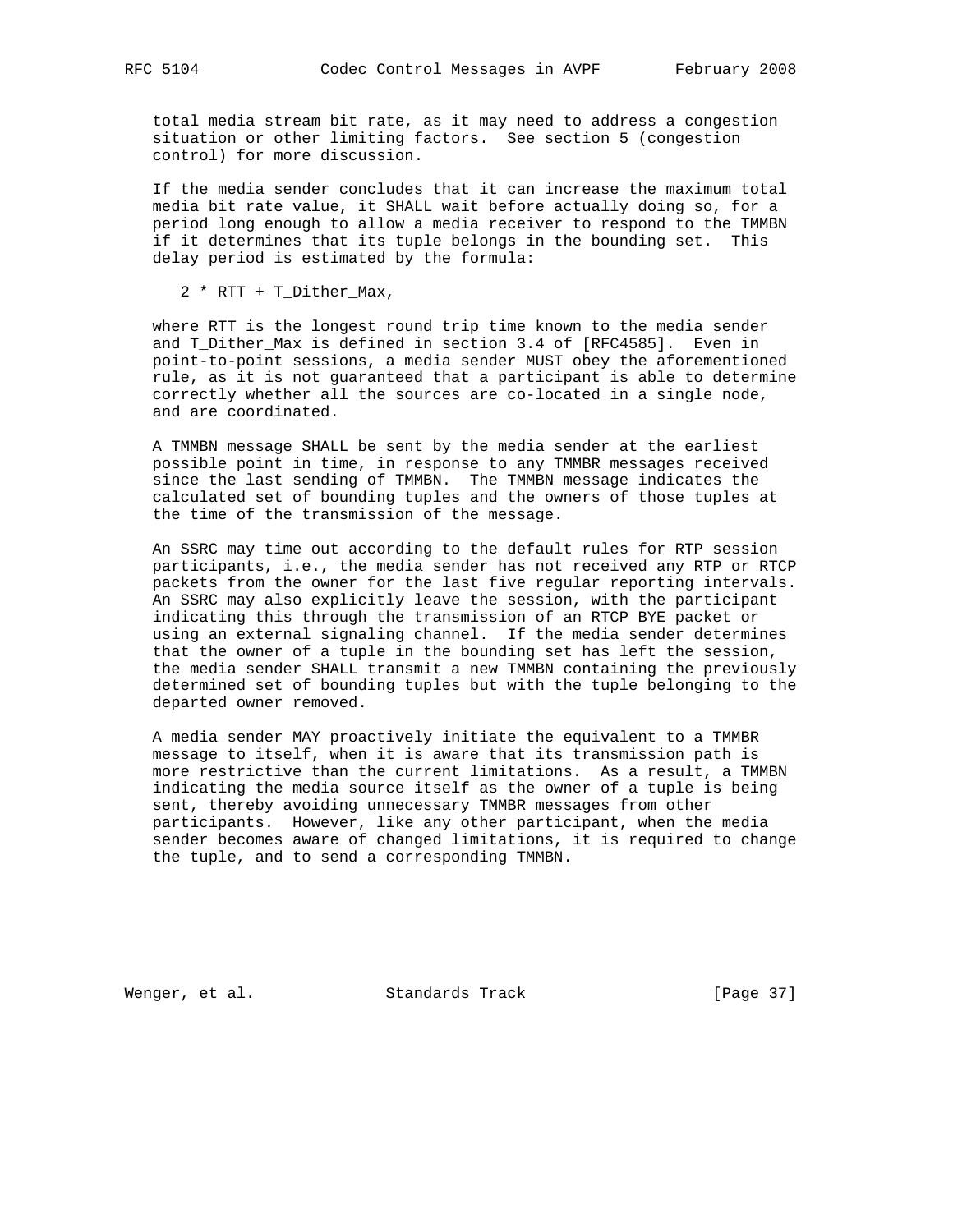Discussion

 Due to the unreliable nature of transport of TMMBR and TMMBN, the above rules may lead to the sending of TMMBR messages that appear to disobey those rules. Furthermore, in multicast scenarios it can happen that more than one "non-owning" session participant may determine, rightly or wrongly, that its tuple belongs in the bounding set. This is not critical for a number of reasons:

- a) If a TMMBR message is lost in transmission, either the media sender sends a new TMMBN message in response to some other media receiver or it does not send a new TMMBN message at all. In the first case, the media receiver applies the incremental algorithm and, if it determines that its tuple should be part of the bounding set, sends out another TMMBR. In the second case, it repeats the sending of a TMMBR unconditionally. Either way, the media sender eventually gets the information it needs.
- b) Similarly, if a TMMBN message gets lost, the media receiver that has sent the corresponding TMMBR does not receive the notification and is expected to re-send the request and trigger the transmission of another TMMBN.
- c) If multiple competing TMMBR messages are sent by different session participants, then the algorithm can be applied taking all of these messages into account, and the resulting TMMBN provides the participants with an updated view of how their tuples compare with the bounded set.
- d) If more than one session participant happens to send TMMBR messages at the same time and with the same tuple component values, it does not matter which of those tuples is taken into the bounding set. The losing session participant will determine, after applying the algorithm, that its tuple does not enter the bounding set, and will therefore stop sending its TMMBR.

 It is important to consider the security risks involved with faked TMMBRs. See the security considerations in section 6.

 As indicated already, the feedback messages may be used in both multicast and unicast sessions in any of the specified topologies. However, for sessions with a large number of participants, using the lowest common denominator, as required by this mechanism, may not be the most suitable course of action. Large sessions may need to consider other ways to adapt the bit rate to participants' capabilities, such as partitioning the session into different quality tiers or using some other method of achieving bit rate scalability.

Wenger, et al. Standards Track [Page 38]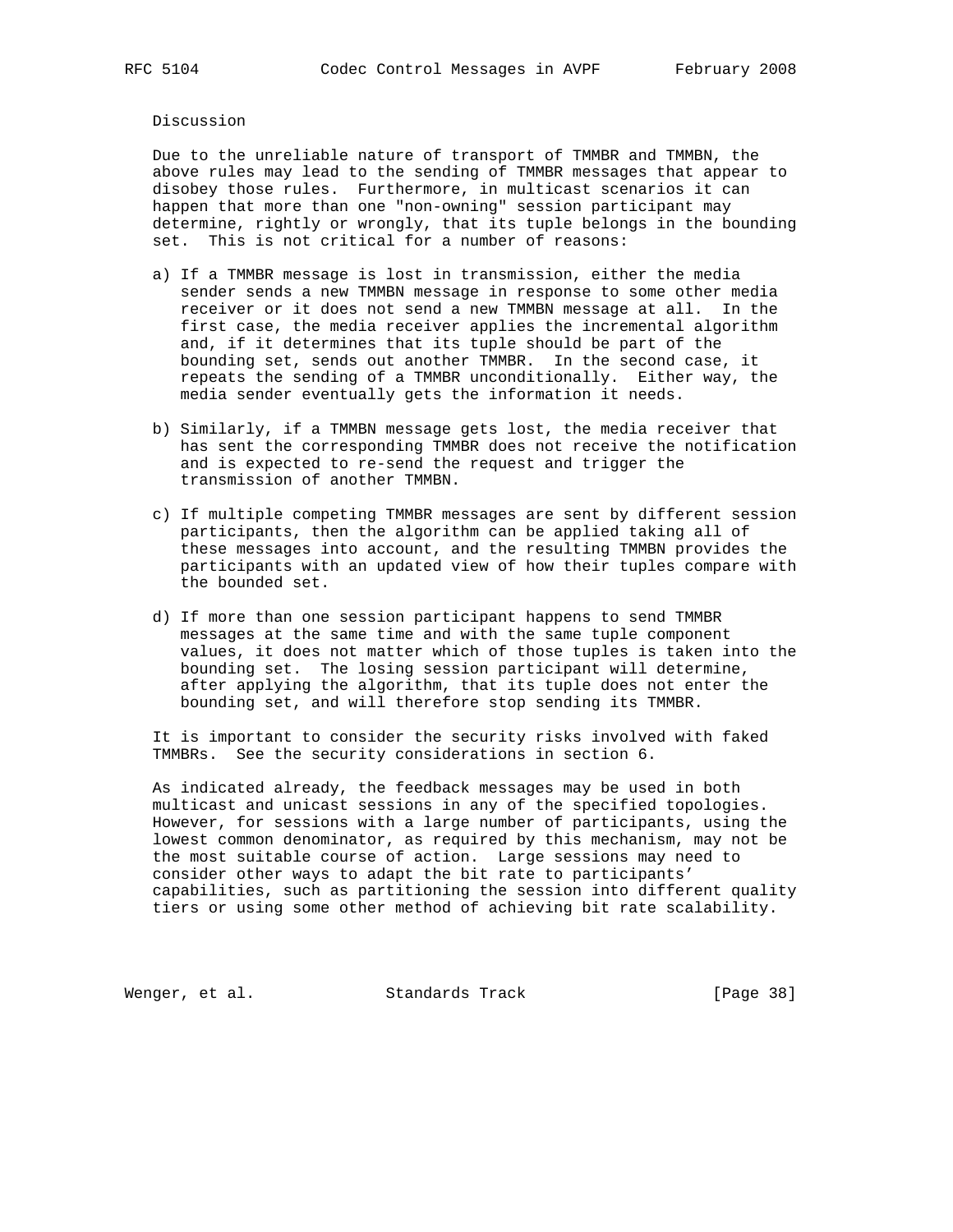4.2.1.3. Timing Rules

 The first transmission of the TMMBR message MAY use early or immediate feedback in cases when timeliness is desirable. Any repetition of a request message SHOULD use regular RTCP mode for its transmission timing.

4.2.1.4. Handling in Translators and Mixers

 Media translators and mixers will need to receive and respond to TMMBR messages as they are part of the chain that provides a certain media stream to the receiver. The mixer or translator may act locally on the TMMBR and thus generate a TMMBN to indicate that it has done so. Alternatively, in the case of a media translator it can forward the request, or in the case of a mixer generate one of its own and pass it forward. In the latter case, the mixer will need to send a TMMBN back to the original requestor to indicate that it is handling the request.

4.2.2. Temporary Maximum Media Stream Bit Rate Notification (TMMBN)

 The Temporary Maximum Media Stream Bit Rate Notification is identified by RTCP packet type value PT=RTPFB and FMT=4.

 The FCI field of the TMMBN feedback message may contain zero, one, or more TMMBN FCI entries.

4.2.2.1. Message Format

 The Feedback Control Information (FCI) consists of zero, one, or more TMMBN FCI entries with the following syntax:

0  $1$  2 3 0 1 2 3 4 5 6 7 8 9 0 1 2 3 4 5 6 7 8 9 0 1 2 3 4 5 6 7 8 9 0 1 +-+-+-+-+-+-+-+-+-+-+-+-+-+-+-+-+-+-+-+-+-+-+-+-+-+-+-+-+-+-+-+-+ | SSRC | SSRC | SSRC | SSRC | SSRC | SSRC | SSRC | SSRC | SSRC | SSRC | SSRC | SSRC | SSRC | SSRC | SSRC | SSRC | SSRC | SSRC | SSRC | SSRC | SSRC | SSRC | SSRC | SSRC | SSRC | SSRC | SSRC | SSRC | SSRC | SSRC | SSRC | SSR +-+-+-+-+-+-+-+-+-+-+-+-+-+-+-+-+-+-+-+-+-+-+-+-+-+-+-+-+-+-+-+-+ | MxTBR Exp | MxTBR Mantissa | Measured Overhead +-+-+-+-+-+-+-+-+-+-+-+-+-+-+-+-+-+-+-+-+-+-+-+-+-+-+-+-+-+-+-+-+

Figure 3 - Syntax of an FCI Entry in the TMMBN Message

SSRC (32 bits): The SSRC value of the "owner" of this tuple.

 MxTBR Exp (6 bits): The exponential scaling of the mantissa for the maximum total media bit rate value. The value is an unsigned integer [0..63].

Wenger, et al. Standards Track [Page 39]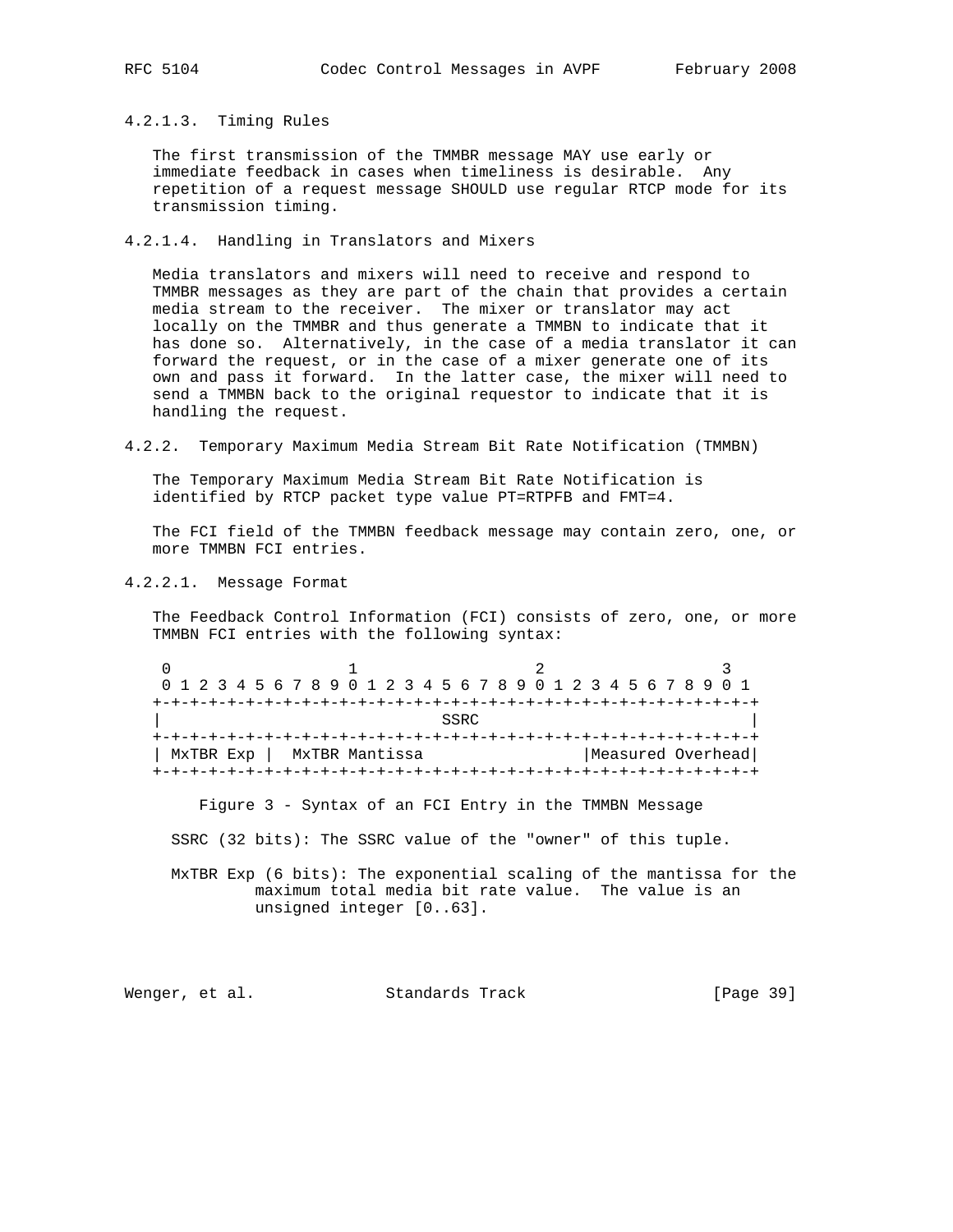MxTBR Mantissa (17 bits): The mantissa of the maximum total media bit rate value as an unsigned integer.

 Measured Overhead (9 bits): The measured average packet overhead value in bytes represented as an unsigned integer [0..511].

 Thus, the FCI within the TMMBN message contains entries indicating the bounding tuples. For each tuple, the entry gives the owner by the SSRC, followed by the applicable maximum total media bit rate and overhead value.

The length of the TMMBN message SHALL be set to  $2+2*N$  where N is the number of TMMBN FCI entries.

4.2.2.2. Semantics

 This feedback message is used to notify the senders of any TMMBR message that one or more TMMBR messages have been received or that an owner has left the session. It indicates to all participants the current set of bounding tuples and the "owners" of those tuples.

 Within the common packet header for feedback messages (as defined in section 6.1 of [RFC4585]), the "SSRC of packet sender" field indicates the source of the notification. The "SSRC of media source" is not used and SHALL be set to 0.

 A TMMBN message SHALL be scheduled for transmission after the reception of a TMMBR message with an FCI entry identifying this media sender. Only a single TMMBN SHALL be sent, even if more than one TMMBR message is received between the scheduling of the transmission and the actual transmission of the TMMBN message. The TMMBN message indicates the bounding tuples and their owners at the time of transmitting the message. The bounding tuples included SHALL be the set arrived at through application of the applicable algorithm of section 3.5.4.2 or an equivalent, applied to the previous bounding set, if any, and tuples received in TMMBR messages since the last TMMBN was transmitted.

 The reception of a TMMBR message SHALL still result in the transmission of a TMMBN message even if, after application of the algorithm, the newly reported TMMBR tuple is not accepted into the bounding set. In such a case, the bounding tuples and their owners are not changed, unless the TMMBR was from an owner of a tuple within the previously calculated bounding set. This procedure allows session participants that did not see the last TMMBN message to get a correct view of this media sender's state.

Wenger, et al. Standards Track [Page 40]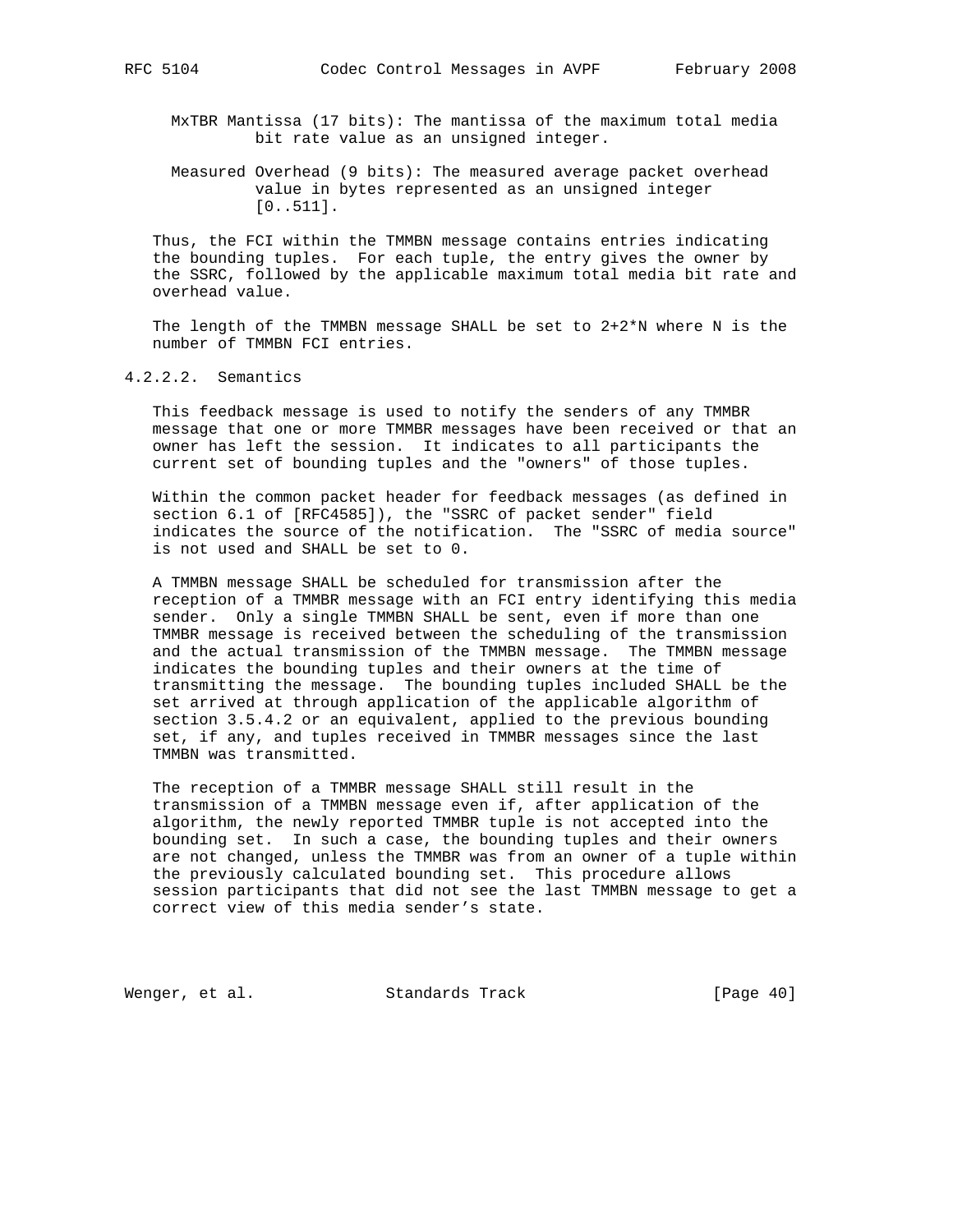As indicated in section 4.2.1.2, when a media sender determines that an "owner" of a bounding tuple has left the session, then that tuple is removed from the bounding set, and the media sender SHALL send a TMMBN message indicating the remaining bounding tuples. If there are no remaining bounding tuples, a TMMBN without any FCI SHALL be sent to indicate this. Without a remaining bounding tuple, the maximum media bit rate and maximum packet rate negotiated in session signaling, if any, apply.

 Note: if any media receivers remain in the session, this last will be a temporary situation. The empty TMMBN will cause every remaining media receiver to determine that its limitation belongs in the bounding set and send a TMMBR in consequence.

 In unicast scenarios (i.e., where a single sender talks to a single receiver), the aforementioned algorithm to determine ownership degenerates to the media receiver becoming the "owner" of the one bounding tuple as soon as the media receiver has issued the first TMMBR message.

#### 4.2.2.3. Timing Rules

 The TMMBN acknowledgement SHOULD be sent as soon as allowed by the applied timing rules for the session. Immediate or early feedback mode SHOULD be used for these messages.

4.2.2.4. Handling by Translators and Mixers

 As discussed in section 4.2.1.4, mixers or translators may need to issue TMMBN messages as responses to TMMBR messages for SSRCs handled by them.

4.3. Payload-Specific Feedback Messages

 As specified by section 6.1 of RFC 4585 [RFC4585], Payload-Specific FB messages are identified by the RTCP packet type value PSFB (206).

 AVPF [RFC4585] defines three payload-specific feedback messages and one application layer feedback message. This memo specifies four additional payload-specific feedback messages. All are identified by means of the FMT parameter as follows:

Wenger, et al. Standards Track [Page 41]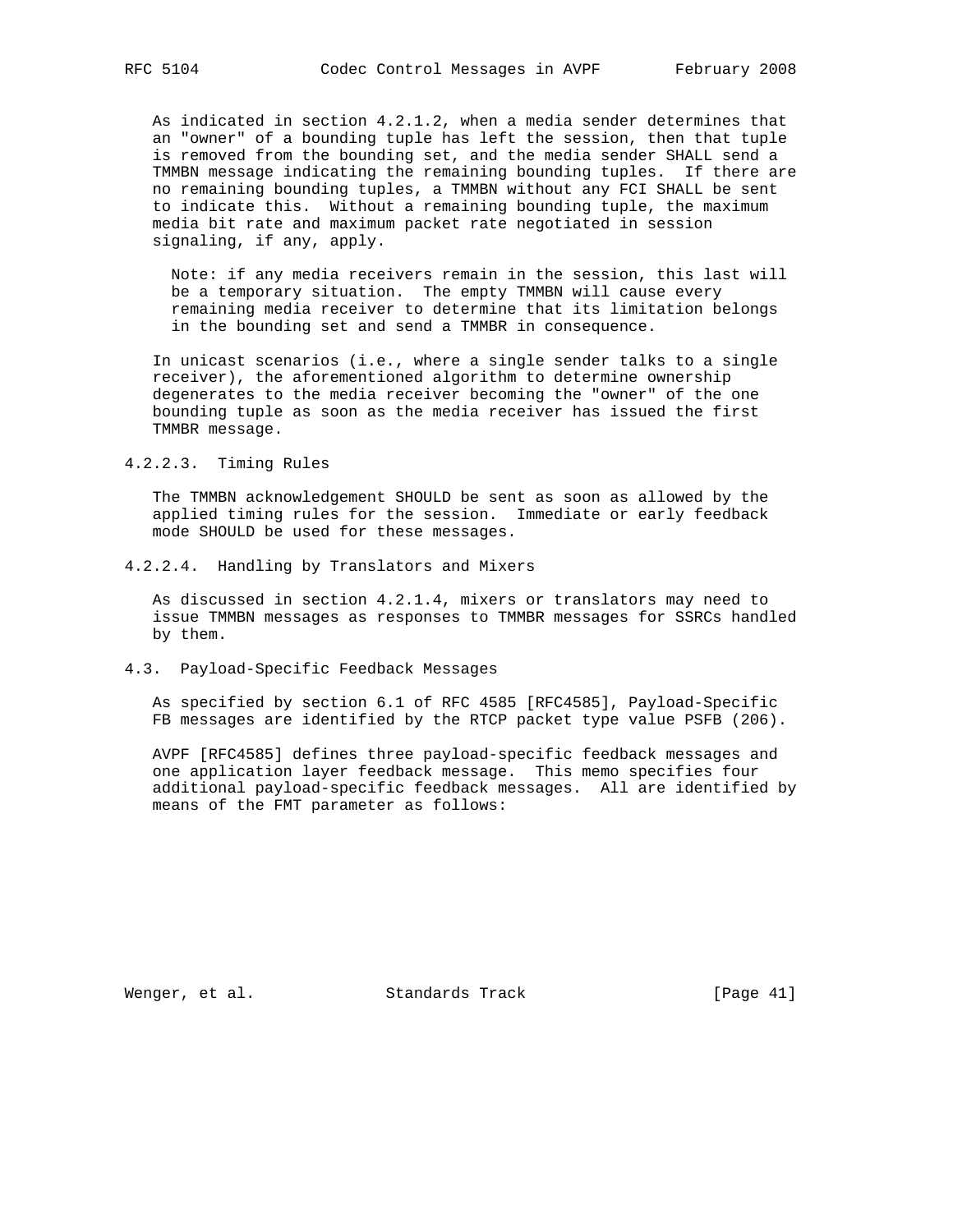Assigned in [RFC4585]:

- 1: Picture Loss Indication (PLI)
- 2: Slice Lost Indication (SLI)
- 3: Reference Picture Selection Indication (RPSI)
- 15: Application layer FB message
- 31: reserved for future expansion of the number space

Assigned in this memo:

- 4: Full Intra Request (FIR) Command
- 5: Temporal-Spatial Trade-off Request (TSTR)
- 6: Temporal-Spatial Trade-off Notification (TSTN)
- 7: Video Back Channel Message (VBCM)

Unassigned:

 0: unassigned 8-14: unassigned 16-30: unassigned

 The following subsections define the new FCI formats for the payload-specific feedback messages.

4.3.1. Full Intra Request (FIR)

 The FIR message is identified by RTCP packet type value PT=PSFB and  $FMT=4$ .

 The FCI field MUST contain one or more FIR entries. Each entry applies to a different media sender, identified by its SSRC.

4.3.1.1. Message Format

 The Feedback Control Information (FCI) for the Full Intra Request consists of one or more FCI entries, the content of which is depicted in Figure 4. The length of the FIR feedback message MUST be set to 2+2\*N, where N is the number of FCI entries.

0  $1$  2 3 0 1 2 3 4 5 6 7 8 9 0 1 2 3 4 5 6 7 8 9 0 1 2 3 4 5 6 7 8 9 0 1 +-+-+-+-+-+-+-+-+-+-+-+-+-+-+-+-+-+-+-+-+-+-+-+-+-+-+-+-+-+-+-+-+ | SSRC | SSRC | SSRC | SSRC | SSRC | SSRC | SSRC | SSRC | SSRC | SSRC | SSRC | SSRC | SSRC | SSRC | SSRC | SSRC | SSRC | SSRC | SSRC | SSRC | SSRC | SSRC | SSRC | SSRC | SSRC | SSRC | SSRC | SSRC | SSRC | SSRC | SSRC | SSR +-+-+-+-+-+-+-+-+-+-+-+-+-+-+-+-+-+-+-+-+-+-+-+-+-+-+-+-+-+-+-+-+ | Seq nr. | Reserved | +-+-+-+-+-+-+-+-+-+-+-+-+-+-+-+-+-+-+-+-+-+-+-+-+-+-+-+-+-+-+-+-+

Figure 4 - Syntax of an FCI Entry in the FIR Message

Wenger, et al. Standards Track [Page 42]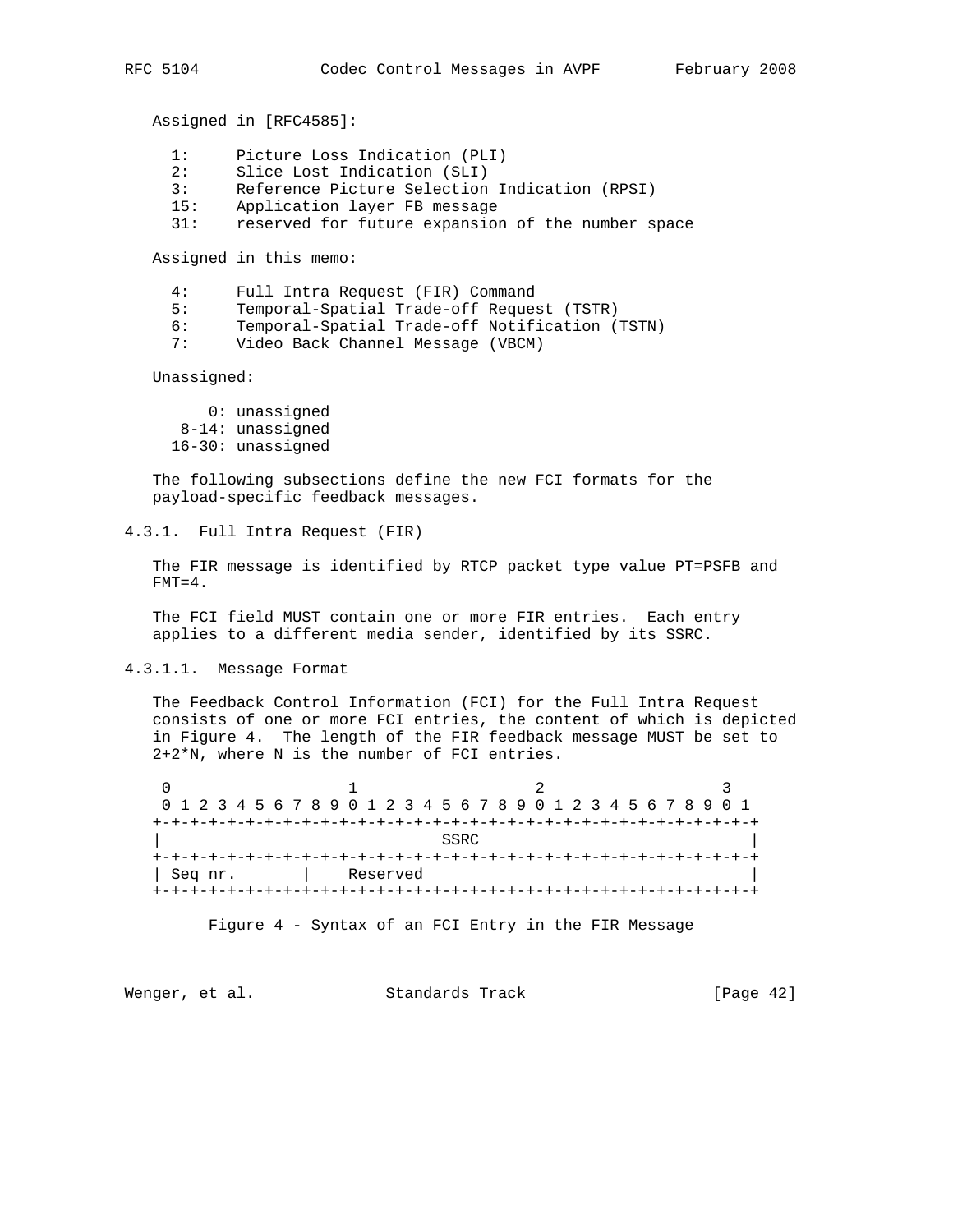- SSRC (32 bits): The SSRC value of the media sender that is requested to send a decoder refresh point.
- Seq nr. (8 bits): Command sequence number. The sequence number space is unique for each pairing of the SSRC of command source and the SSRC of the command target. The sequence number SHALL be increased by 1 modulo 256 for each new command. A repetition SHALL NOT increase the sequence number. The initial value is arbitrary.
- Reserved (24 bits): All bits SHALL be set to 0 by the sender and SHALL be ignored on reception.

 The semantics of this feedback message is independent of the RTP payload type.

4.3.1.2. Semantics

 Within the common packet header for feedback messages (as defined in section 6.1 of [RFC4585]), the "SSRC of packet sender" field indicates the source of the request, and the "SSRC of media source" is not used and SHALL be set to 0. The SSRCs of the media senders to which the FIR command applies are in the corresponding FCI entries. A FIR message MAY contain requests to multiple media senders, using one FCI entry per target media sender.

 Upon reception of FIR, the encoder MUST send a decoder refresh point (see section 2.2) as soon as possible.

 The sender MUST consider congestion control as outlined in section 5, which MAY restrict its ability to send a decoder refresh point quickly.

 FIR SHALL NOT be sent as a reaction to picture losses -- it is RECOMMENDED to use PLI [RFC4585] instead. FIR SHOULD be used only in situations where not sending a decoder refresh point would render the video unusable for the users.

 A typical example where sending FIR is appropriate is when, in a multipoint conference, a new user joins the session and no regular decoder refresh point interval is established. Another example would be a video switching MCU that changes streams. Here, normally, the MCU issues a FIR to the new sender so to force it to emit a decoder refresh point. The decoder refresh point normally includes a Freeze Picture Release (defined outside this specification), which re-starts the rendering process of the receivers. Both techniques mentioned are commonly used in MCU-based multipoint conferences.

Wenger, et al. Standards Track [Page 43]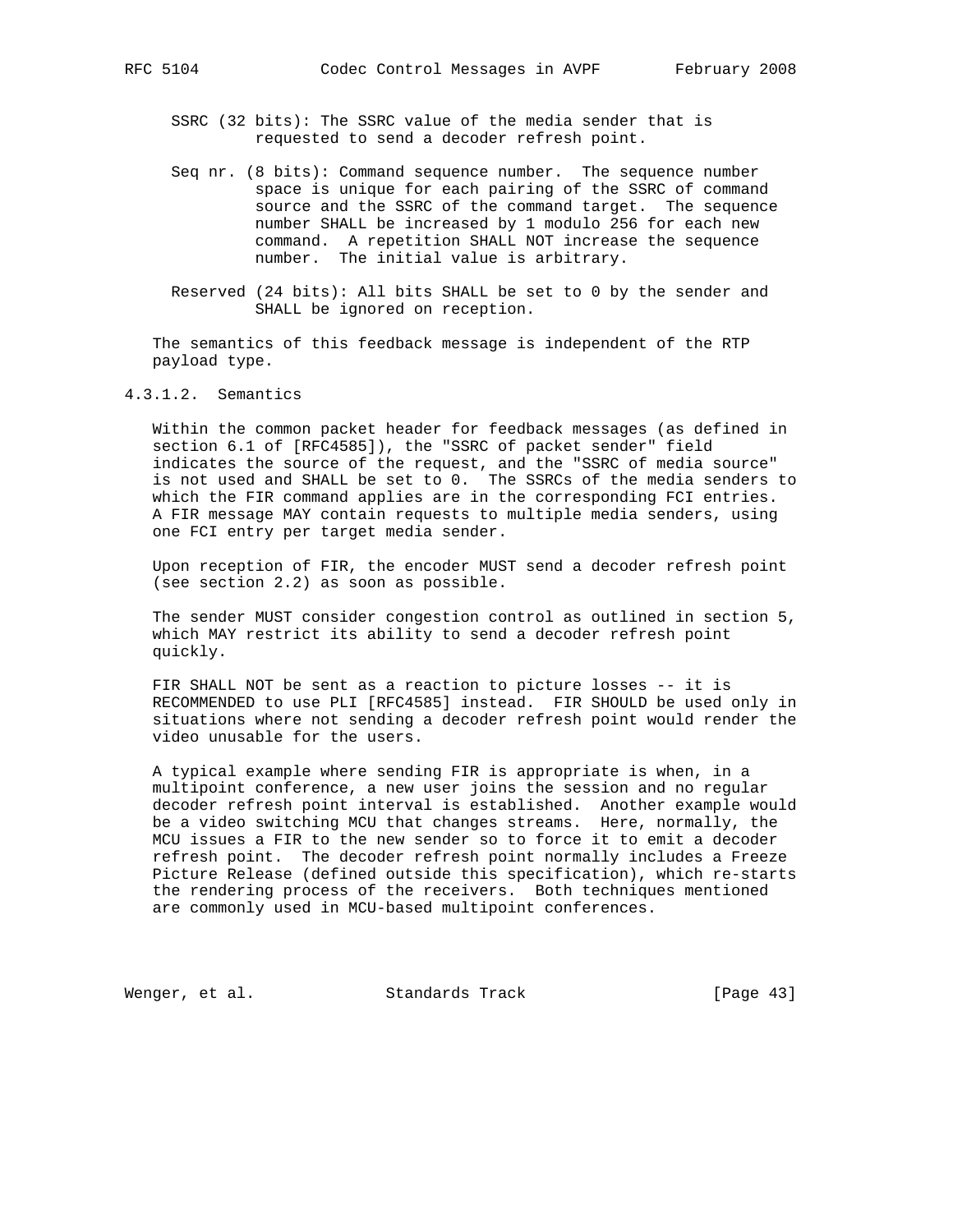Other RTP payload specifications such as RFC 2032 [RFC2032] already define a feedback mechanism for certain codecs. An application supporting both schemes MUST use the feedback mechanism defined in this specification when sending feedback. For backward-compatibility reasons, such an application SHOULD also be capable of receiving and reacting to the feedback scheme defined in the respective RTP payload format, if this is required by that payload format.

# 4.3.1.3. Timing Rules

 The timing follows the rules outlined in section 3 of [RFC4585]. FIR commands MAY be used with early or immediate feedback. The FIR feedback message MAY be repeated. If using immediate feedback mode, the repetition SHOULD wait at least one RTT before being sent. In early or regular RTCP mode, the repetition is sent in the next regular RTCP packet.

4.3.1.4. Handling of FIR Message in Mixers and Translators

 A media translator or a mixer performing media encoding of the content for which the session participant has issued a FIR is responsible for acting upon it. A mixer acting upon a FIR SHOULD NOT forward the message unaltered; instead, it SHOULD issue a FIR itself.

# 4.3.1.5. Remarks

 Currently, video appears to be the only useful application for FIR, as it appears to be the only RTP payload widely deployed that relies heavily on media prediction across RTP packet boundaries. However, use of FIR could also reasonably be envisioned for other media types that share essential properties with compressed video, namely, cross-frame prediction (whatever a frame may be for that media type). One possible example may be the dynamic updates of MPEG-4 scene descriptions. It is suggested that payload formats for such media types refer to FIR and other message types defined in this specification and in AVPF [RFC4585], instead of creating similar mechanisms in the payload specifications. The payload specifications may have to explain how the payload-specific terminologies map to the video-centric terminology used herein.

 In conjunction with video codecs, FIR messages typically trigger the sending of full intra or IDR pictures. Both are several times larger than predicted (inter) pictures. Their size is independent of the time they are generated. In most environments, especially when employing bandwidth-limited links, the use of an intra picture implies an allowed delay that is a significant multiple of the typical frame duration. An example: if the sending frame rate is 10 fps, and an intra picture is assumed to be 10 times as big as an

Wenger, et al. Standards Track [Page 44]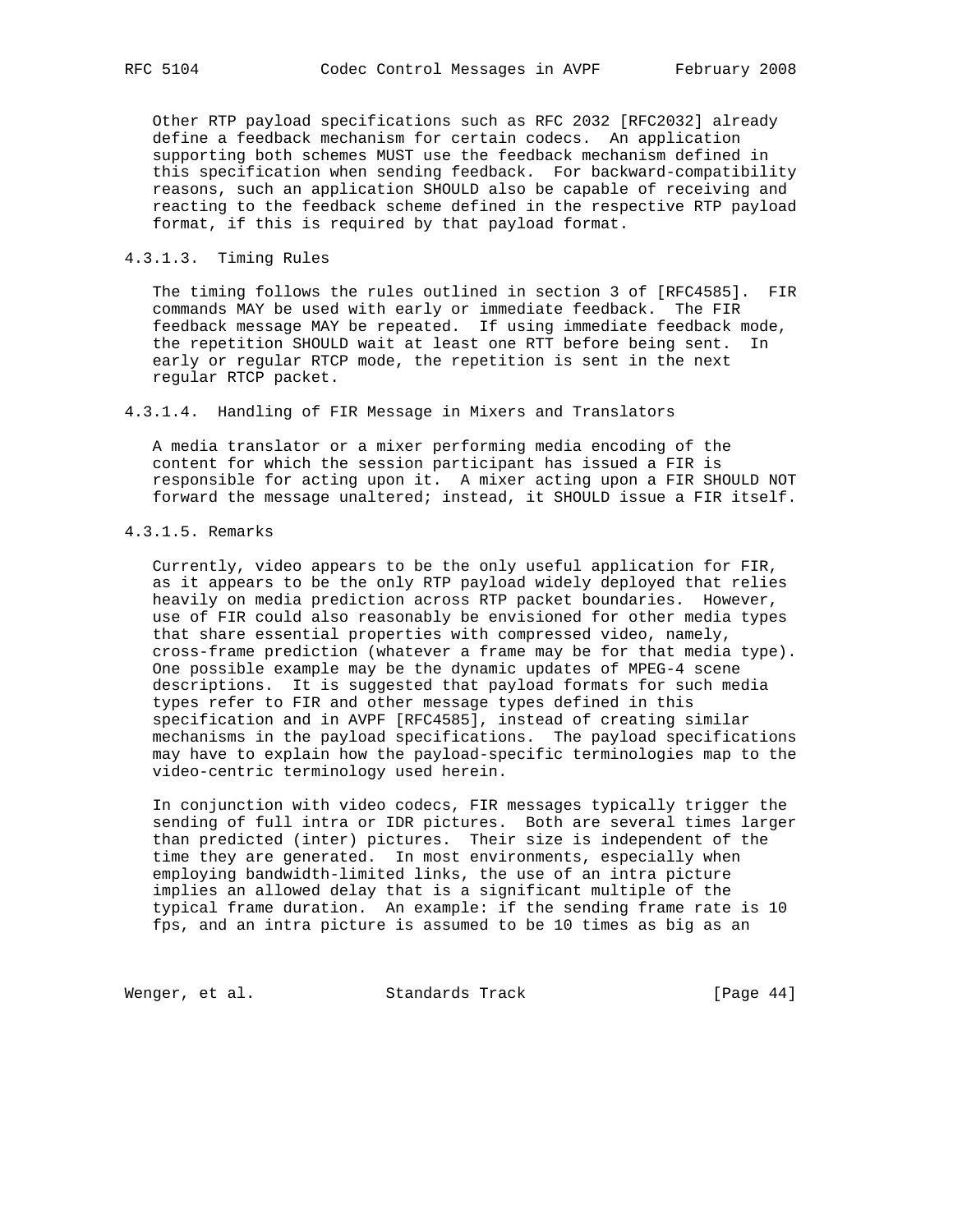inter picture, then a full second of latency has to be accepted. In such an environment, there is no need for a particularly short delay in sending the FIR message. Hence, waiting for the next possible time slot allowed by RTCP timing rules as per [RFC4585] should not have an overly negative impact on the system performance.

 Mandating a maximum delay for completing the sending of a decoder refresh point would be desirable from an application viewpoint, but is problematic from a congestion control point of view. "As soon as possible" as mentioned above appears to be a reasonable compromise.

 In environments where the sender has no control over the codec (e.g., when streaming pre-recorded and pre-coded content), the reaction to this command cannot be specified. One suitable reaction of a sender would be to skip forward in the video bit stream to the next decoder refresh point. In other scenarios, it may be preferable not to react to the command at all, e.g., when streaming to a large multicast group. Other reactions may also be possible. When deciding on a strategy, a sender could take into account factors such as the size of the receiving group, the "importance" of the sender of the FIR message (however "importance" may be defined in this specific application), the frequency of decoder refresh points in the content, and so on. However, a session that predominantly handles pre-coded content is not expected to use FIR at all.

 The relationship between the Picture Loss Indication and FIR is as follows. As discussed in section 6.3.1 of AVPF [RFC4585], a Picture Loss Indication informs the decoder about the loss of a picture and hence the likelihood of misalignment of the reference pictures between the encoder and decoder. Such a scenario is normally related to losses in an ongoing connection. In point-to-point scenarios, and without the presence of advanced error resilience tools, one possible option for an encoder consists in sending a decoder refresh point. However, there are other options. One example is that the media sender ignores the PLI, because the embedded stream redundancy is likely to clean up the reproduced picture within a reasonable amount of time. The FIR, in contrast, leaves a (real-time) encoder no choice but to send a decoder refresh point. It does not allow the encoder to take into account any considerations such as the ones mentioned above.

4.3.2. Temporal-Spatial Trade-off Request (TSTR)

 The TSTR feedback message is identified by RTCP packet type value PT=PSFB and FMT=5.

The FCI field MUST contain one or more TSTR FCI entries.

Wenger, et al. Standards Track [Page 45]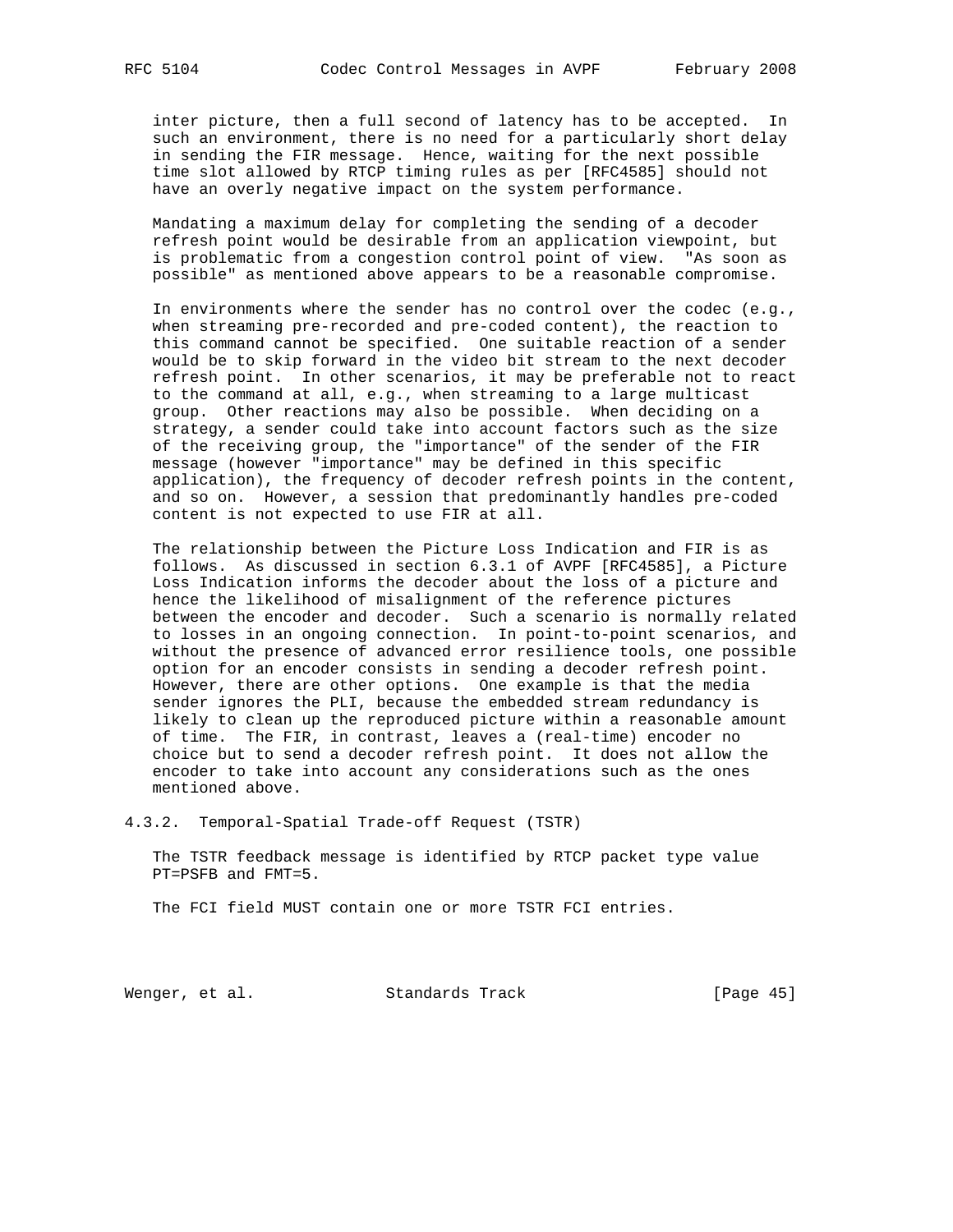# 4.3.2.1. Message Format

 The content of the FCI entry for the Temporal-Spatial Trade-off Request is depicted in Figure 5. The length of the feedback message MUST be set to 2+2\*N, where N is the number of FCI entries included.

0  $1$  2 3 0 1 2 3 4 5 6 7 8 9 0 1 2 3 4 5 6 7 8 9 0 1 2 3 4 5 6 7 8 9 0 1 +-+-+-+-+-+-+-+-+-+-+-+-+-+-+-+-+-+-+-+-+-+-+-+-+-+-+-+-+-+-+-+-+ | SSRC | SSRC | SSRC | SSRC | SSRC | SSRC | SSRC | SSRC | SSRC | SSRC | SSRC | SSRC | SSRC | SSRC | SSRC | SSRC | SSRC | SSRC | SSRC | SSRC | SSRC | SSRC | SSRC | SSRC | SSRC | SSRC | SSRC | SSRC | SSRC | SSRC | SSRC | SSR +-+-+-+-+-+-+-+-+-+-+-+-+-+-+-+-+-+-+-+-+-+-+-+-+-+-+-+-+-+-+-+-+ | Seq nr. | Reserved | Index | +-+-+-+-+-+-+-+-+-+-+-+-+-+-+-+-+-+-+-+-+-+-+-+-+-+-+-+-+-+-+-+-+

Figure 5 - Syntax of an FCI Entry in the TSTR Message

- SSRC (32 bits): The SSRC of the media sender that is requested to apply the trade-off value given in Index.
- Seq nr. (8 bits): Request sequence number. The sequence number space is unique for pairing of the SSRC of request source and the SSRC of the request target. The sequence number SHALL be increased by 1 modulo 256 for each new command. A repetition SHALL NOT increase the sequence number. The initial value is arbitrary.
- Reserved (19 bits): All bits SHALL be set to 0 by the sender and SHALL be ignored on reception.
- Index (5 bits): An integer value between 0 and 31 that indicates the relative trade-off that is requested. An index value of 0 indicates the highest possible spatial quality, while 31 indicates the highest possible temporal resolution.

# 4.3.2.2. Semantics

 A decoder can suggest a temporal-spatial trade-off level by sending a TSTR message to an encoder. If the encoder is capable of adjusting its temporal-spatial trade-off, it SHOULD take into account the received TSTR message for future coding of pictures. A value of 0 suggests a high spatial quality and a value of 31 suggests a high frame rate. The progression of values from 0 to 31 indicates monotonically a desire for higher frame rate. The index values do not correspond to precise values of spatial quality or frame rate.

Wenger, et al. Standards Track [Page 46]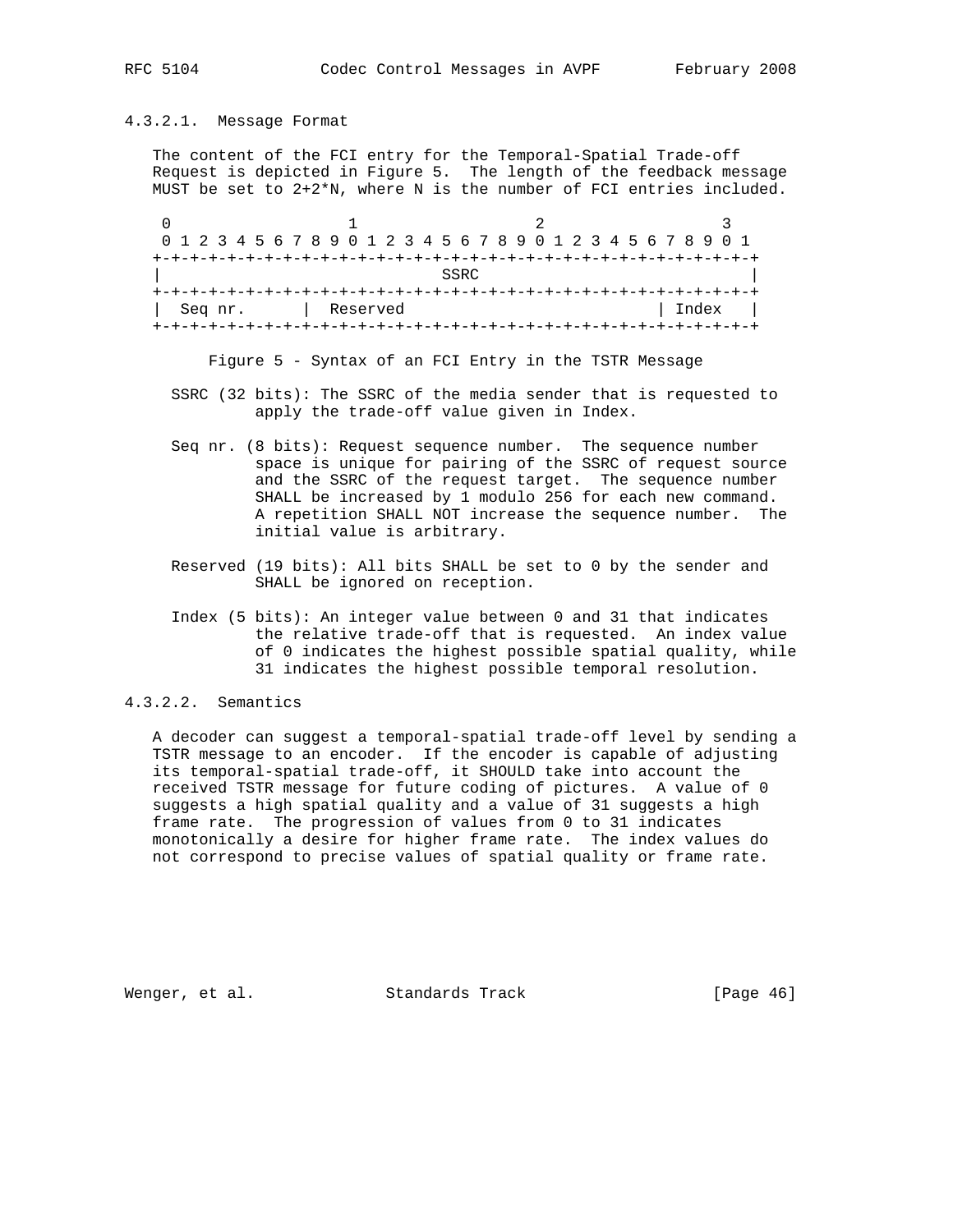The reaction to the reception of more than one TSTR message by a media sender from different media receivers is left open to the implementation. The selected trade-off SHALL be communicated to the media receivers by means of the TSTN message.

 Within the common packet header for feedback messages (as defined in section 6.1 of [RFC4585]), the "SSRC of packet sender" field indicates the source of the request, and the "SSRC of media source" is not used and SHALL be set to 0. The SSRCs of the media senders to which the TSTR applies are in the corresponding FCI entries.

 A TSTR message MAY contain requests to multiple media senders, using one FCI entry per target media sender.

### 4.3.2.3. Timing Rules

 The timing follows the rules outlined in section 3 of [RFC4585]. This request message is not time critical and SHOULD be sent using regular RTCP timing. Only if it is known that the user interface requires quick feedback, the message MAY be sent with early or immediate feedback timing.

# 4.3.2.4. Handling of Message in Mixers and Translators

 A mixer or media translator that encodes content sent to the session participant issuing the TSTR SHALL consider the request to determine if it can fulfill it by changing its own encoding parameters. A media translator unable to fulfill the request MAY forward the request unaltered towards the media sender. A mixer encoding for multiple session participants will need to consider the joint needs of these participants before generating a TSTR on its own behalf towards the media sender. See also the discussion in section 3.5.2.

# 4.3.2.5. Remarks

 The term "spatial quality" does not necessarily refer to the resolution as measured by the number of pixels the reconstructed video is using. In fact, in most scenarios the video resolution stays constant during the lifetime of a session. However, all video compression standards have means to adjust the spatial quality at a given resolution, often influenced by the Quantizer Parameter or QP. A numerically low QP results in a good reconstructed picture quality, whereas a numerically high QP yields a coarse picture. The typical reaction of an encoder to this request is to change its rate control parameters to use a lower frame rate and a numerically lower (on average) QP, or vice versa. The precise mapping of Index value to

Wenger, et al. Standards Track [Page 47]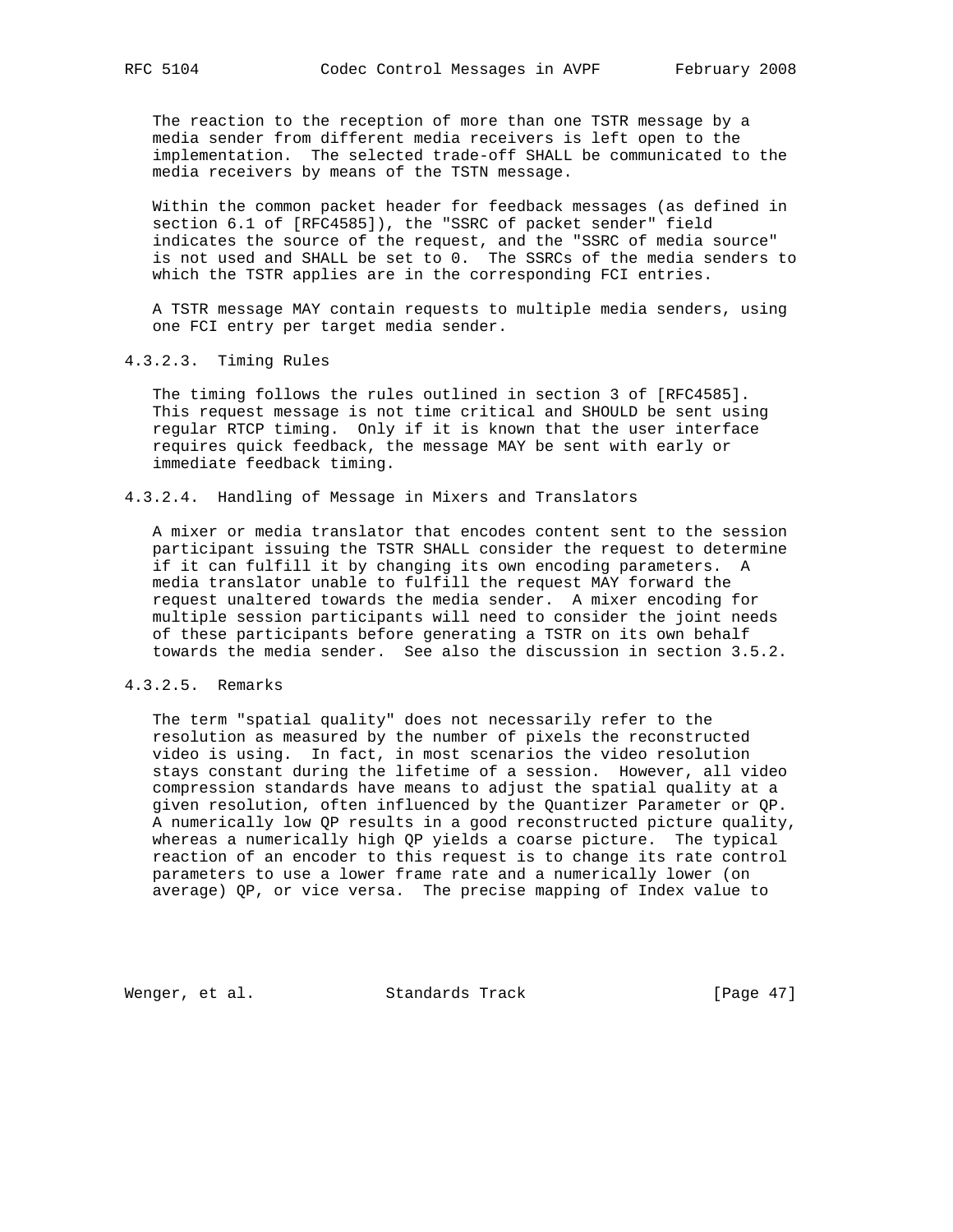frame rate and QP is intentionally left open here, as it depends on factors such as the compression standard employed, spatial resolution, content, bit rate, and so on.

4.3.3. Temporal-Spatial Trade-off Notification (TSTN)

 The TSTN message is identified by RTCP packet type value PT=PSFB and  $FMT=6$ .

The FCI field SHALL contain one or more TSTN FCI entries.

4.3.3.1. Message Format

 The content of an FCI entry for the Temporal-Spatial Trade-off Notification is depicted in Figure 6. The length of the TSTN message MUST be set to  $2+2*N$ , where N is the number of FCI entries.

|  |  |         |  |  | 0 1 2 3 4 5 6 7 8 9 0 1 2 3 4 5 6 7 8 9 0 1 2 3 4 5 6 7 8 9 0 1 |  |  |  |      |  |  |  |  |  |       |  |  |
|--|--|---------|--|--|-----------------------------------------------------------------|--|--|--|------|--|--|--|--|--|-------|--|--|
|  |  |         |  |  |                                                                 |  |  |  |      |  |  |  |  |  |       |  |  |
|  |  |         |  |  |                                                                 |  |  |  | SSRC |  |  |  |  |  |       |  |  |
|  |  |         |  |  |                                                                 |  |  |  |      |  |  |  |  |  |       |  |  |
|  |  | Seq nr. |  |  | Reserved                                                        |  |  |  |      |  |  |  |  |  | Index |  |  |
|  |  |         |  |  |                                                                 |  |  |  |      |  |  |  |  |  |       |  |  |

Figure 6 - Syntax of the TSTN

- SSRC (32 bits): The SSRC of the source of the TSTR that resulted in this Notification.
- Seq nr. (8 bits): The sequence number value from the TSTR that is being acknowledged.
- Reserved (19 bits): All bits SHALL be set to 0 by the sender and SHALL be ignored on reception.
- Index (5 bits): The trade-off value the media sender is using henceforth.

 Informative note: The returned trade-off value (Index) may differ from the requested one, for example, in cases where a media encoder cannot tune its trade-off, or when pre-recorded content is used.

Wenger, et al. Standards Track [Page 48]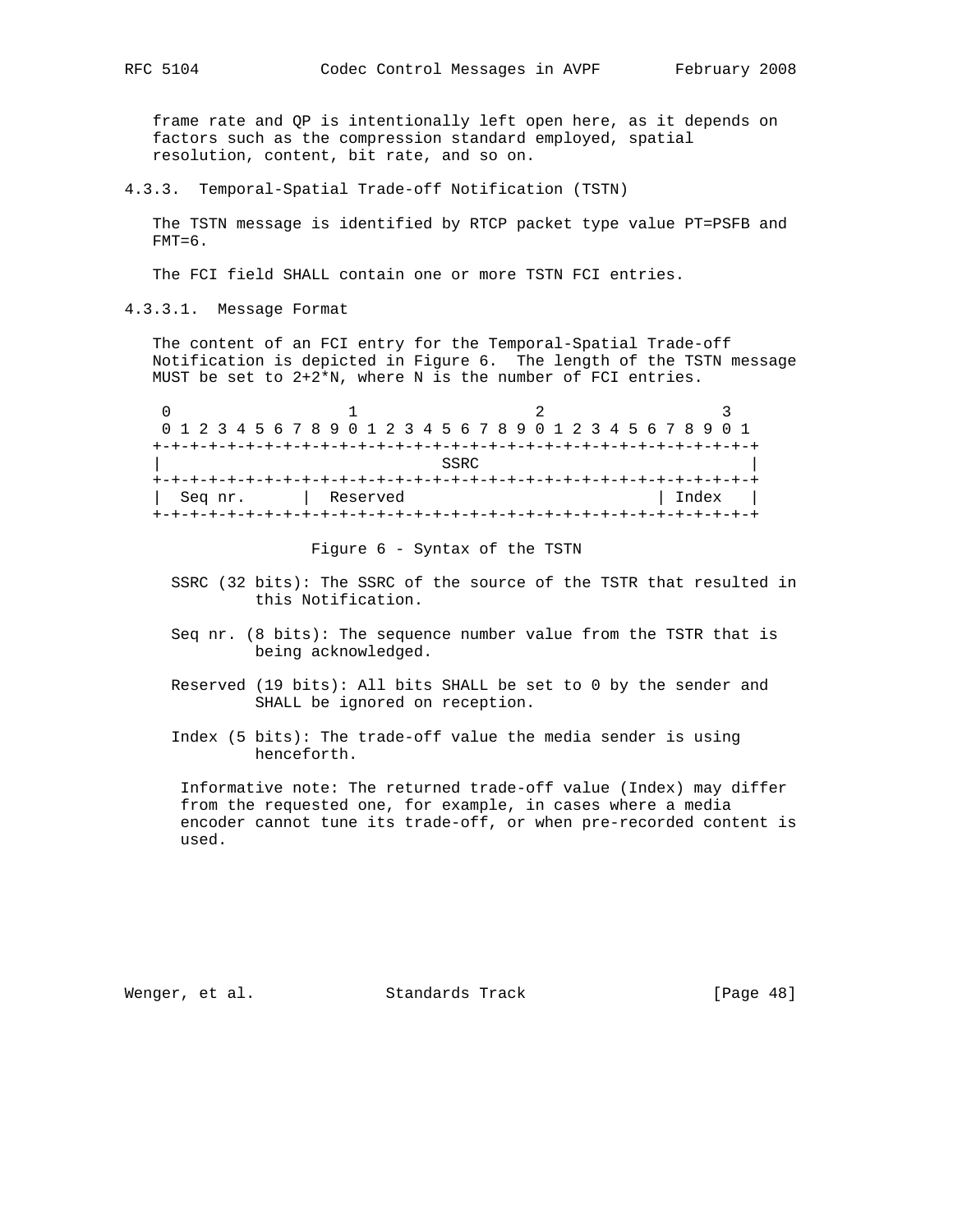# 4.3.3.2. Semantics

 This feedback message is used to acknowledge the reception of a TSTR. For each TSTR received targeted at the session participant, a TSTN FCI entry SHALL be sent in a TSTN feedback message. A single TSTN message MAY acknowledge multiple requests using multiple FCI entries. The index value included SHALL be the same in all FCI entries of the TSTN message. Including a FCI for each requestor allows each requesting entity to determine that the media sender received the request. The Notification SHALL also be sent in response to TSTR repetitions received. If the request receiver has received TSTR with several different sequence numbers from a single requestor, it SHALL only respond to the request with the highest (modulo 256) sequence number. Note that the highest sequence number may be a smaller integer value due to the wrapping of the field. Appendix A.1 of [RFC3550] has an algorithm for keeping track of the highest received sequence number for RTP packets; it could be adapted for this usage.

 The TSTN SHALL include the Temporal-Spatial Trade-off index that will be used as a result of the request. This is not necessarily the same index as requested, as the media sender may need to aggregate requests from several requesting session participants. It may also have some other policies or rules that limit the selection.

 Within the common packet header for feedback messages (as defined in section 6.1 of [RFC4585]), the "SSRC of packet sender" field indicates the source of the Notification, and the "SSRC of media source" is not used and SHALL be set to 0. The SSRCs of the requesting entities to which the Notification applies are in the corresponding FCI entries.

# 4.3.3.3. Timing Rules

 The timing follows the rules outlined in section 3 of [RFC4585]. This acknowledgement message is not extremely time critical and SHOULD be sent using regular RTCP timing.

4.3.3.4. Handling of TSTN in Mixers and Translators

 A mixer or translator that acts upon a TSTR SHALL also send the corresponding TSTN. In cases where it needs to forward a TSTR itself, the notification message MAY need to be delayed until the TSTR has been responded to.

#### 4.3.3.5. Remarks

None.

Wenger, et al. Standards Track [Page 49]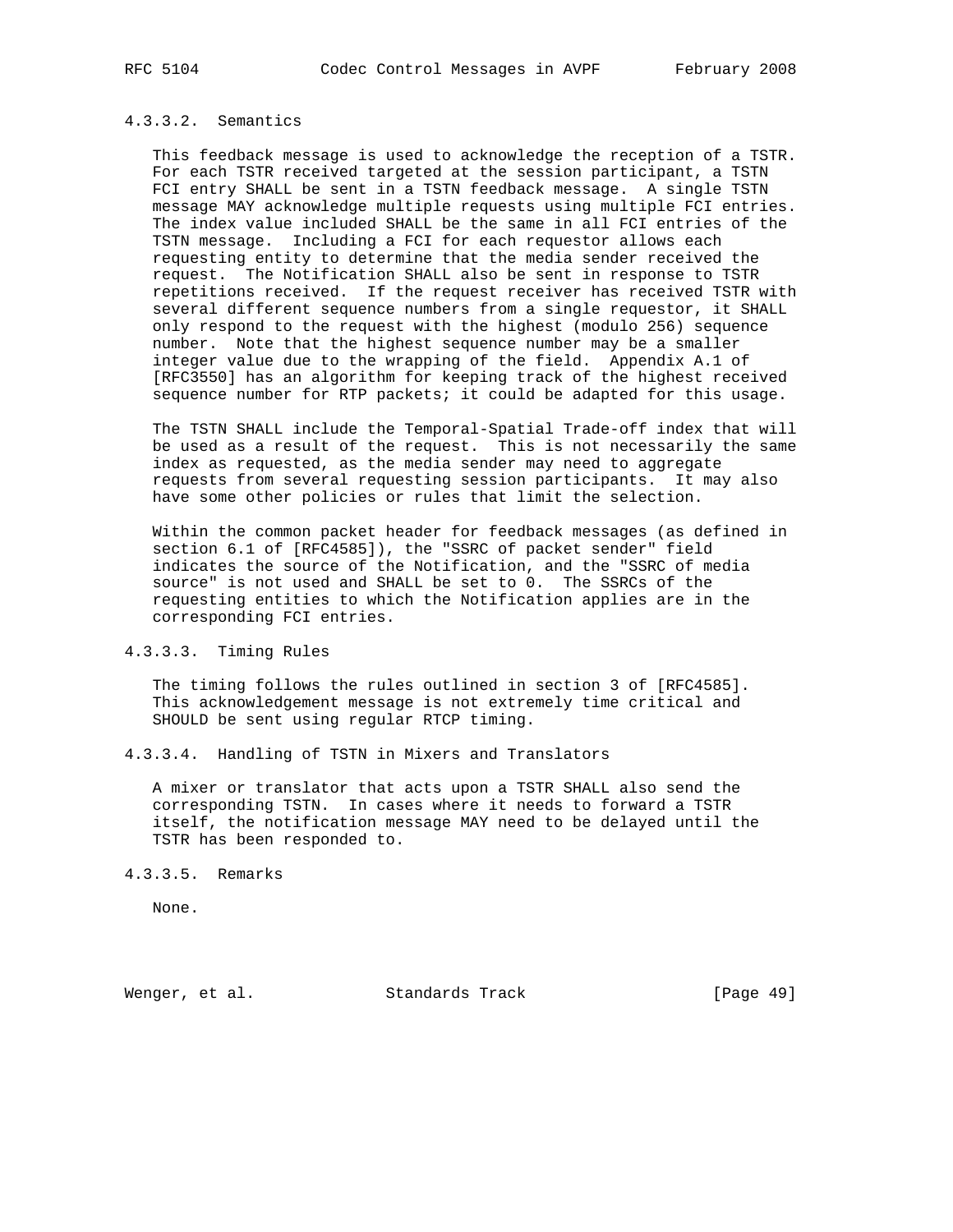4.3.4. H.271 Video Back Channel Message (VBCM)

The VBCM is identified by RTCP packet type value PT=PSFB and FMT=7.

The FCI field MUST contain one or more VBCM FCI entries.

4.3.4.1. Message Format

 The syntax of an FCI entry within the VBCM indication is depicted in Figure 7.

0  $1$  2 3 0 1 2 3 4 5 6 7 8 9 0 1 2 3 4 5 6 7 8 9 0 1 2 3 4 5 6 7 8 9 0 1 +-+-+-+-+-+-+-+-+-+-+-+-+-+-+-+-+-+-+-+-+-+-+-+-+-+-+-+-+-+-+-+-+ | SSRC | SSRC | SSRC | SSRC | SSRC | SSRC | SSRC | SSRC | SSRC | SSRC | SSRC | SSRC | SSRC | SSRC | SSRC | SSRC | SSRC | SSRC | SSRC | SSRC | SSRC | SSRC | SSRC | SSRC | SSRC | SSRC | SSRC | SSRC | SSRC | SSRC | SSRC | SSR +-+-+-+-+-+-+-+-+-+-+-+-+-+-+-+-+-+-+-+-+-+-+-+-+-+-+-+-+-+-+-+-+ | Seq nr. | 0| Payload Type| Length +-+-+-+-+-+-+-+-+-+-+-+-+-+-+-+-+-+-+-+-+-+-+-+-+-+-+-+-+-+-+-+-+ VBCM Octet String.... | Padding | +-+-+-+-+-+-+-+-+-+-+-+-+-+-+-+-+-+-+-+-+-+-+-+-+-+-+-+-+-+-+-+-+

Figure 7 - Syntax of an FCI Entry in the VBCM

- SSRC (32 bits): The SSRC value of the media sender that is requested to instruct its encoder to react to the VBCM.
- Seq nr. (8 bits): Command sequence number. The sequence number space is unique for pairing of the SSRC of the command source and the SSRC of the command target. The sequence number SHALL be increased by 1 modulo 256 for each new command. A repetition SHALL NOT increase the sequence number. The initial value is arbitrary.
- 0: Must be set to 0 by the sender and should not be acted upon by the message receiver.
- Payload Type (7 bits): The RTP payload type for which the VBCM bit stream must be interpreted.
- Length (16 bits): The length of the VBCM octet string in octets exclusive of any padding octets.
- VBCM Octet String (variable length): This is the octet string generated by the decoder carrying a specific feedback sub message.
- Padding (variable length): Bits set to 0 to make up a 32-bit boundary.

Wenger, et al. Standards Track [Page 50]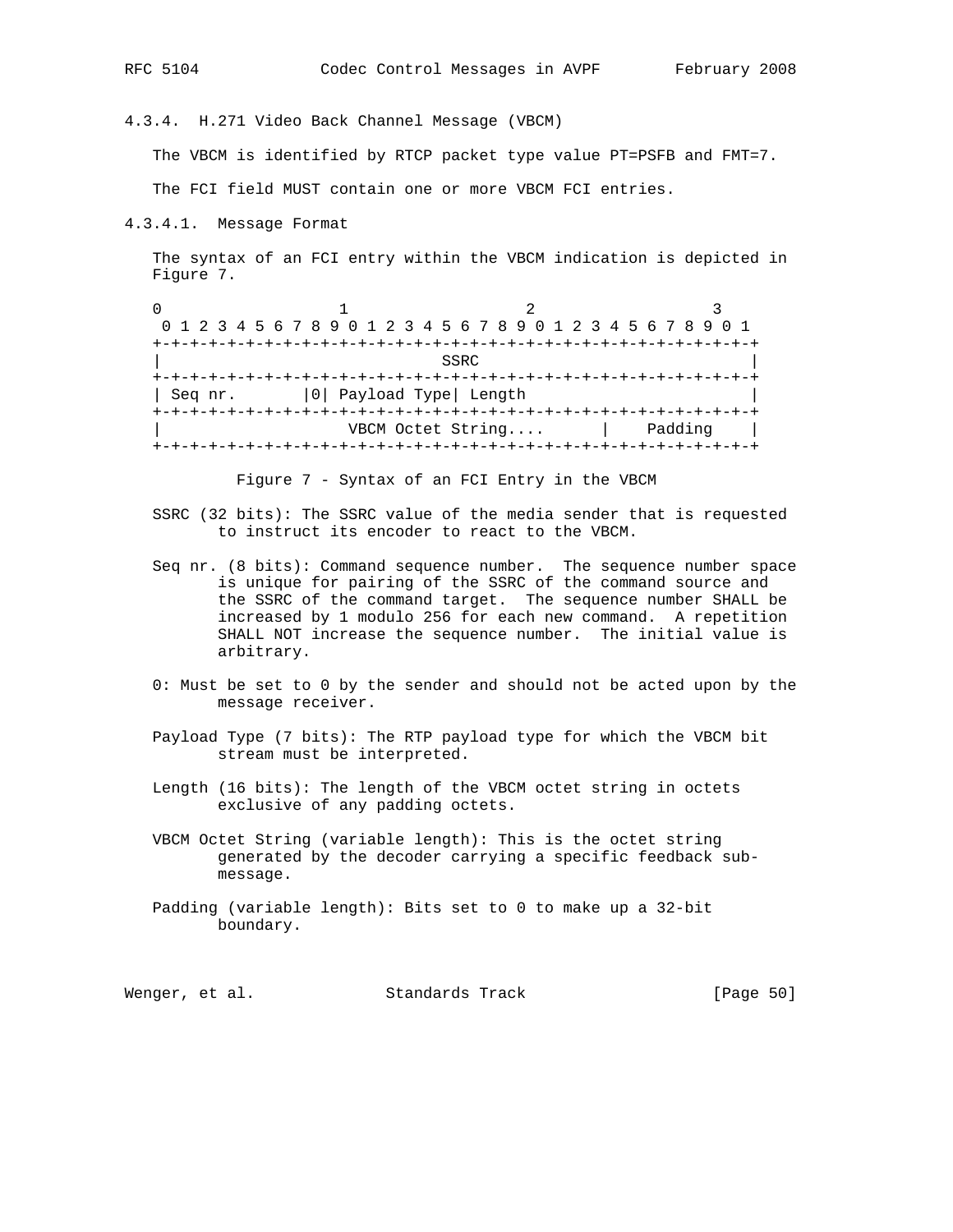# 4.3.4.2. Semantics

 The "payload" of the VBCM indication carries different types of codec-specific, feedback information. The type of feedback information can be classified as a 'status report' (such as an indication that a bit stream was received without errors, or that a partial or complete picture or block was lost) or 'update requests' (such as complete refresh of the bit stream).

> Note: There are possible overlaps between the VBCM sub messages and CCM/AVPF feedback messages, such as FIR. Please see section 3.5.3 for further discussion.

 The different types of feedback sub-messages carried in the VBCM are indicated by the "payloadType" as defined in [H.271]. These sub message types are reproduced below for convenience. "payloadType", in ITU-T Rec. H.271 terminology, refers to the sub-type of the H.271 message and should not be confused with an RTP payload type.

| Payload<br>Type | Message Content                                                                                                                                                                                                                                                 |
|-----------------|-----------------------------------------------------------------------------------------------------------------------------------------------------------------------------------------------------------------------------------------------------------------|
| $\Omega$        | One or more pictures without detected bit stream error<br>mismatch                                                                                                                                                                                              |
| 1               | One or more pictures that are entirely or partially lost                                                                                                                                                                                                        |
| 2               | A set of blocks of one picture that is entirely or partially<br>lost                                                                                                                                                                                            |
| 3               | CRC for one parameter set                                                                                                                                                                                                                                       |
| $\overline{4}$  | CRC for all parameter sets of a certain type                                                                                                                                                                                                                    |
| 5               | A "reset" request indicating that the sender should completely<br>refresh the video bit stream as if no prior bit stream data<br>had been received                                                                                                              |
| > 5             | Reserved for future use by ITU-T                                                                                                                                                                                                                                |
|                 | Table 2: H.271 message types ("payloadTypes")<br>The bit string or the "payload" of a VBCM is of variable length and<br>is self-contained and coded in a variable-length, binary format. The<br>media sender necessarily has to be able to parse this optimized |

 binary format to make use of VBCMs. Each of the different types of sub-messages (indicated by payloadType) may have different semantics depending on the codec

 used. Within the common packet header for feedback messages (as defined in section 6.1 of [RFC4585]), the "SSRC of packet sender" field

indicates the source of the request, and the "SSRC of media source"

Wenger, et al. Standards Track [Page 51]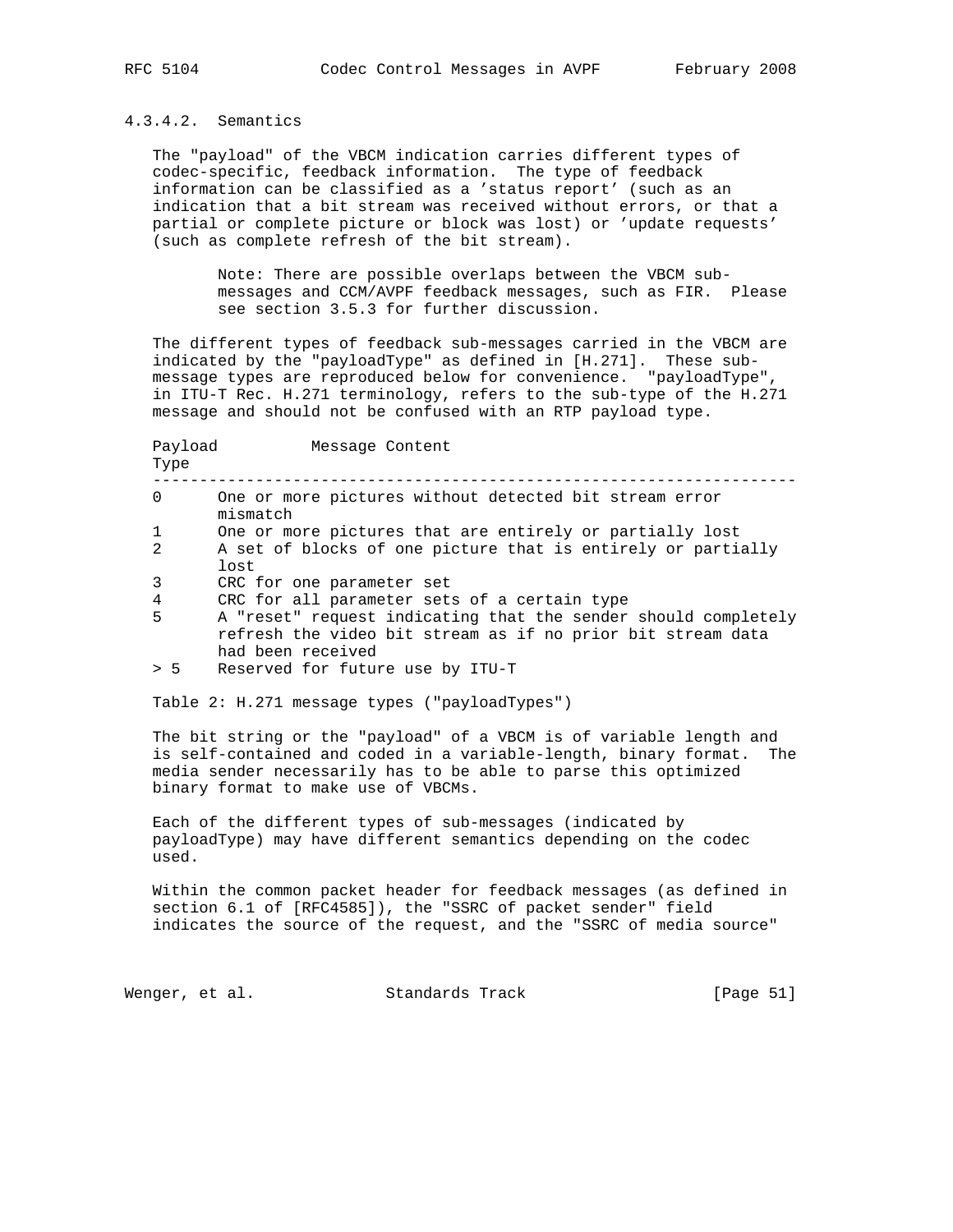is not used and SHALL be set to 0. The SSRCs of the media senders to which the VBCM applies are in the corresponding FCI entries. The sender of the VBCM MAY send H.271 messages to multiple media senders and MAY send more than one H.271 message to the same media sender within the same VBCM.

4.3.4.3. Timing Rules

 The timing follows the rules outlined in section 3 of [RFC4585]. The different sub-message types may have different properties in regards to the timing of messages that should be used. If several different types are included in the same feedback packet, then the requirements for the sub-message type with the most stringent requirements should be followed.

4.3.4.4. Handling of Message in Mixers or Translators

 The handling of a VBCM in a mixer or translator is sub-message type dependent.

4.3.4.5. Remarks

 Please see section 3.5.3 for a discussion of the usage of H.271 messages and messages defined in AVPF [RFC4585] and this memo with similar functionality.

 Note: There has been some discussion whether the RTP payload type field in this message is needed. It will be needed if there is potentially more than one VBCM-capable RTP payload type in the same session, and the semantics of a given VBCM changes between payload types. For example, the picture identification mechanism in messages of H.271 type 0 is fundamentally different between H.263 and H.264 (although both use the same syntax). Therefore, the payload field is justified here. There was a further comment that for TSTR and FIR such a need does not exist, because the semantics of TSTR and FIR are either loosely enough defined, or generic enough, to apply to all video payloads currently in existence/envisioned.

5. Congestion Control

 The correct application of the AVPF [RFC4585] timing rules prevents the network from being flooded by feedback messages. Hence, assuming a correct implementation and configuration, the RTCP channel cannot break its bit rate commitment and introduce congestion.

 The reception of some of the feedback messages modifies the behaviour of the media senders or, more specifically, the media encoders.

Wenger, et al. Standards Track [Page 52]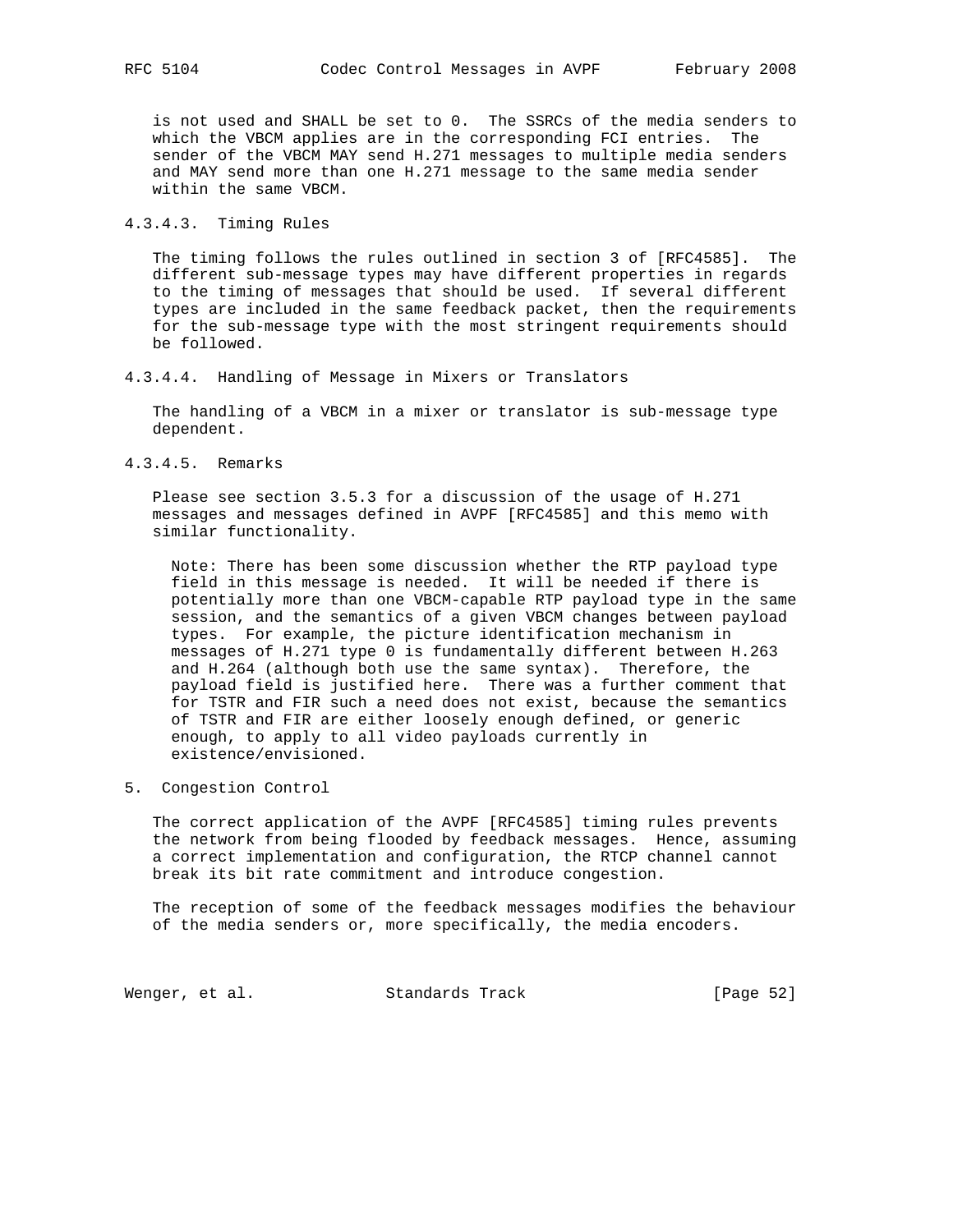Thus, modified behaviour MUST respect the bandwidth limits that the application of congestion control provides. For example, when a media sender is reacting to a FIR, the unusually high number of packets that form the decoder refresh point have to be paced in compliance with the congestion control algorithm, even if the user experience suffers from a slowly transmitted decoder refresh point.

 A change of the Temporary Maximum Media Stream Bit Rate value can only mitigate congestion, but not cause congestion as long as congestion control is also employed. An increase of the value by a request REQUIRES the media sender to use congestion control when increasing its transmission rate to that value. A reduction of the value results in a reduced transmission bit rate, thus reducing the risk for congestion.

6. Security Considerations

 The defined messages have certain properties that have security implications. These must be addressed and taken into account by users of this protocol.

 The defined setup signaling mechanism is sensitive to modification attacks that can result in session creation with sub-optimal configuration, and, in the worst case, session rejection. To prevent this type of attack, authentication and integrity protection of the setup signaling is required.

 Spoofed or maliciously created feedback messages of the type defined in this specification can have the following implications:

- a. severely reduced media bit rate due to false TMMBR messages that sets the maximum to a very low value;
- b. assignment of the ownership of a bounding tuple to the wrong participant within a TMMBN message, potentially causing unnecessary oscillation in the bounding set as the mistakenly identified owner reports a change in its tuple and the true owner possibly holds back on changes until a correct TMMBN message reaches the participants;
- c. sending TSTRs that result in a video quality different from the user's desire, rendering the session less useful;
- d. sending multiple FIR commands to reduce the frame rate, and make the video jerky, due to the frequent usage of decoder refresh points.

Wenger, et al. Standards Track [Page 53]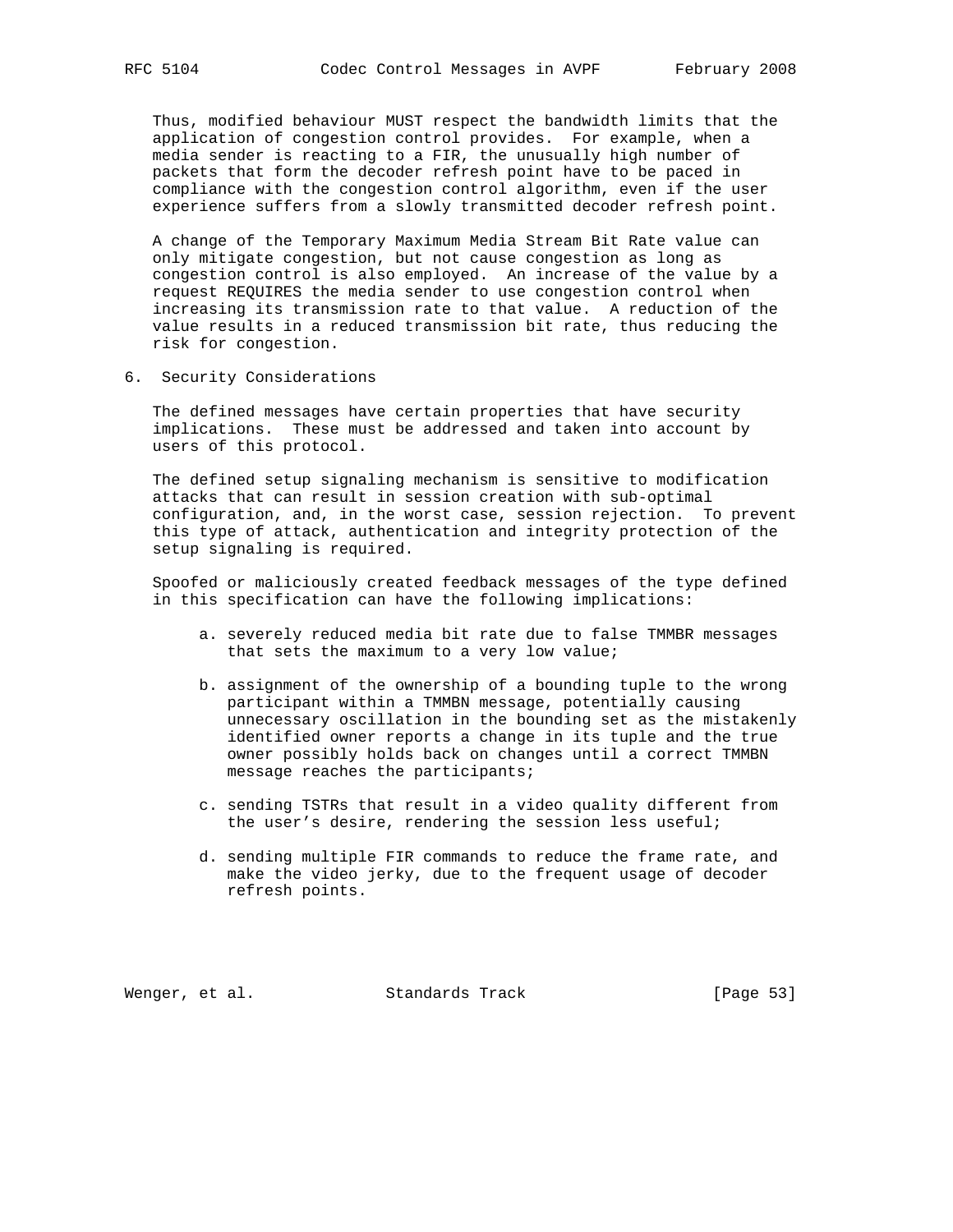To prevent these attacks, there is a need to apply authentication and integrity protection of the feedback messages. This can be accomplished against threats external to the current RTP session using the RTP profile that combines Secure RTP [SRTP] and AVPF into SAVPF [SAVPF]. In the mixer cases, separate security contexts and filtering can be applied between the mixer and the participants, thus protecting other users on the mixer from a misbehaving participant.

# 7. SDP Definitions

 Section 4 of [RFC4585] defines a new SDP [RFC4566] attribute, rtcp fb, that may be used to negotiate the capability to handle specific AVPF commands and indications, such as Reference Picture Selection, Picture Loss Indication, etc. The ABNF for rtcp-fb is described in section 4.2 of [RFC4585]. In this section, we extend the rtcp-fb attribute to include the commands and indications that are described for codec control in the present document. We also discuss the Offer/Answer implications for the codec control commands and indications.

# 7.1. Extension of the rtcp-fb Attribute

 As described in AVPF [RFC4585], the rtcp-fb attribute indicates the capability of using RTCP feedback. AVPF specifies that the rtcp-fb attribute must only be used as a media level attribute and must not be provided at session level. All the rules described in [RFC4585] for rtcp-fb attribute relating to payload type and to multiple rtcp fb attributes in a session description also apply to the new feedback messages defined in this memo.

The ABNF [RFC4234] for rtcp-fb as defined in [RFC4585] is

"a=rtcp-fb: " rtcp-fb-pt SP rtcp-fb-val CRLF

 where rtcp-fb-pt is the payload type and rtcp-fb-val defines the type of the feedback message such as ack, nack, trr-int, and rtcp-fb-id. For example, to indicate the support of feedback of Picture Loss Indication, the sender declares the following in SDP

 $v=0$  o=alice 3203093520 3203093520 IN IP4 host.example.com s=Media with feedback  $t=0$  0 c=IN IP4 host.example.com m=audio 49170 RTP/AVPF 98 a=rtpmap:98 H263-1998/90000 a=rtcp-fb:98 nack pli

Wenger, et al. Standards Track [Page 54]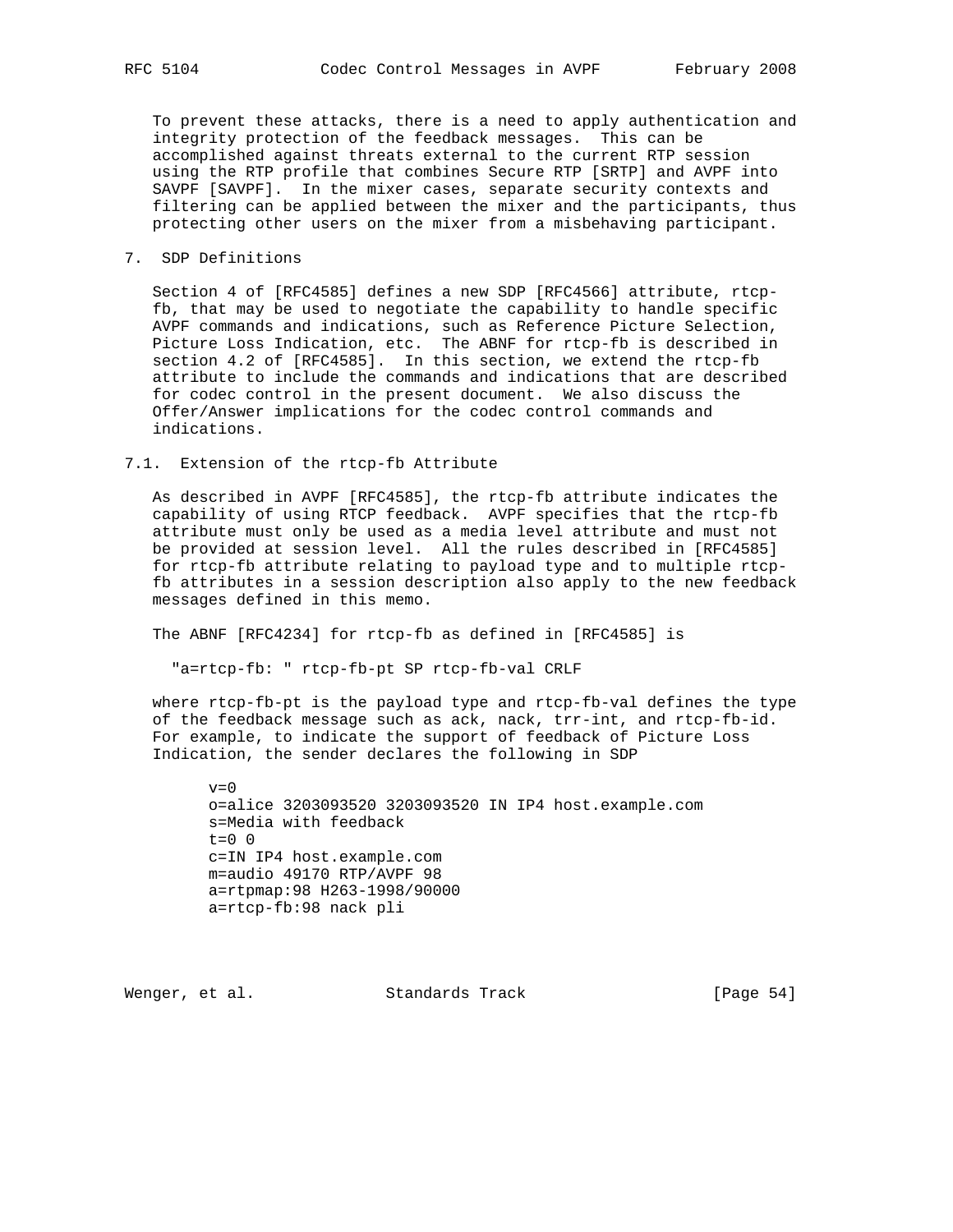In this document, we define a new feedback value "ccm", which indicates the support of codec control using RTCP feedback messages. The "ccm" feedback value SHOULD be used with parameters that indicate the specific codec control commands supported. In this document, we define four such parameters, namely:

- o "fir" indicates support of the Full Intra Request (FIR).
- o "tmmbr" indicates support of the Temporary Maximum Media Stream Bit Rate Request/Notification (TMMBR/TMMBN). It has an optional sub-parameter to indicate the session maximum packet rate (measured in packets per second) to be used. If not included, this defaults to infinity.
- o "tstr" indicates support of the Temporal-Spatial Trade-off Request/Notification (TSTR/TSTN).
- o "vbcm" indicates support of H.271 Video Back Channel Messages (VBCMs). It has zero or more subparameters identifying the supported H.271 "payloadType" values.

 In the ABNF for rtcp-fb-val defined in [RFC4585], there is a placeholder called rtcp-fb-id to define new feedback types. "ccm" is defined as a new feedback type in this document, and the ABNF for the parameters for ccm is defined here (please refer to section 4.2 of [RFC4585] for complete ABNF syntax).

 rtcp-fb-val =/ "ccm" rtcp-fb-ccm-param rtcp-fb-ccm-param = SP "fir" ; Full Intra Request / SP "tmmbr" [SP "smaxpr=" MaxPacketRateValue] ; Temporary max media bit rate / SP "tstr" ; Temporal-Spatial Trade-Off / SP "vbcm" \*(SP subMessageType) ; H.271 VBCMs / SP token [SP byte-string] ; for future commands/indications subMessageType = 1\*8DIGIT byte-string =  $\langle$ as defined in section 4.2 of [RFC4585] > MaxPacketRateValue = 1\*15DIGIT

# 7.2. Offer-Answer

 The Offer/Answer [RFC3264] implications for codec control protocol feedback messages are similar to those described in [RFC4585]. The offerer MAY indicate the capability to support selected codec commands and indications. The answerer MUST remove all CCM parameters corresponding to the CCMs that it does not wish to support in this particular media session (for example, because it does not implement the message in question, or because its application logic suggests that support of the message adds no value). The answerer MUST NOT add new ccm parameters in addition to what has been offered.

Wenger, et al. Standards Track [Page 55]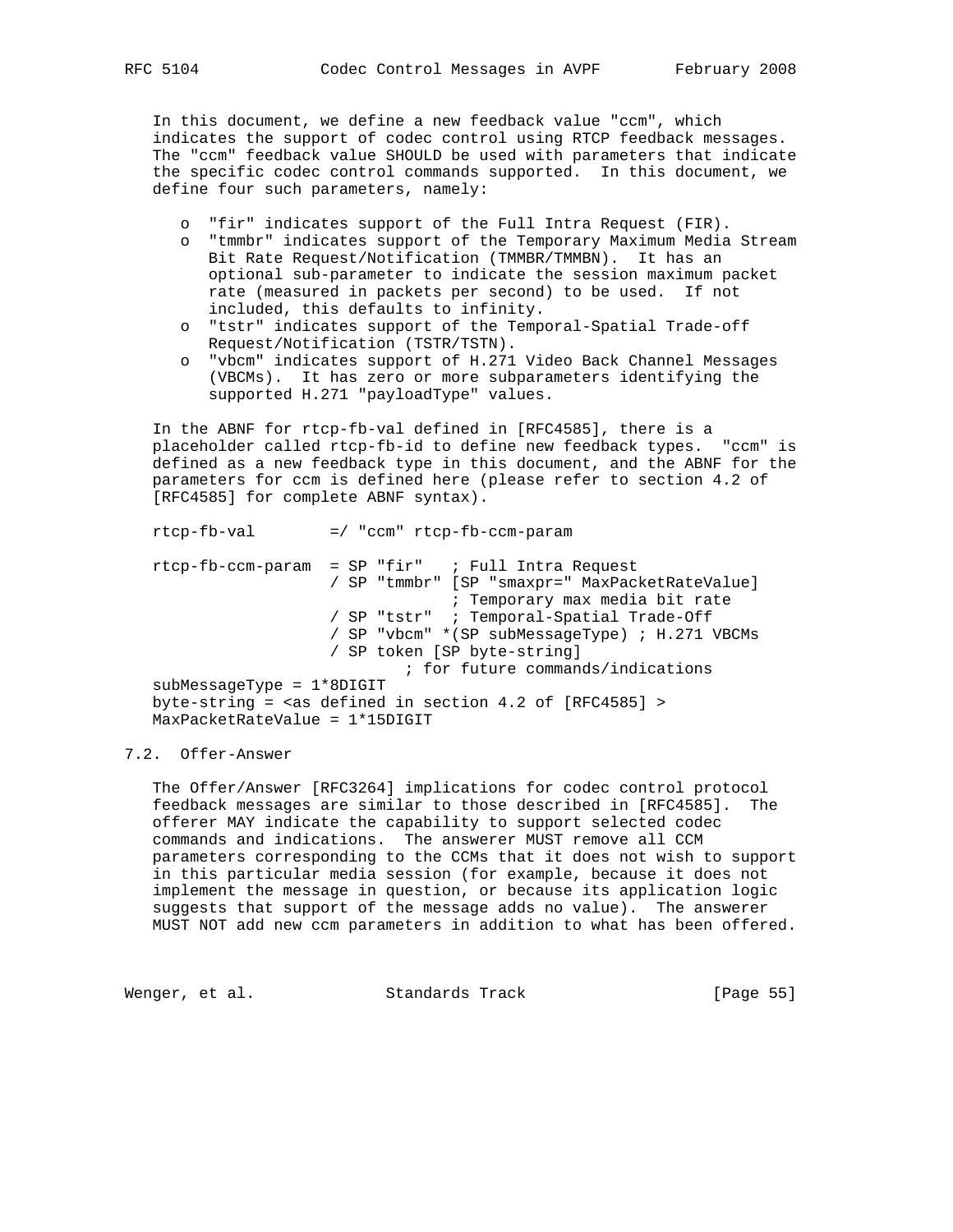The answer is binding for the media session and both offerer and answerer MUST NOT use any feedback messages other than what both sides have explicitly indicated as being supported. In other words, only the joint subset of CCM parameters from the offer and answer may be used.

 Note that including a CCM parameter in an offer or answer indicates that the party (offerer or answerer) is at least capable of receiving the corresponding CCM(s) and act upon them. In cases when the reception of a negotiated CCM mandates the party to respond with another CCM, it must also have that capability. Although it is not mandated to initiate CCMs of any negotiated type, it is generally expected that a party will initiate CCMs when appropriate.

 The session maximum packet rate parameter part of the TMMBR indication is declarative, and the highest value from offer and answer SHALL be used. If the session maximum packet rate parameter is not present in an offer, it SHALL NOT be included by the answerer.

#### 7.3. Examples

 Example 1: The following SDP describes a point-to-point video call with H.263, with the originator of the call declaring its capability to support the FIR and TSTR/TSTN codec control messages. The SDP is carried in a high-level signaling protocol like SIP.

 $v=0$  o=alice 3203093520 3203093520 IN IP4 host.example.com s=Point-to-Point call c=IN IP4 192.0.2.124 m=audio 49170 RTP/AVP 0 a=rtpmap:0 PCMU/8000 m=video 51372 RTP/AVPF 98 a=rtpmap:98 H263-1998/90000 a=rtcp-fb:98 ccm tstr a=rtcp-fb:98 ccm fir

 In the above example, when the sender receives a TSTR message from the remote party it is capable of adjusting the trade-off as indicated in the RTCP TSTN feedback message.

 Example 2: The following SDP describes a SIP end point joining a video mixer that is hosting a multiparty video conferencing session. The participant supports only the FIR (Full Intra Request) codec control command and it declares it in its session description.

Wenger, et al. Standards Track [Page 56]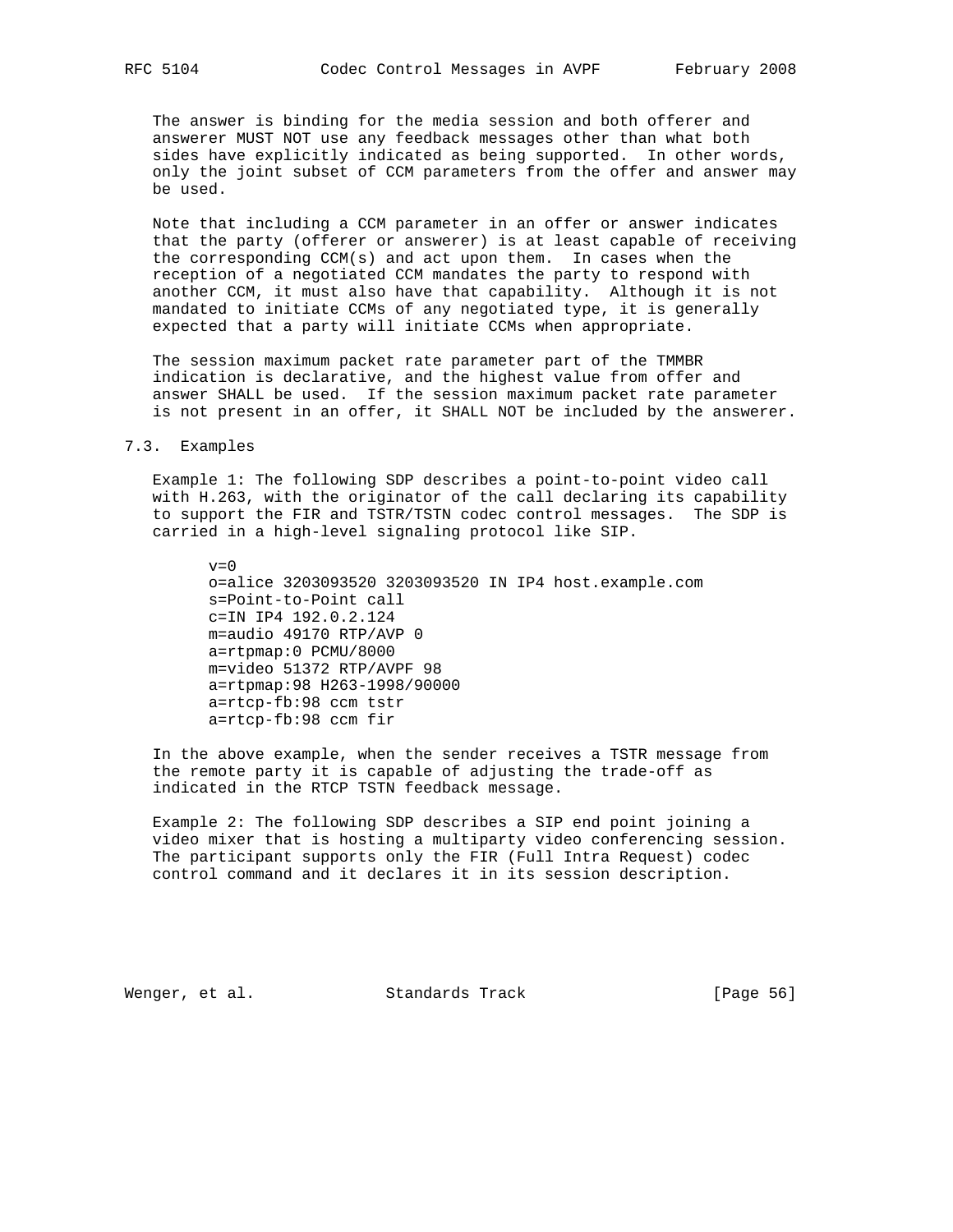$v=0$  o=alice 3203093520 3203093520 IN IP4 host.example.com s=Multiparty Video Call c=IN IP4 192.0.2.124 m=audio 49170 RTP/AVP 0 a=rtpmap:0 PCMU/8000 m=video 51372 RTP/AVPF 98 a=rtpmap:98 H263-1998/90000 a=rtcp-fb:98 ccm fir

 When the video MCU decides to route the video of this participant, it sends an RTCP FIR feedback message. Upon receiving this feedback message, the end point is required to generate a full intra request.

 Example 3: The following example describes the Offer/Answer implications for the codec control messages. The offerer wishes to support "tstr", "fir" and "tmmbr". The offered SDP is

-------------> Offer

 $v=0$  o=alice 3203093520 3203093520 IN IP4 host.example.com s=Offer/Answer c=IN IP4 192.0.2.124 m=audio 49170 RTP/AVP 0 a=rtpmap:0 PCMU/8000 m=video 51372 RTP/AVPF 98 a=rtpmap:98 H263-1998/90000 a=rtcp-fb:98 ccm tstr a=rtcp-fb:98 ccm fir a=rtcp-fb:\* ccm tmmbr smaxpr=120

 The answerer wishes to support only the FIR and TSTR/TSTN messages and the answerer SDP is

<---------------- Answer

 $v=0$  o=alice 3203093520 3203093524 IN IP4 otherhost.example.com s=Offer/Answer c=IN IP4 192.0.2.37 m=audio 47190 RTP/AVP 0 a=rtpmap:0 PCMU/8000 m=video 53273 RTP/AVPF 98 a=rtpmap:98 H263-1998/90000 a=rtcp-fb:98 ccm tstr a=rtcp-fb:98 ccm fir

Wenger, et al. Standards Track [Page 57]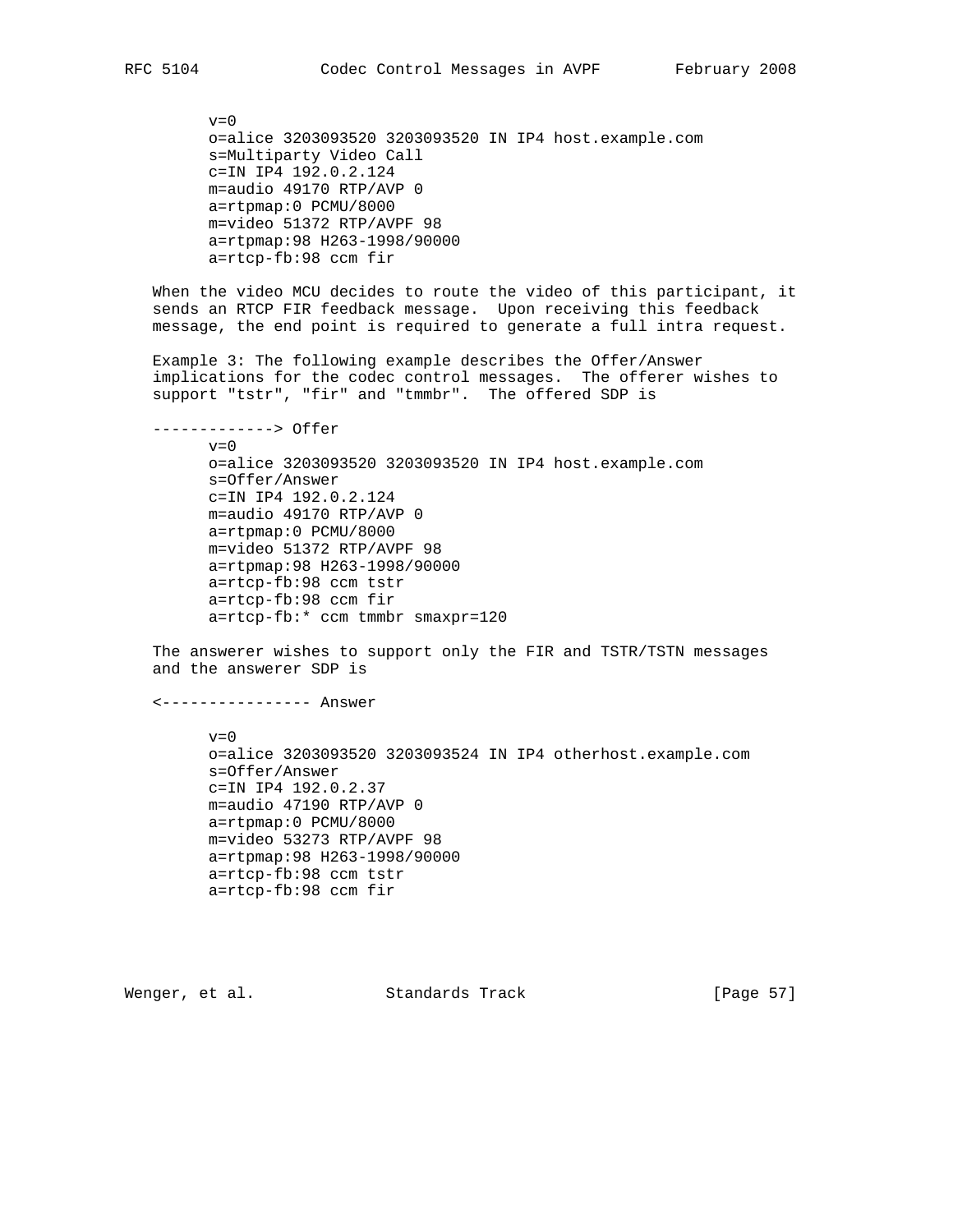Example 4: The following example describes the Offer/Answer implications for H.271 Video Back Channel Messages (VBCMs). The offerer wishes to support VBCM and the sub-messages of payloadType 1 (one or more pictures that are entirely or partially lost) and 2 (a set of blocks of one picture that are entirely or partially lost).

 -------------> Offer  $v=0$  o=alice 3203093520 3203093520 IN IP4 host.example.com s=Offer/Answer c=IN IP4 192.0.2.124 m=audio 49170 RTP/AVP 0 a=rtpmap:0 PCMU/8000 m=video 51372 RTP/AVPF 98 a=rtpmap:98 H263-1998/90000 a=rtcp-fb:98 ccm vbcm 1 2

The answerer only wishes to support sub-messages of type 1 only

<---------------- Answer

 $v=0$  o=alice 3203093520 3203093524 IN IP4 otherhost.example.com s=Offer/Answer c=IN IP4 192.0.2.37 m=audio 47190 RTP/AVP 0 a=rtpmap:0 PCMU/8000 m=video 53273 RTP/AVPF 98 a=rtpmap:98 H263-1998/90000 a=rtcp-fb:98 ccm vbcm 1

 So, in the above example, only VBCM indications comprised of "payloadType" 1 will be supported.

8. IANA Considerations

 The new value "ccm" has been registered with IANA in the "rtcp-fb" Attribute Values registry located at the time of publication at: http://www.iana.org/assignments/sdp-parameters

 Value name: ccm Long Name: Codec Control Commands and Indications Reference: RFC 5104

 A new registry "Codec Control Messages" has been created to hold "ccm" parameters located at time of publication at: http://www.iana.org/assignments/sdp-parameters

Wenger, et al. Standards Track (Page 58)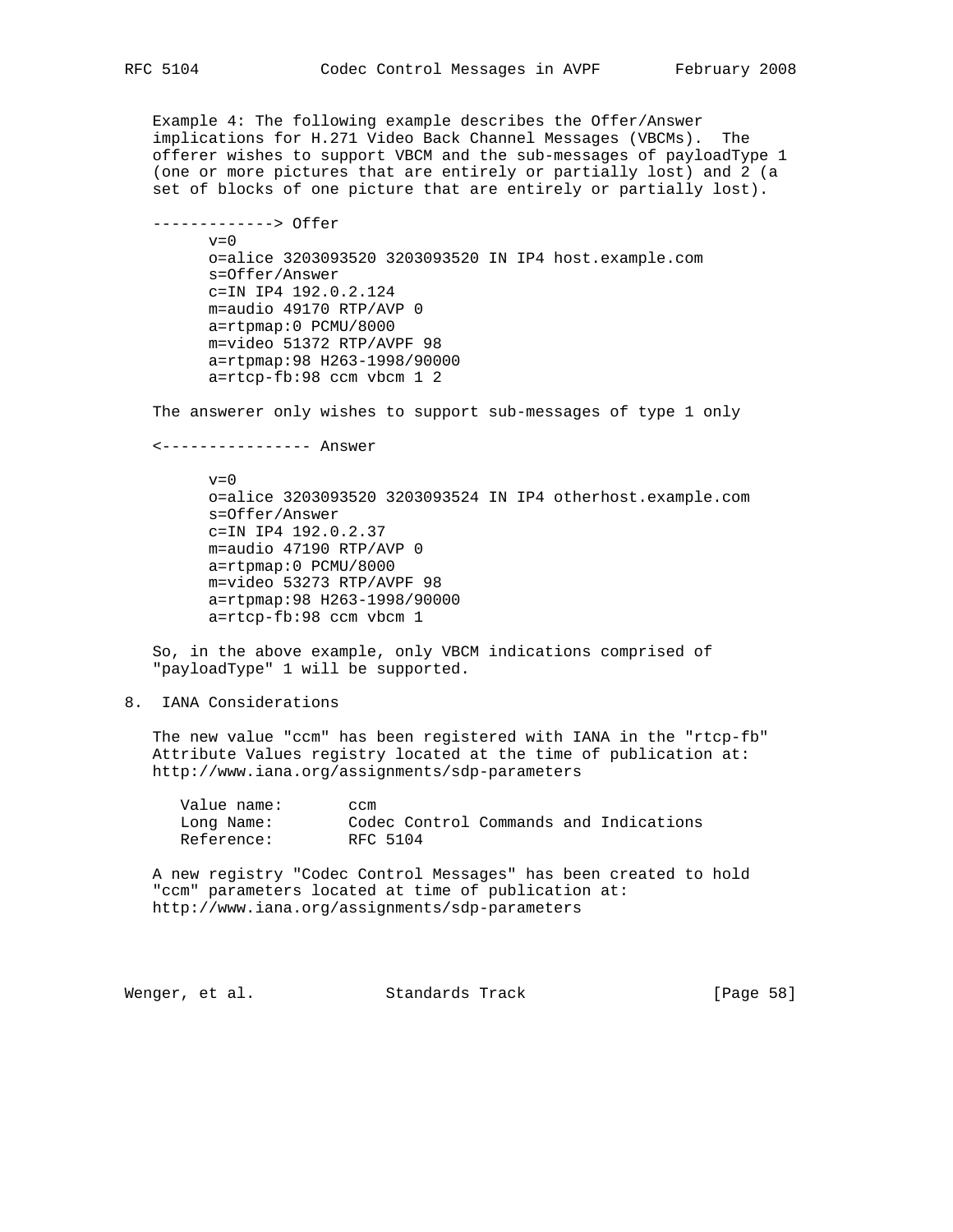New registration in this registry follows the "Specification required" policy as defined by [RFC2434]. In addition, they are required to indicate any additional RTCP feedback types, such as "nack" and "ack".

The initial content of the registry is the following values:

| Value name:<br>Long name:<br>Usable with:<br>Reference: | fir<br>Full Intra Request Command<br>ccm<br>RFC 5104                      |
|---------------------------------------------------------|---------------------------------------------------------------------------|
| Value name:<br>Long name:<br>Usable with:<br>Reference: | $t$ mm $br$<br>Temporary Maximum Media Stream Bit Rate<br>ccm<br>RFC 5104 |
| Value name:<br>Long name:<br>Usable with:<br>Reference: | tstr<br>Temporal Spatial Trade Off<br>ccm<br>RFC 5104                     |
| Value name:<br>Long name:<br>Usable with:<br>Reference: | vbcm<br>H.271 video back channel messages<br>ccm<br>RFC 5104              |

 The following values have been registered as FMT values in the "FMT Values for RTPFB Payload Types" registry located at the time of publication at: http://www.iana.org/assignments/rtp-parameters

| RTPFB range |                                                                     |  |                 |
|-------------|---------------------------------------------------------------------|--|-----------------|
| Name        | Long Name                                                           |  | Value Reference |
|             |                                                                     |  |                 |
|             | Reserved                                                            |  | [RFC5104]       |
| TMMBR       | Temporary Maximum Media Stream Bit 3 [RFC5104]                      |  |                 |
|             | Rate Request                                                        |  |                 |
| TMMRN       | Temporary Maximum Media Stream Bit 4 [RFC5104]<br>Rate Notification |  |                 |
|             |                                                                     |  |                 |

 The following values have been registered as FMT values in the "FMT Values for PSFB Payload Types" registry located at the time of publication at: http://www.iana.org/assignments/rtp-parameters

Wenger, et al. Standards Track [Page 59]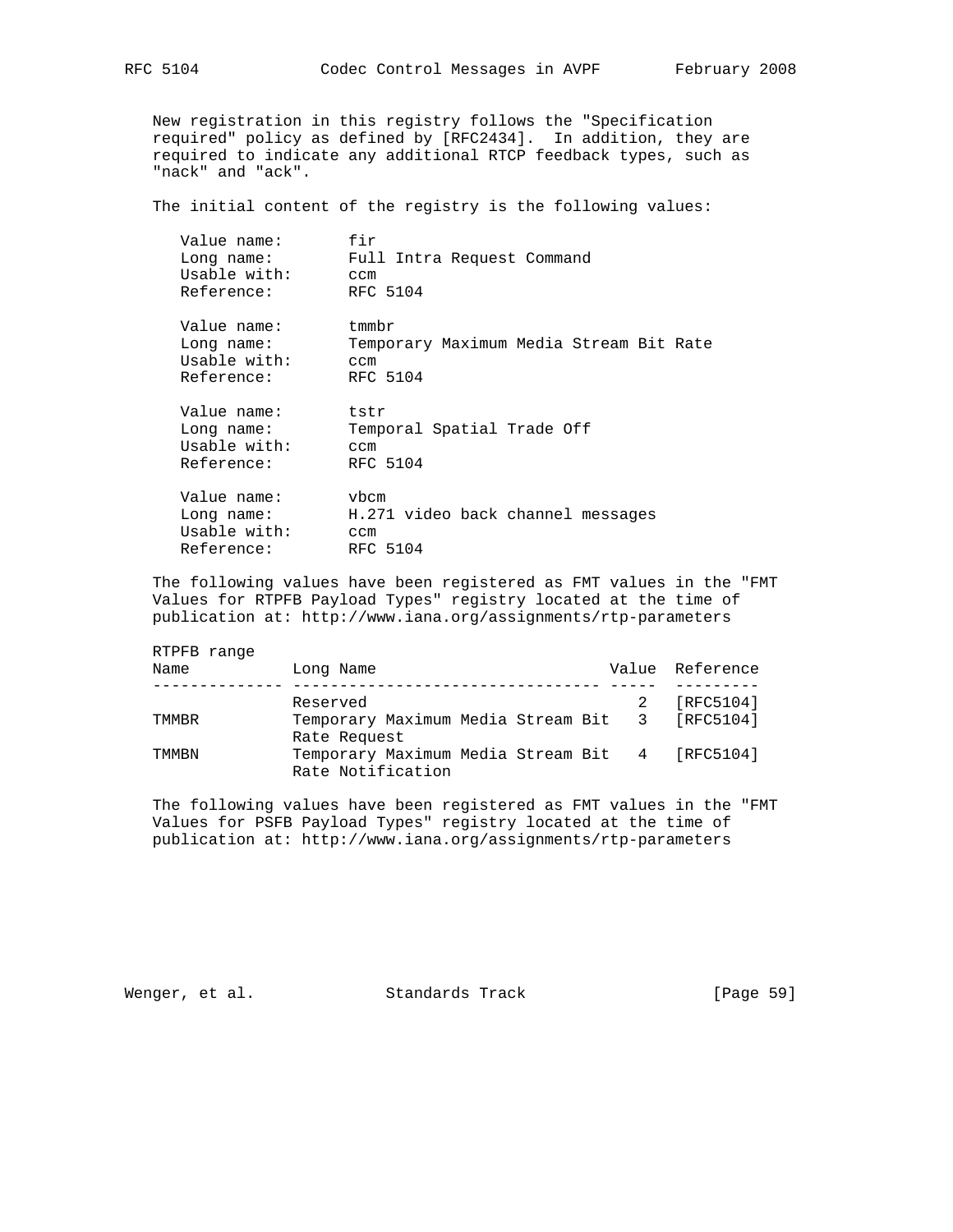| Name        | PSFB range | Long Name                                 |   | Value Reference |
|-------------|------------|-------------------------------------------|---|-----------------|
|             |            |                                           |   |                 |
| FTR         |            | Full Intra Request Command                |   | [RFC5104]       |
| TSTR        |            | Temporal-Spatial Trade-off Request        | 5 | [RFC5104]       |
| TSTN        |            | Temporal-Spatial Trade-off Notification 6 |   | [RFC5104]       |
| <b>VBCM</b> |            | Video Back Channel Message                |   | [RFC5104]       |

#### 9. Contributors

 Tom Taylor has made a very significant contribution to this specification, for which the authors are very grateful, by helping rewrite the specification. Especially the parts regarding the algorithm for determining bounding sets for TMMBR have benefited.

#### 10. Acknowledgements

 The authors would like to thank Andrea Basso, Orit Levin, and Nermeen Ismail for their work on the requirement and discussion document [Basso].

 Versions of this memo were reviewed and extensively commented on by Roni Even, Colin Perkins, Randell Jesup, Keith Lantz, Harikishan Desineni, Guido Franceschini, and others. The authors appreciate these reviews.

- 11. References
- 11.1. Normative References
	- [RFC4585] Ott, J., Wenger, S., Sato, N., Burmeister, C., and J. Rey, "Extended RTP Profile for Real-Time Transport Control Protocol (RTCP)-Based Feedback (RTP/AVPF)", RFC 4585, July 2006.
	- [RFC2119] Bradner, S., "Key words for use in RFCs to Indicate Requirement Levels", BCP 14, RFC 2119, March 1997.
	- [RFC3550] Schulzrinne, H., Casner, S., Frederick, R., and V. Jacobson, "RTP: A Transport Protocol for Real-Time Applications", STD 64, RFC 3550, July 2003.
	- [RFC4566] Handley, M., Jacobson, V., and C. Perkins, "SDP: Session Description Protocol", RFC 4566, July 2006.
	- [RFC3264] Rosenberg, J. and H. Schulzrinne, "An Offer/Answer Model with Session Description Protocol (SDP)", RFC 3264, June 2002.

Wenger, et al. Standards Track [Page 60]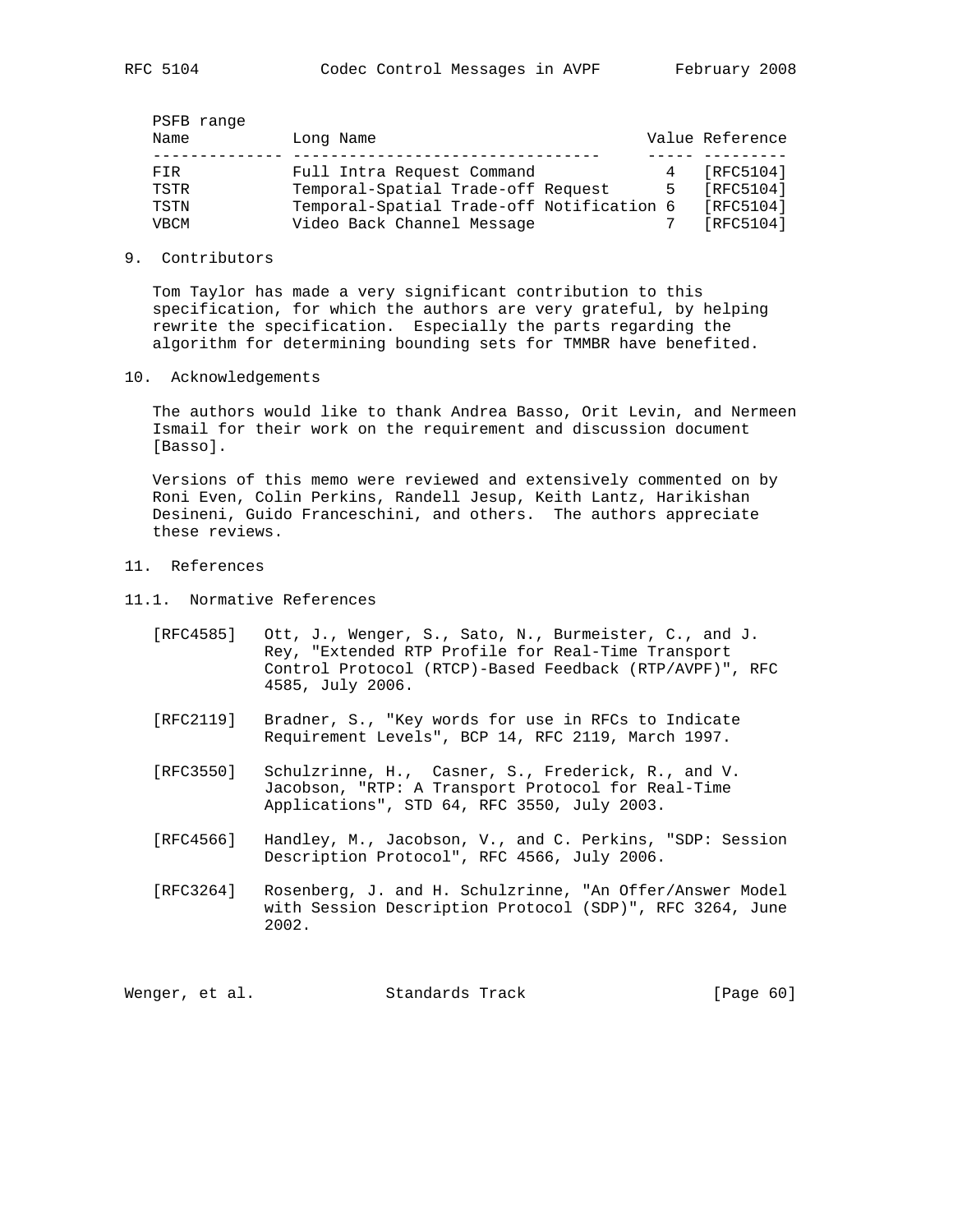- [RFC2434] Narten, T. and H. Alvestrand, "Guidelines for Writing an IANA Considerations Section in RFCs", BCP 26, RFC 2434, October 1998.
- [RFC4234] Crocker, D. and P. Overell, "Augmented BNF for Syntax Specifications: ABNF", RFC 4234, October 2005.
- 11.2. Informative References
	- [Basso] Basso, A., Levin, O., and N. Ismail, "Requirements for transport of video control commands", Work in Progress, October 2004.
	- [AVC] Joint Video Team of ITU-T and ISO/IEC JTC 1, Draft ITU-T Recommendation and Final Draft International Standard of Joint Video Specification (ITU-T Rec. H.264 | ISO/IEC 14496-10 AVC), Joint Video Team (JVT) of ISO/IEC MPEG and ITU-T VCEG, JVT-G050, March 2003.
	- [H245] ITU-T Rec. H.245, "Control protocol for multimedia communication", May 2006.
	- [NEWPRED] S. Fukunaga, T. Nakai, and H. Inoue, "Error Resilient Video Coding by Dynamic Replacing of Reference Pictures", in Proc. Globcom'96, vol. 3, pp. 1503 - 1508, 1996.
	- [SRTP] Baugher, M., McGrew, D., Naslund, M., Carrara, E., and K. Norrman, "The Secure Real-time Transport Protocol (SRTP)", RFC 3711, March 2004.
	- [RFC2032] Turletti, T. and C. Huitema, "RTP Payload Format for H.261 Video Streams", RFC 2032, October 1996.
	- [SAVPF] Ott, J. and E. Carrara, "Extended Secure RTP Profile for RTCP-based Feedback (RTP/SAVPF)", Work in Progress, November 2007.
	- [RFC3525] Groves, C., Pantaleo, M., Anderson, T., and T. Taylor, "Gateway Control Protocol Version 1", RFC 3525, June 2003.
	- [RFC3448] Handley, M., Floyd, S., Padhye, J., and J. Widmer, "TCP Friendly Rate Control (TFRC): Protocol Specification", RFC 3448, January 2003.
	- [H.271] ITU-T Rec. H.271, "Video Back Channel Messages", June 2006.

Wenger, et al. Standards Track [Page 61]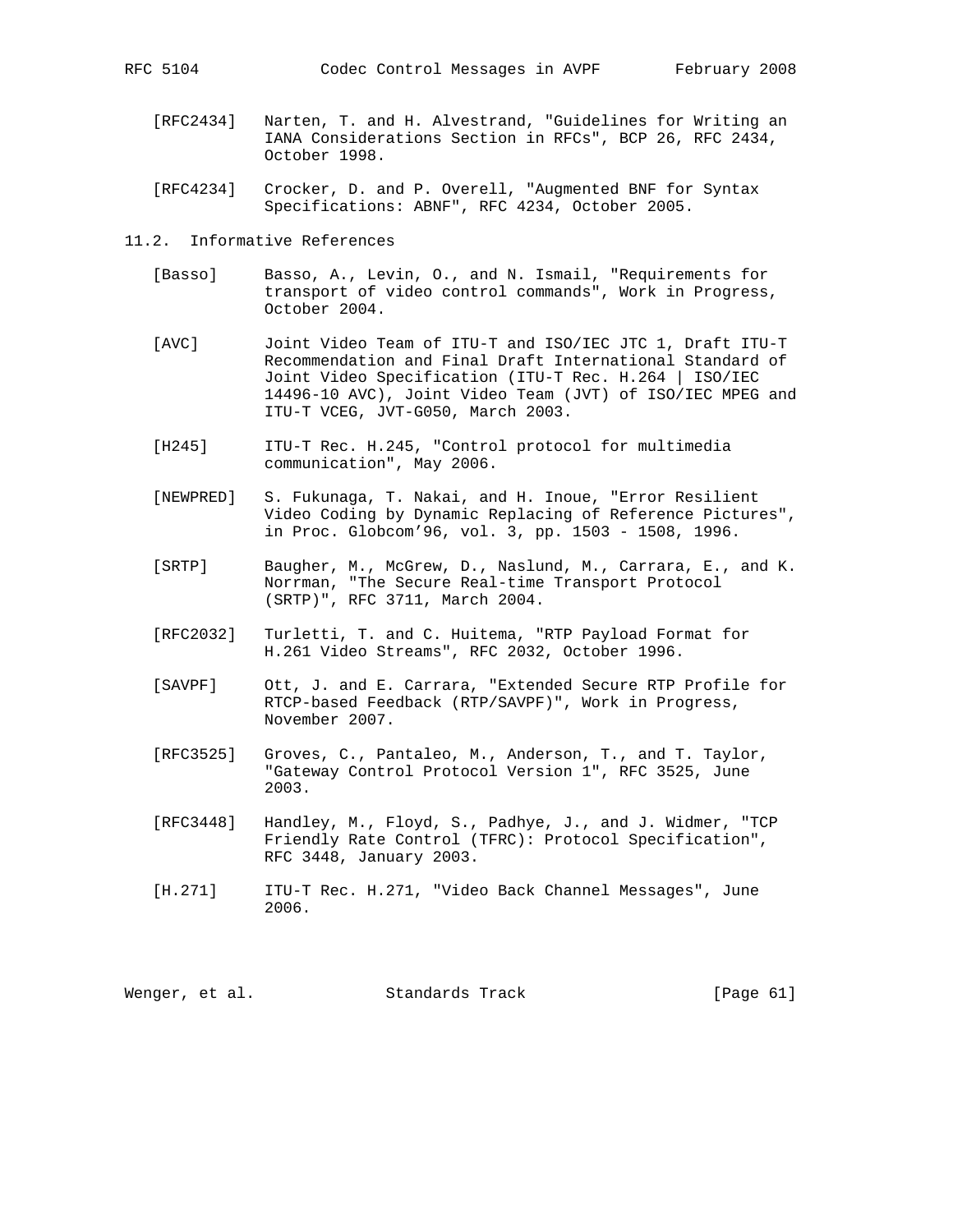- [RFC3890] Westerlund, M., "A Transport Independent Bandwidth Modifier for the Session Description Protocol (SDP)", RFC 3890, September 2004.
- [RFC4340] Kohler, E., Handley, M., and S. Floyd, "Datagram Congestion Control Protocol (DCCP)", RFC 4340, March 2006.
- [RFC3261] Rosenberg, J., Schulzrinne, H., Camarillo, G., Johnston, A., Peterson, J., Sparks, R., Handley, M., and E. Schooler, "SIP: Session Initiation Protocol", RFC 3261, June 2002.
- [RFC2198] Perkins, C., Kouvelas, I., Hodson, O., Hardman, V., Handley, M., Bolot, J., Vega-Garcia, A., and S. Fosse- Parisis, "RTP Payload for Redundant Audio Data", RFC 2198, September 1997.
- [RFC4587] Even, R., "RTP Payload Format for H.261 Video Streams", RFC 4587, August 2006.
- [RFC5117] Westerlund, M. and S. Wenger, "RTP Topologies", RFC 5117, January 2008.
- [XML-MC] Levin, O., Even, R., and P. Hagendorf, "XML Schema for Media Control", Work in Progress, November 2007.

Wenger, et al. Standards Track [Page 62]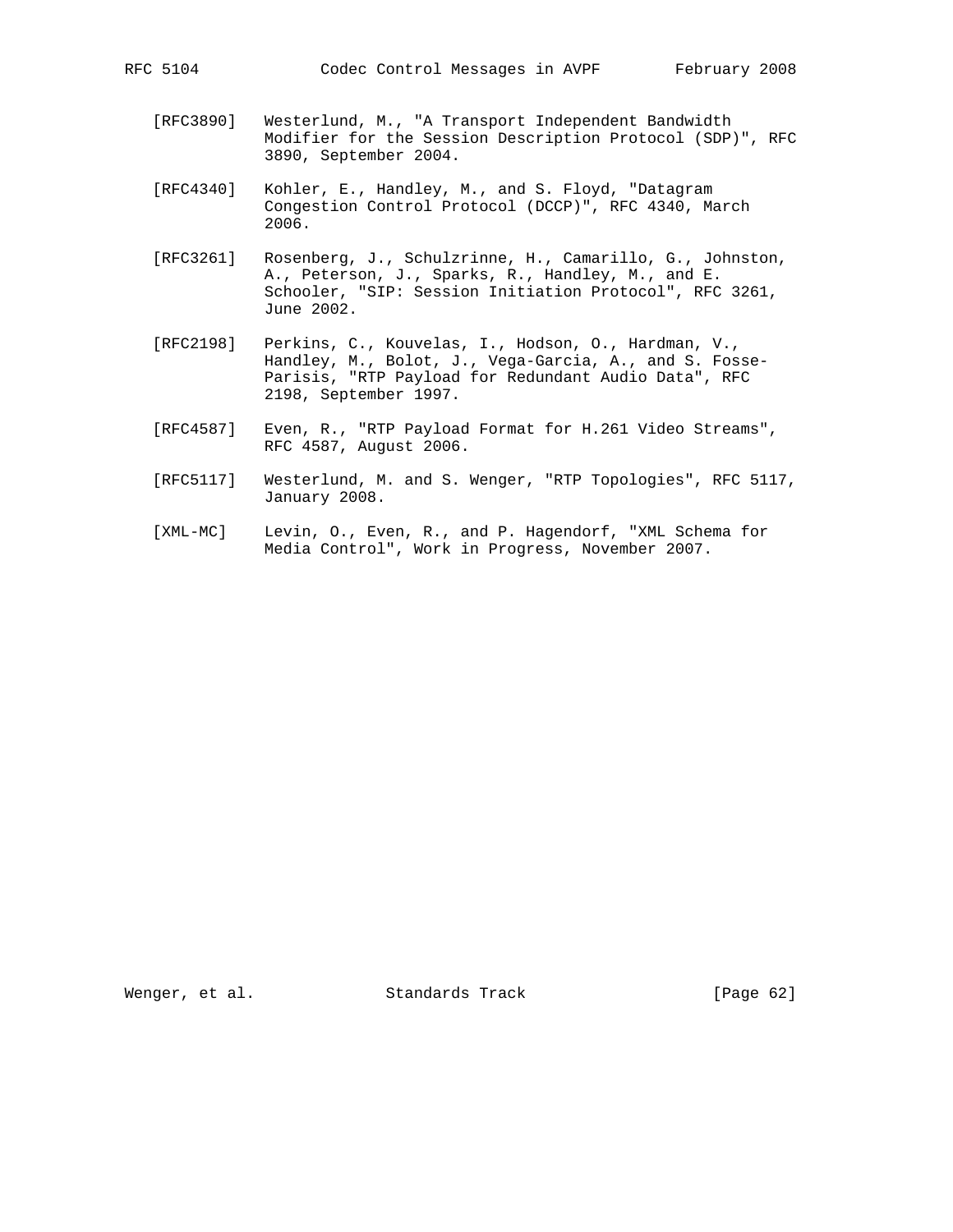Authors' Addresses Stephan Wenger Nokia Corporation 975, Page Mill Road, Palo Alto,CA 94304 USA Phone: +1-650-862-7368 EMail: stewe@stewe.org Umesh Chandra Nokia Research Center 975, Page Mill Road, Palo Alto,CA 94304 USA Phone: +1-650-796-7502 Email: Umesh.1.Chandra@nokia.com Magnus Westerlund Ericsson Research Ericsson AB SE-164 80 Stockholm, SWEDEN Phone: +46 8 7190000 EMail: magnus.westerlund@ericsson.com Bo Burman Ericsson Research Ericsson AB SE-164 80 Stockholm, SWEDEN Phone: +46 8 7190000 EMail: bo.burman@ericsson.com

Wenger, et al. Standards Track [Page 63]